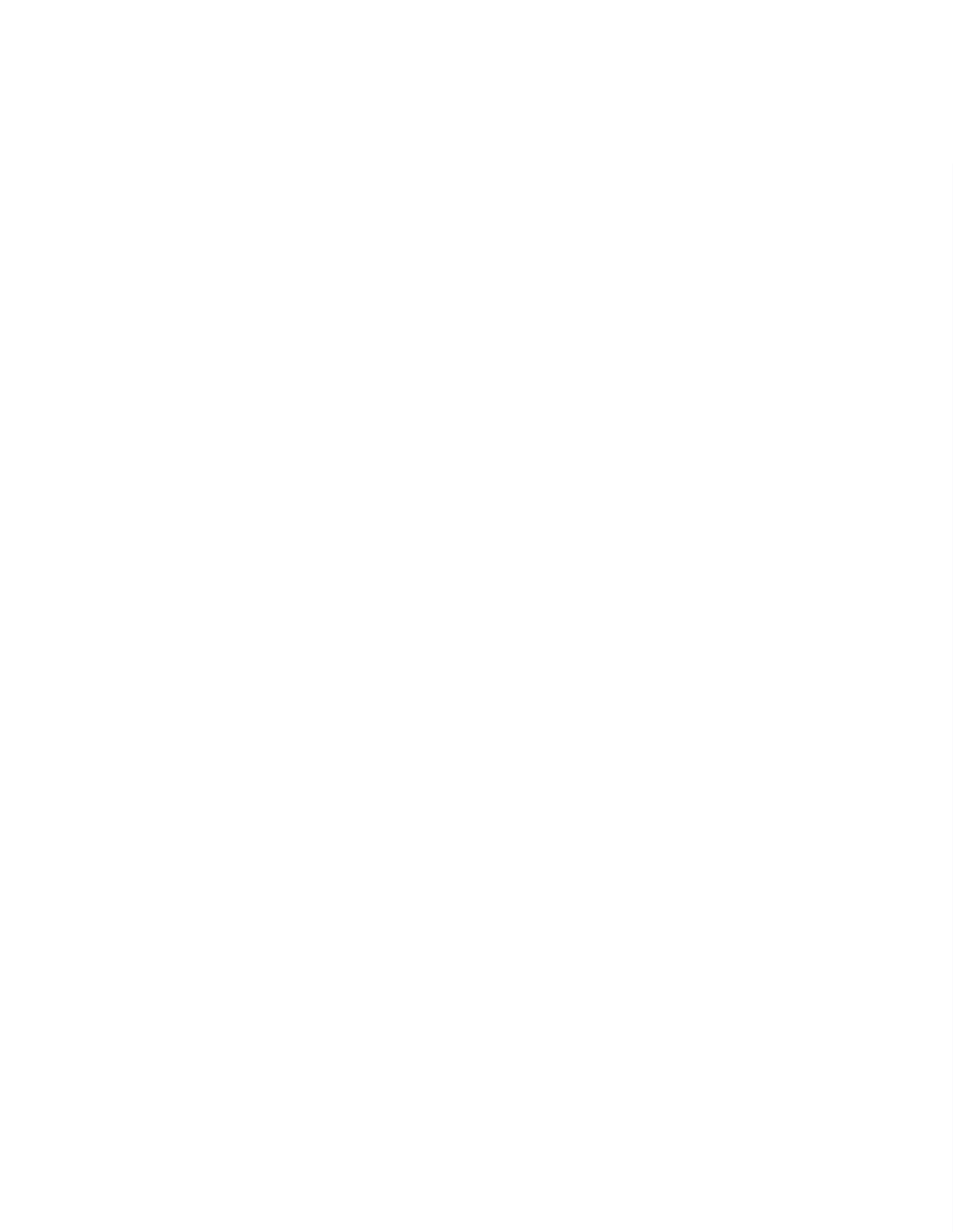# TABLE<br>OF CONTENTS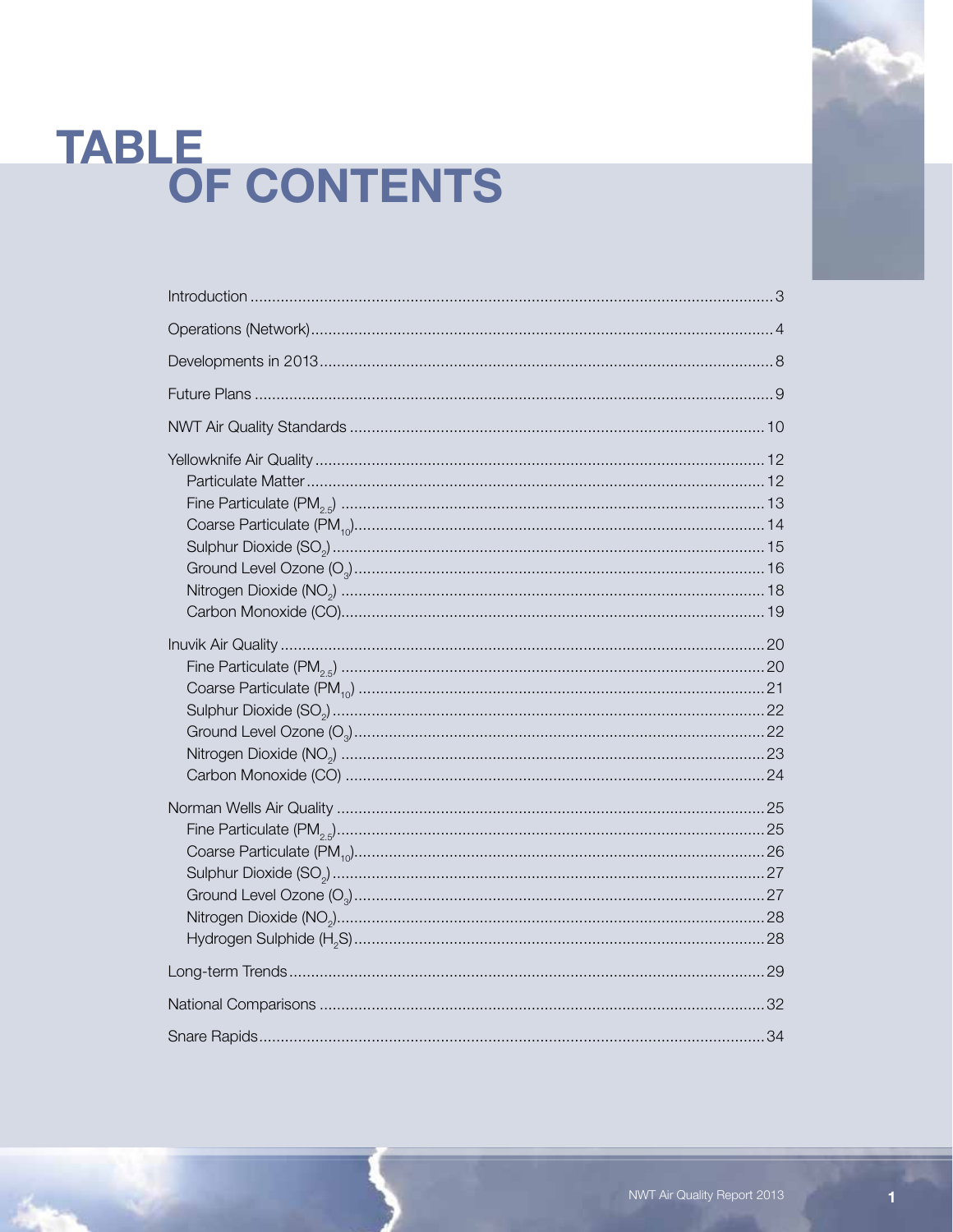بيس

**PTAGE**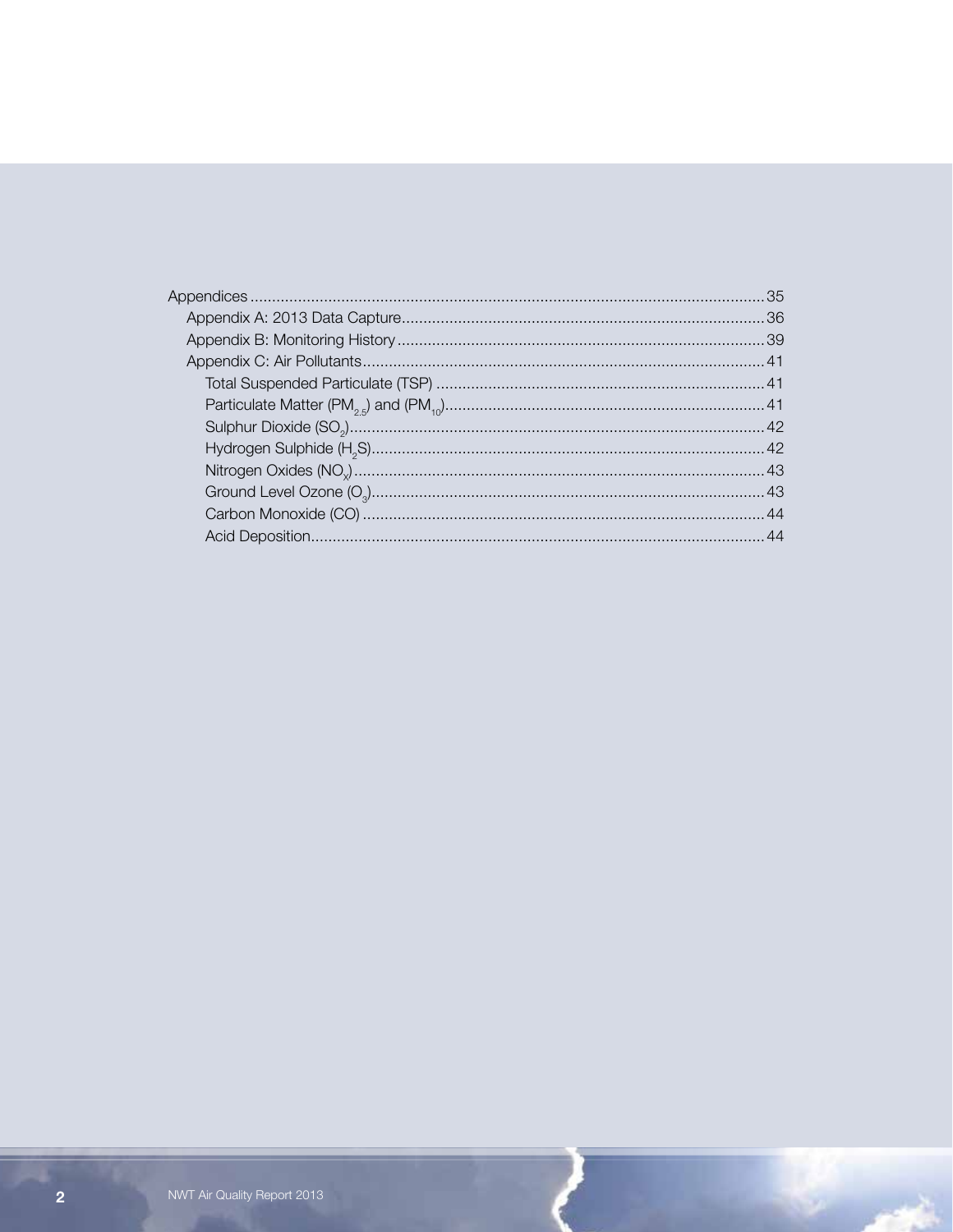# INTRODUCTION



The Environment Division (ED) of the Department of Environment and Natural Resources (ENR) monitors air quality in the Northwest Territories (NWT). ENR maintains and operates the NWT Ambient Air Quality Monitoring Network, consisting of four monitoring stations located in Yellowknife, Inuvik, Fort Smith and Norman Wells. Each station is capable of continuously sampling and analyzing a variety of air pollutants and meteorological conditions. The Yellowknife and Inuvik stations are operated in partnership with the National Air Pollution Surveillance (NAPS) program – a joint federal/provincial/territorial monitoring network with the objective of tracking regional air quality trends throughout Canada. A secondary overall objective of the stations is to establish baseline levels of SO<sub>2</sub>, H<sub>2</sub>S, NO<sub>x</sub>,  $\mathsf{O}_{\!_3}$  and PM ahead of development as well as track the trends and cumulative impacts from source emissions should they occur.

ENR also monitors acid precipitation at Snare Rapids, in cooperation with the Canadian Air and Precipitation Monitoring Network (CAPMoN) and the Northwest Territories Power Corporation (NTPC).

The 2013 Annual Air Quality Report summarizes the air quality information collected in 2013, along with some discussion of trends. *Data capture and select statistical information is provided in Appendix A*. The report also provides information on network operations, the air pollutants monitored and the air quality standards used in assessing the monitoring results. Further information, including 'near real-time' air pollutant readings, can be found by visiting the NWT Air Quality Monitoring Network website at http://air.enr.gov.nt.ca.

After reading this report, if you have questions or require further information, you can contact:

Environment Division

Department of Environment and Natural Resources Government of the Northwest Territories P.O. Box 1320 Yellowknife, NT X1A 2L9

Telephone: (867) 873-7654 Facsimile: (867) 873-0221

This report is also available on the Internet at http://www.enr.gov.nt.ca/\_live/pages/wpPages/Air\_Quality.aspx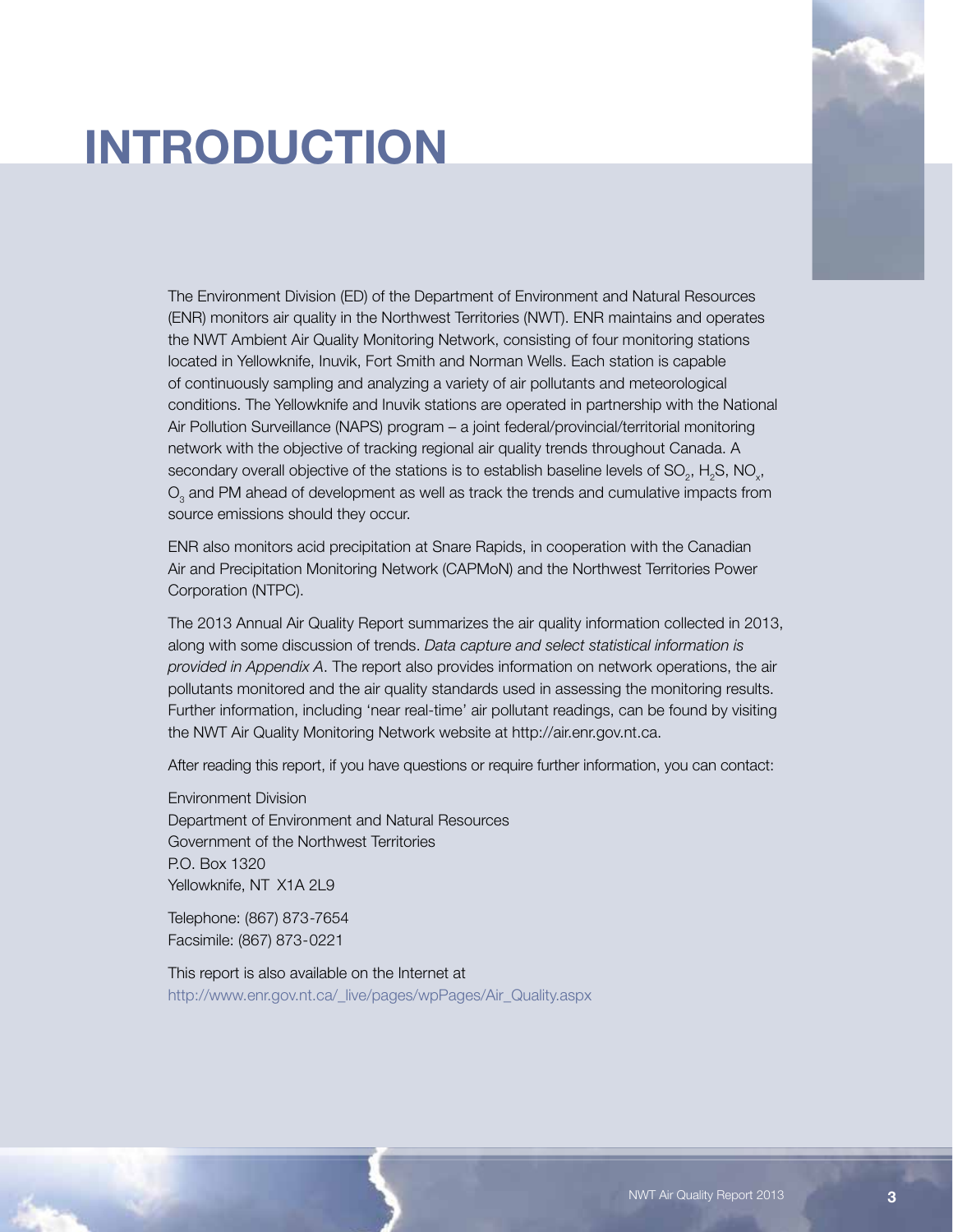## **OPERATIONS** (NETWORK)

The NWT Air Quality Monitoring Network consists of four permanent monitoring stations located in Yellowknife, Inuvik, Fort Smith and Norman Wells. The stations are climate-controlled structures and include state-of-the-art monitoring equipment capable of continuously sampling and analyzing a variety of air pollutants and meteorological conditions. Pollutants monitored vary by station, but include sulphur dioxide (SO<sub>2</sub>), hydrogen sulphide (H<sub>2</sub>S), fine particulate (PM<sub>2.5</sub>), coarse particulate (PM<sub>10</sub>), ground level ozone (O<sub>3</sub>), carbon monoxide (CO) and nitrogen oxides (NO $_{\!\scriptscriptstyle \geqslant}$ ). Wind speed, wind direction and temperature are also monitored. For additional information on air pollutants, see **Appendix C**.



Figure 1: Map of the NWT Air Quality Monitoring Network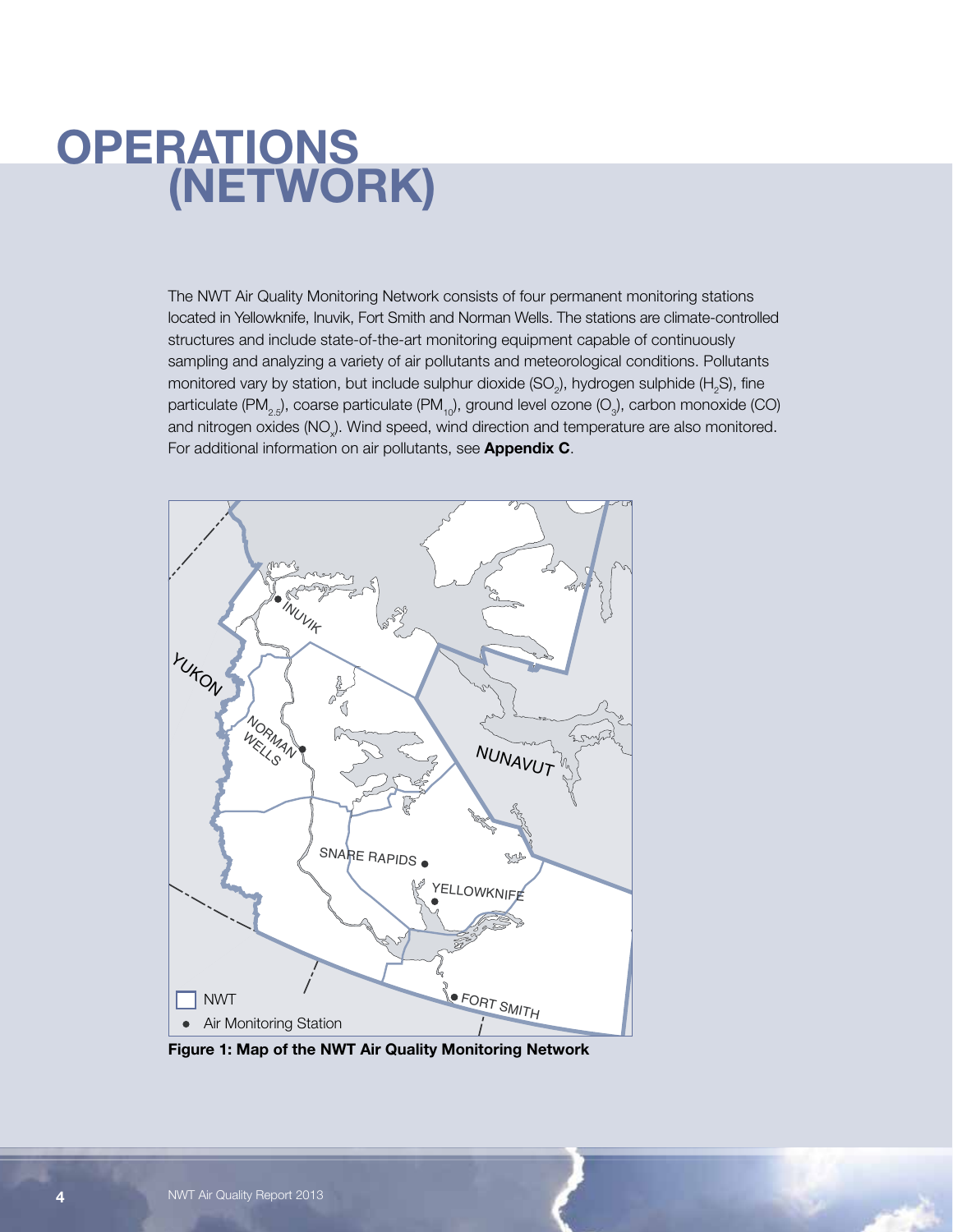

| Table 1 - Substances Monitored by Station |                                  |                                                   |                                                     |                                                   |                                                       |                                                 |                                        |                   |                          |                                     |  |  |
|-------------------------------------------|----------------------------------|---------------------------------------------------|-----------------------------------------------------|---------------------------------------------------|-------------------------------------------------------|-------------------------------------------------|----------------------------------------|-------------------|--------------------------|-------------------------------------|--|--|
| <b>Stations</b>                           |                                  | <b>Particulate</b><br><b>Matter</b>               |                                                     |                                                   | <b>Gaseous</b>                                        |                                                 |                                        | Precipitation     |                          | Meteorological<br><b>Monitoring</b> |  |  |
|                                           | Fine Particulate<br>$PM_{2.5}$ . | Coarse Particulate<br>$\mathbf{I}$<br>$PM_{10}$ . | Sulphur Dioxide<br>$\mathbf{L}$<br>$\sim$<br>တ<br>လ | Hydrogen Sulphide<br>$\mathbf{I}$<br>$T_{\infty}$ | Nitrogen Oxides<br>$\overline{1}$<br>$\sum_{i=1}^{n}$ | Ground Level Ozone<br>$\mathbf{I}$<br>$O^{1/2}$ | Carbon Monoxide<br>$\overline{1}$<br>8 | Acidic Deposition | Wind Speed and Direction | Air Temperature                     |  |  |
| Yellowknife                               | $\sqrt{ }$                       | $\sqrt{ }$                                        | $\sqrt{ }$                                          |                                                   | $\sqrt{ }$                                            | $\sqrt{ }$                                      | $\sqrt{}$                              |                   | $\sqrt{ }$               | $\sqrt{}$                           |  |  |
| Inuvik                                    | $\sqrt{ }$                       | $\sqrt{ }$                                        | $\sqrt{ }$                                          |                                                   | $\sqrt{ }$                                            | $\sqrt{}$                                       | $\sqrt{ }$                             |                   | $\sqrt{}$                | $\sqrt{}$                           |  |  |
| Norman<br>Wells                           | $\sqrt{ }$                       | $\sqrt{ }$                                        | $\sqrt{ }$                                          | $\sqrt{}$                                         | $\sqrt{}$                                             | $\sqrt{ }$                                      |                                        |                   | $\sqrt{}$                | $\sqrt{}$                           |  |  |
| Fort Smith                                | $\sqrt{ }$                       | $\sqrt{ }$                                        | $\sqrt{ }$                                          |                                                   | $\sqrt{ }$                                            | $\sqrt{}$                                       |                                        |                   | $\sqrt{}$                | $\sqrt{2}$                          |  |  |
| Snare<br>Rapids                           |                                  |                                                   |                                                     |                                                   |                                                       | $\sqrt{2}$                                      |                                        | $\sqrt{ }$        |                          |                                     |  |  |

Table 1 shows the breakdown of the NWT Air Quality Monitoring Network by substances and meteorological parameters monitored at each station.

Using a sophisticated data acquisition system (DAS) and communications software, data from each station is automatically transmitted every hour to ENR headquarters in Yellowknife, allowing almost real-time review of community air quality by ENR staff. The data also undergoes a series of 'on the fly' validity checks before being archived by ENR's data management, analysis and reporting system.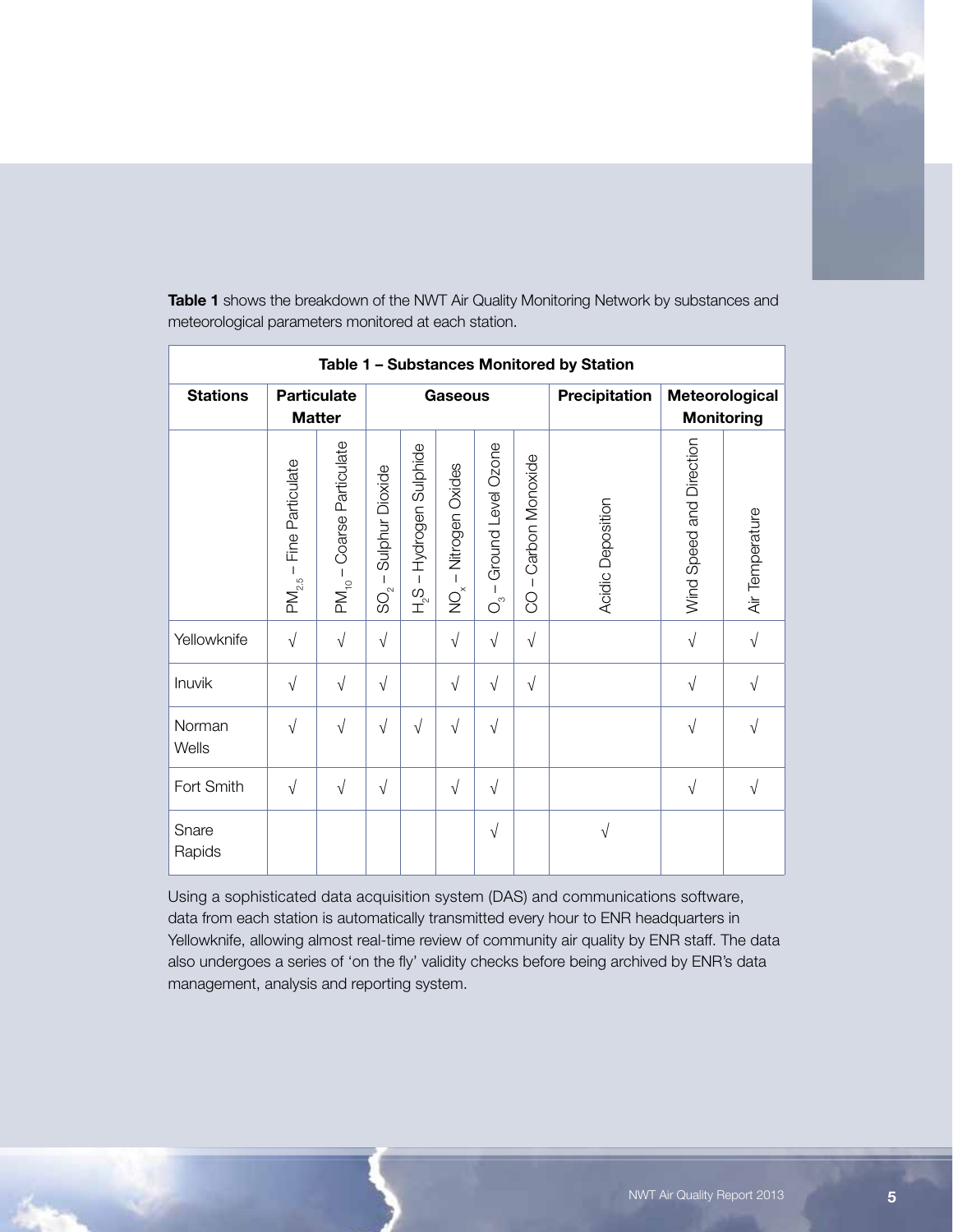The Yellowknife and Inuvik stations are part of a larger national network that monitors the common or criteria air pollutants in communities across Canada. The National Air Pollution Surveillance (NAPS) Network is a joint federal/provincial/territorial program, incorporating approximately 286 stations located in 203 communities, which monitor similar particulate and gaseous substances as those sampled in Yellowknife and Inuvik. ENR operates the Inuvik station in partnership with the Aurora Research Institute (ARI), who provides on-the-ground technical operations to the station. Data from both these NWT stations, along with data from other cities, is summarized and assessed, with results published in the NAPS annual data reports available at http://www.ec.gc.ca/rnspa-naps/default. asp?lang=En&n=77FECF05-1#reports.

The NAPS Network has a stringent quality assurance/quality control (QA/QC) program that ensures Canada-wide data is comparable. Participation in the NAPS program requires ENR to follow these QA/QC procedures at the Yellowknife and Inuvik sites, and ENR, in turn, applies these procedures at the other NWT stations.

The Fort Smith and Norman Wells stations are territorial stations that were set up in response to increasing resource development activity in the NWT and Alberta, and the potential for the associated emissions to affect air quality. The NAPS Inuvik station still fulfills its original territorial goals, along with its national urban monitoring objective. The primary territorial objective of these stations is to establish baseline levels of SO<sub>2</sub>, NO<sub>x</sub>, O<sub>3</sub> and PM ahead of development as well as track the trends and cumulative impacts from source emissions should they occur.  $\rm H_2S$  is also monitored at the Norman Wells station. The station in Fort Smith was commissioned in December of 2013; therefore, air quality data is not available for the 2013 report.

The Fort Liard station was decommissioned in 2013 due to significant technical and logistical difficulties, resulting in low data capture and quality. For these reasons, the limited Fort Liard air quality data set has not been included in this report.

ENR is involved in a second federal monitoring system – the Canadian Air and Precipitation Monitoring Network (CAPMoN). CAPMoN is a non-urban monitoring network with, as of 2010, 33 measurement sites in Canada and one in the United States that are designed to study the regional patterns and trends of atmospheric pollutants such as acid rain, smog, particulate matter and mercury, in both air and precipitation. Unlike NAPS, CAPMoN locates sites to limit the effect of anthropogenic sources. Most sites are remote and data is considered representative of background values. ENR, with assistance from the Northwest Territories Power Corporation staff, operates NWT's sole CAPMoN station at the Snare Rapids hydro-electric site, consisting of an acid precipitation collector and ozone analyzer. Daily rain and snow samples are collected and forwarded to the CAPMoN laboratory for analysis, and the data is used by both Environment Canada and ENR.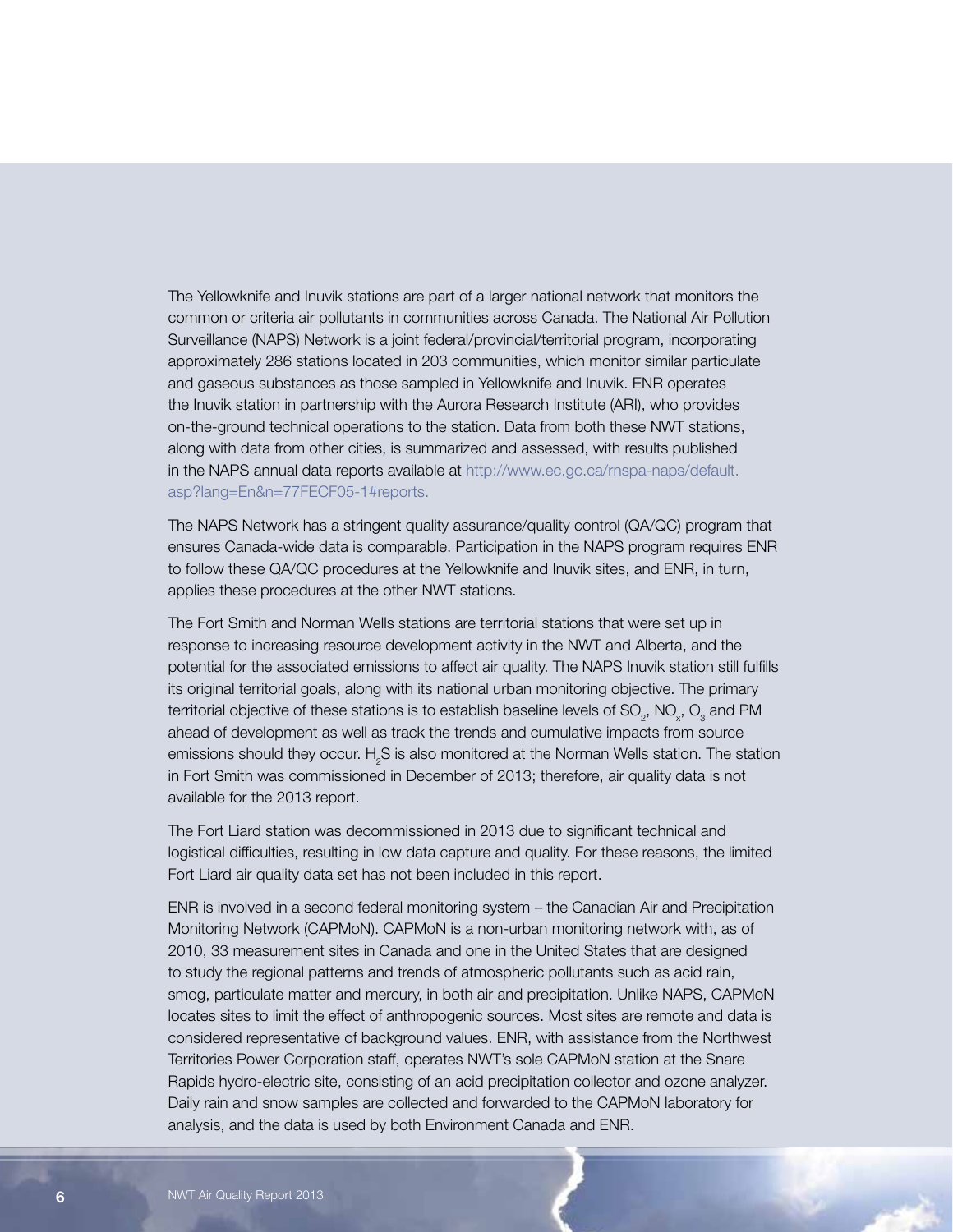Table 2 presents the various government affiliations involved with the air quality monitoring stations in the NWT.

| Table 2 - NWT Air Quality Network                                        |                                                                                  |                                |                                                                                                  |  |  |  |  |  |  |  |  |
|--------------------------------------------------------------------------|----------------------------------------------------------------------------------|--------------------------------|--------------------------------------------------------------------------------------------------|--|--|--|--|--|--|--|--|
| Environment and<br>Natural Resources -<br>Environment<br><b>Division</b> | Partnership/<br><b>Contract</b>                                                  | <b>Stations</b>                | <b>Network</b>                                                                                   |  |  |  |  |  |  |  |  |
|                                                                          |                                                                                  | Yellowknife                    | Environment<br>Environnement                                                                     |  |  |  |  |  |  |  |  |
|                                                                          | Aurora<br>Research<br>Institute                                                  | <b>Inuvik</b>                  | Canada<br>Canada<br>National Air Pollution<br>Surveillance                                       |  |  |  |  |  |  |  |  |
|                                                                          |                                                                                  | Fort Smith and<br>Norman Wells | Northwest Territories<br>stations                                                                |  |  |  |  |  |  |  |  |
|                                                                          | NORTHWEST TERRITORIES<br>POWFR<br>CORPORATION<br><b>NWT Power</b><br>Corporation | Snare Rapids                   | Environment<br>Environnement<br>Canada<br>Canada<br>Canadian Air and<br>Precipitation Monitoring |  |  |  |  |  |  |  |  |

Air quality monitoring in the NWT has evolved over time, beginning with a single TSP monitor in Yellowknife back in 1974, and progressing through various monitoring locations and equipment to reach the current stage of development.

Appendix B traces the history of ENR's air quality monitoring in the NWT, while previous ENR Annual Air Quality Reports can be found at http://www.enr.gov.nt.ca/\_live/pages/ wpPages/Air\_Quality.aspx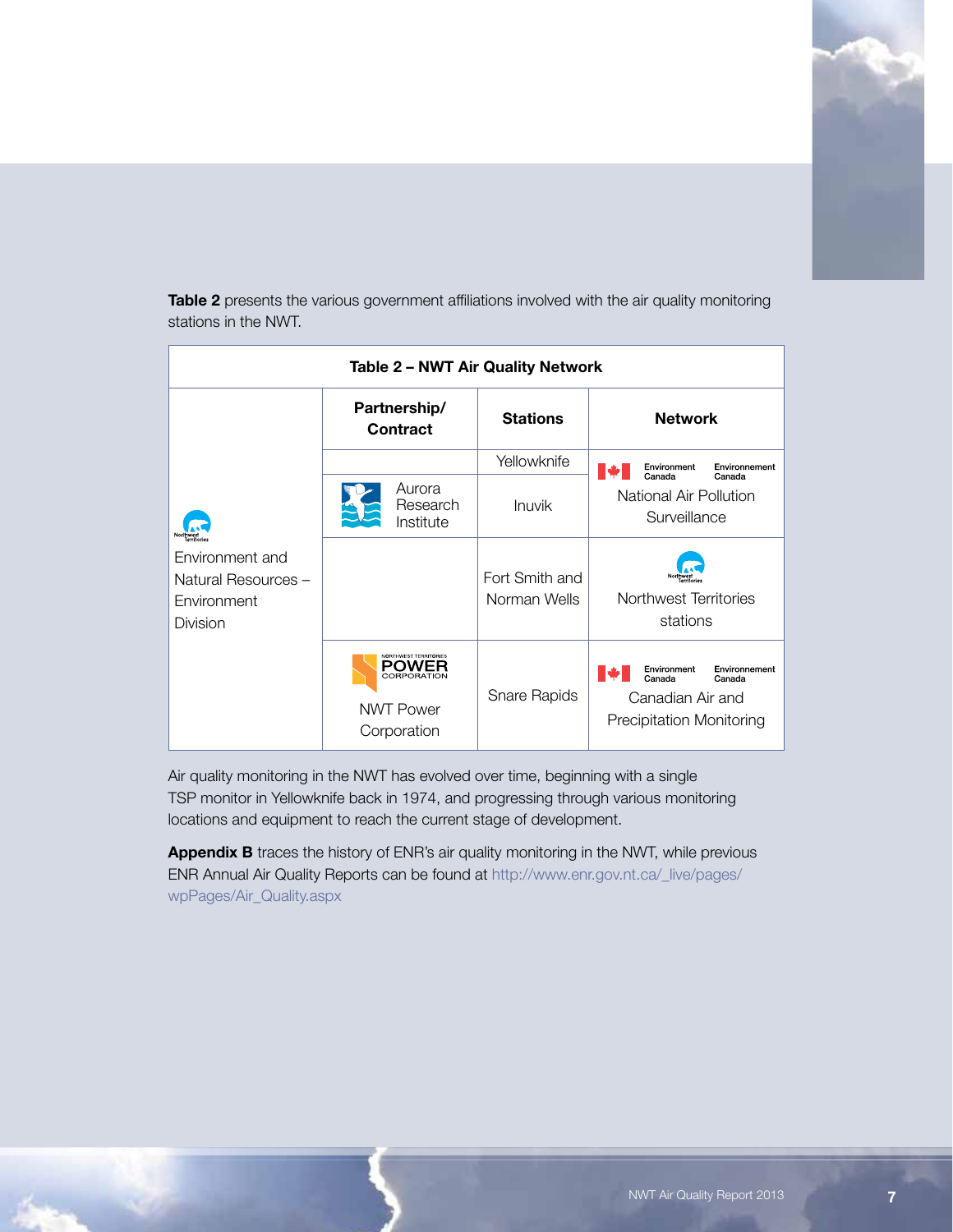### DEVELOPMENTS IN 2013

The upgrades that were conducted throughout the network in 2013 were made to remain current with monitoring technology advancements and to conform to the NAPS operating standards:

- The Air Quality Health Index (AQHI) was implemented at the Yellowknife station in July, 2013. The AQHI informs NWT residents of air quality conditions in their community and provides guidance on how to reduce personal risk from pollution events such as smoke from forest fires.
- The Fort Liard station was officially shut down in November 2013 due to operational challenges, including remoteness and lack of personnel resources in the area.
- A new air monitoring station was established in Fort Smith in December 2013. Some of the instrumentation from the Fort Liard station was installed in the new station. The Fort Smith station is the first ambient air quality monitoring station in the South Slave region, and is intended to provide data for tracking air quality trends in the region and to monitor any cumulative impacts from source emissions should they occur. The proximity of Fort Smith to the Alberta border with oil sands operations directly to the southwest will also help identify transboundary air pollution that could impact the region.
- A new non-continuous (discrete) monitor for particulate sampling (Partisol 2000i-D) was installed at the Yellowknife station in November 2013. This sampler collects both fine and coarse particulate on a filter, which is shipped to Environment Canada for chemical analysis.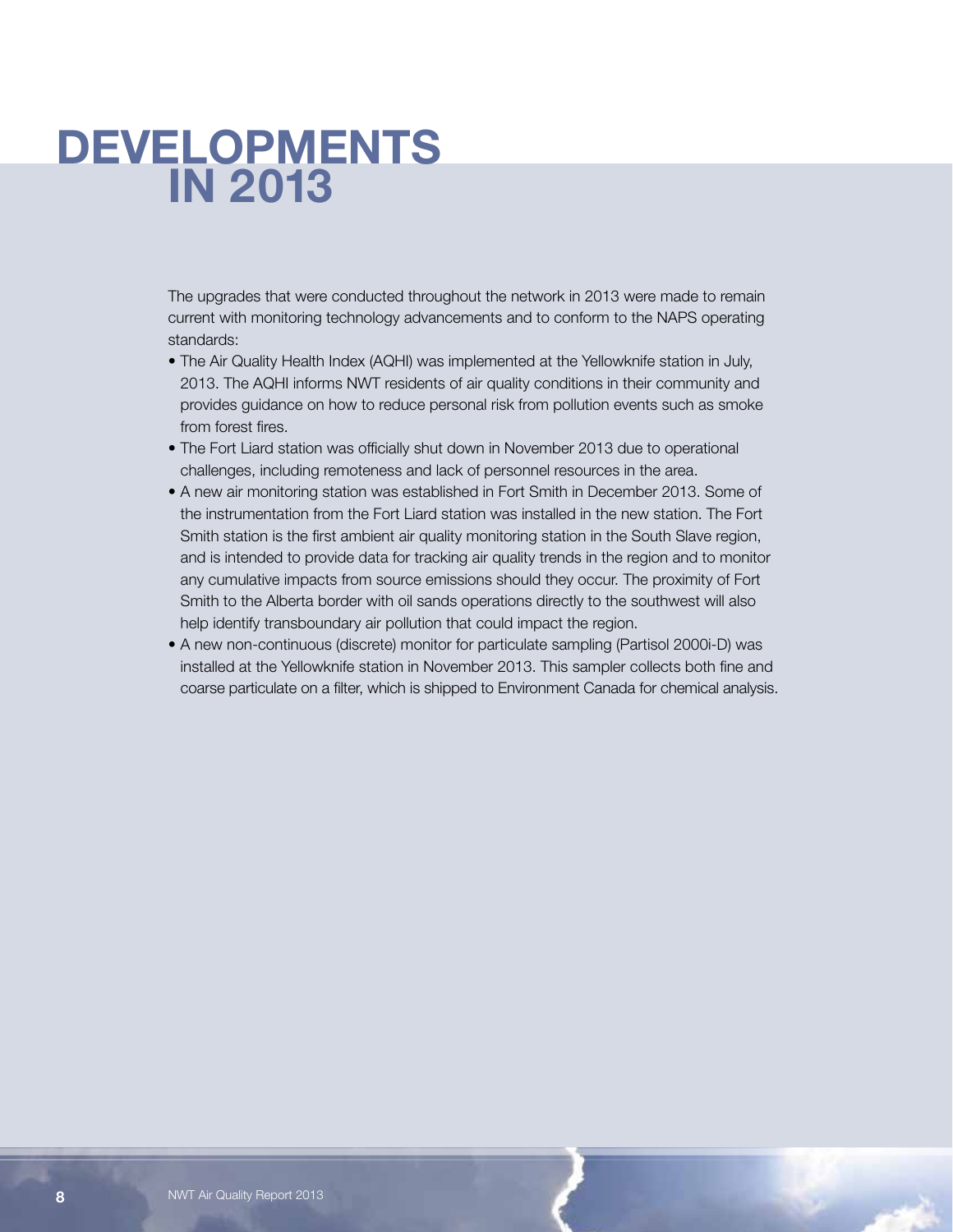# FUTURE PLANS



ENR plans to conduct the following updates to the air quality monitoring network in 2014:

- Replace the air monitoring station in Yellowknife with a larger (approx. 10' x 25'), upgraded unit in the fall of 2014. The Yellowknife station also serves as the network's laboratory and, therefore, the upgraded unit will provide a much larger clean/dust-free workspace to conduct instrument calibrations, maintenance and repairs that are critical for maintaining a high level of data quality. The larger, upgraded station will be capable of housing additional technical resources and, therefore, can accommodate monitoring for additional environmental parameters should the need arise.
- On-board AQHI at the Inuvik air quality station in the summer of 2014.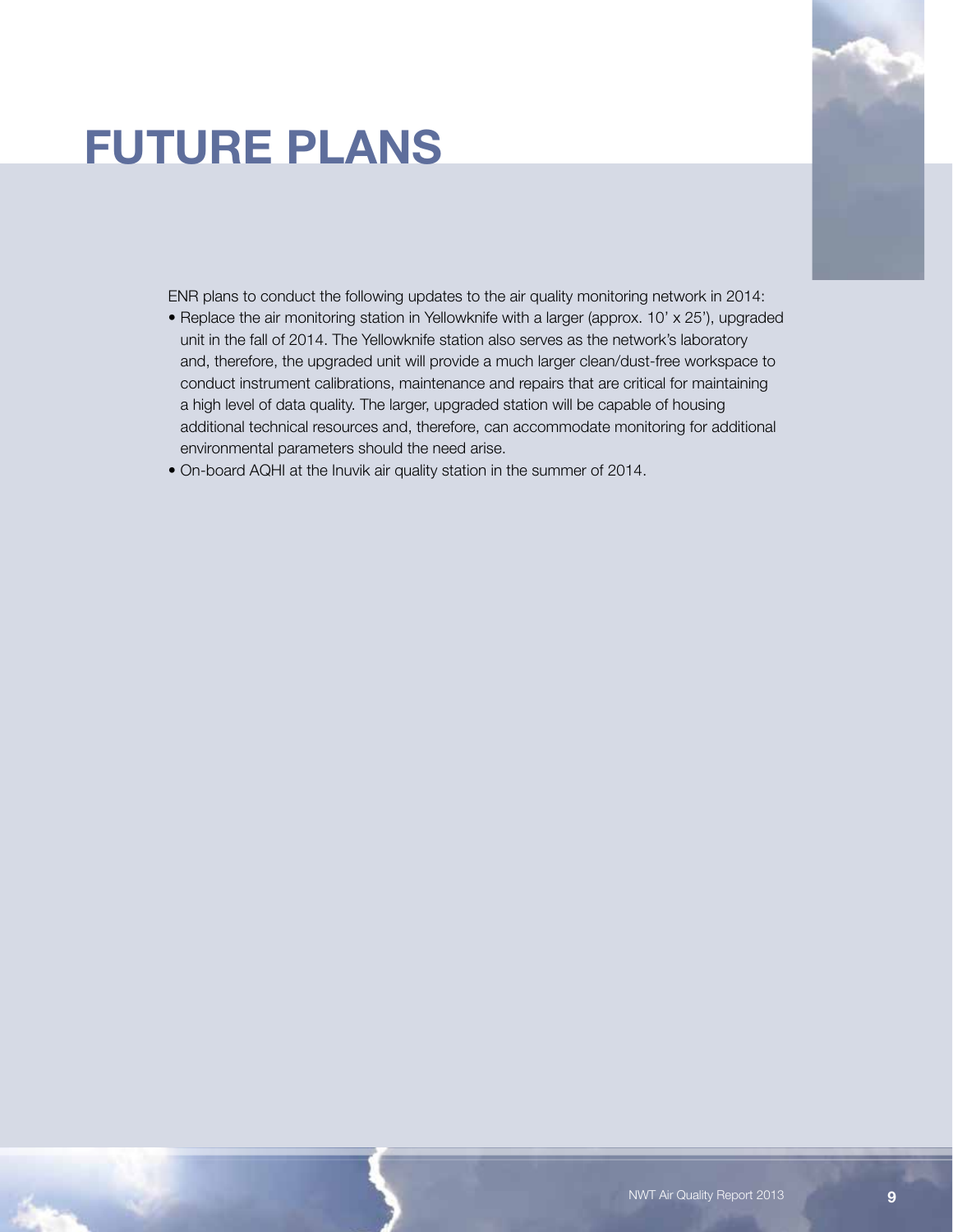# NWT AIR QUALITY STANDARDS

The Government of the NWT has adopted a number of concentration limits for protection of ambient (outdoor) air quality in the NWT. These limits apply to select pollutants and are contained in the "Guideline for Ambient Air Quality Standards in the Northwest Territories", established under the NWT *Environmental Protection Act*. They are summarized in Table 3 below.

The NWT standards are used in the assessment of air quality monitoring data as well as determining the acceptability of emissions from proposed and existing developments. Where NWT standards are not available for a particular pollutant, the Canadian National Ambient Air Quality Objectives (national standards) or limits established in other jurisdictions are used.

| Table 3 - NWT Ambient Air Quality Standards                    |                                  |                                  |  |  |  |  |  |  |  |  |
|----------------------------------------------------------------|----------------------------------|----------------------------------|--|--|--|--|--|--|--|--|
| <b>Parameter and Standard</b>                                  | Concentration<br>$(\mu g/m^3)^*$ | <b>Concentration</b><br>(ppbv)** |  |  |  |  |  |  |  |  |
| Sulphur Dioxide (SO <sub>2</sub> )                             |                                  |                                  |  |  |  |  |  |  |  |  |
| 1-hour average                                                 | 450                              | 172                              |  |  |  |  |  |  |  |  |
| 24-hour average                                                | 150                              | 57                               |  |  |  |  |  |  |  |  |
| Annual arithmetic mean                                         | 30                               | 11                               |  |  |  |  |  |  |  |  |
| Ground Level Ozone $(O_2)$<br>8-hour running average           | 130                              | 65                               |  |  |  |  |  |  |  |  |
| <b>Total Suspended Particulate (TSP)</b>                       |                                  |                                  |  |  |  |  |  |  |  |  |
| 24-hour average                                                | 120                              |                                  |  |  |  |  |  |  |  |  |
| Annual geometric mean                                          | 60                               |                                  |  |  |  |  |  |  |  |  |
| Fine Particulate Matter (PM <sub>25</sub> )<br>24-hour average | 30                               |                                  |  |  |  |  |  |  |  |  |
| Nitrogen Dioxide (NO <sub>2</sub> )                            |                                  |                                  |  |  |  |  |  |  |  |  |
| 1-hour average                                                 | 400                              | 213                              |  |  |  |  |  |  |  |  |
| 24-hour average                                                | 200                              | 106                              |  |  |  |  |  |  |  |  |
| Annual arithmetic mean                                         | 60                               | 32                               |  |  |  |  |  |  |  |  |
| Carbon Monoxide (CO)                                           |                                  |                                  |  |  |  |  |  |  |  |  |
| 1-hour average                                                 | 15,000 (15mg/m <sup>3</sup> )    | 13,000                           |  |  |  |  |  |  |  |  |
| 8-hour average                                                 | 6,000 (6mg/m <sup>3</sup> )      | 5,000                            |  |  |  |  |  |  |  |  |

Micrograms per cubic metre

\*\* Parts per billion by volume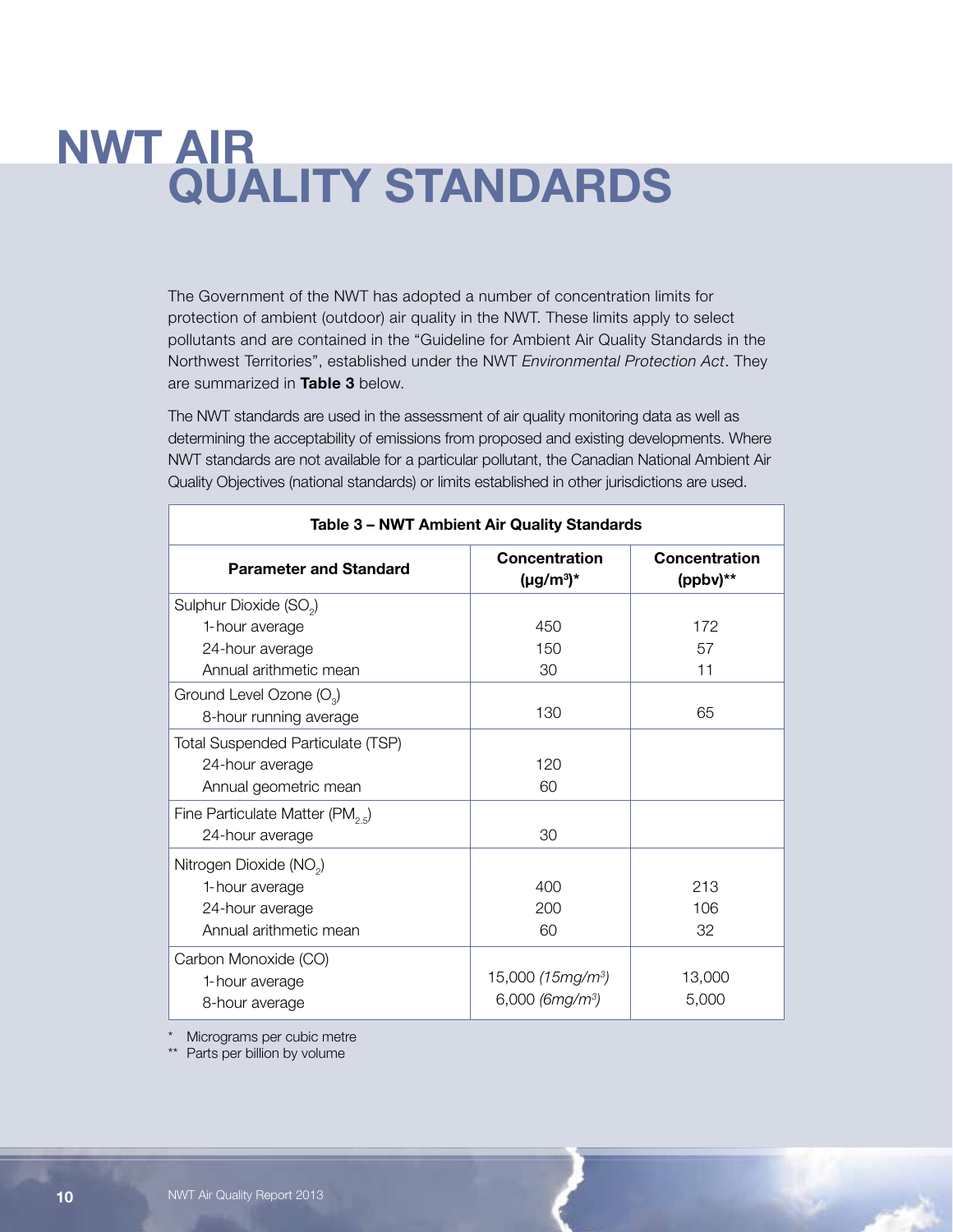

The "Guideline for Ambient Air Quality Standards in the Northwest Territories" provides additional information on the application of the NWT standards and the pollutants of concern. For additional information on air pollutants, see Appendix C.

Additional criteria from other jurisdictions used in this report are presented in Table 4.

|                                                                           | Table 4 - Additional Ambient Air Quality Standards |                                                                                                                 |  |  |  |  |  |  |  |  |  |  |  |
|---------------------------------------------------------------------------|----------------------------------------------------|-----------------------------------------------------------------------------------------------------------------|--|--|--|--|--|--|--|--|--|--|--|
| <b>Parameter and Standard</b>                                             | <b>Concentration</b>                               | <b>Source</b>                                                                                                   |  |  |  |  |  |  |  |  |  |  |  |
| Coarse Particulate Matter (PM <sub>10</sub> )<br>24-hour average          | $50 \text{ ug/m}^3$                                | <b>Ontario Ambient Air Quality</b><br>Criteria, Apr/12<br><b>B.C. Ambient Air Quality</b><br>Objectives, Aug/13 |  |  |  |  |  |  |  |  |  |  |  |
| Ground Level Ozone (O <sub>2</sub> )<br>1-hour average                    | 82ppb                                              | Canadian National Ambient Air<br>Quality Objectives, 1989                                                       |  |  |  |  |  |  |  |  |  |  |  |
| Annual average                                                            | 15ppb                                              | <b>B.C. Ambient Air Quality</b><br>Objectives, Aug/13                                                           |  |  |  |  |  |  |  |  |  |  |  |
| 8-hour running average,<br>4th highest annually                           | 65ppb                                              | Canada-wide Standards for<br>$PM_{2.5}$ and O <sub>3</sub> , Jun/00                                             |  |  |  |  |  |  |  |  |  |  |  |
| Hydrogen Sulphide (H <sub>2</sub> S)<br>1-hour average<br>24-hour average | 10ppb<br>3ppb                                      | Alberta Ambient Air Quality<br>Objectives, Aug/13                                                               |  |  |  |  |  |  |  |  |  |  |  |
| Fine Particulate Matter (PM <sub>25</sub> )<br>Annual average             | 10 $\mu$ g/m <sup>3</sup>                          | <b>B.C. Ambient Air Quality</b><br>Objectives, Aug/13                                                           |  |  |  |  |  |  |  |  |  |  |  |
|                                                                           | 12 ug/ $m3$                                        | <b>US EPA National Ambient Air</b><br>Quality Standards, Dec/12                                                 |  |  |  |  |  |  |  |  |  |  |  |

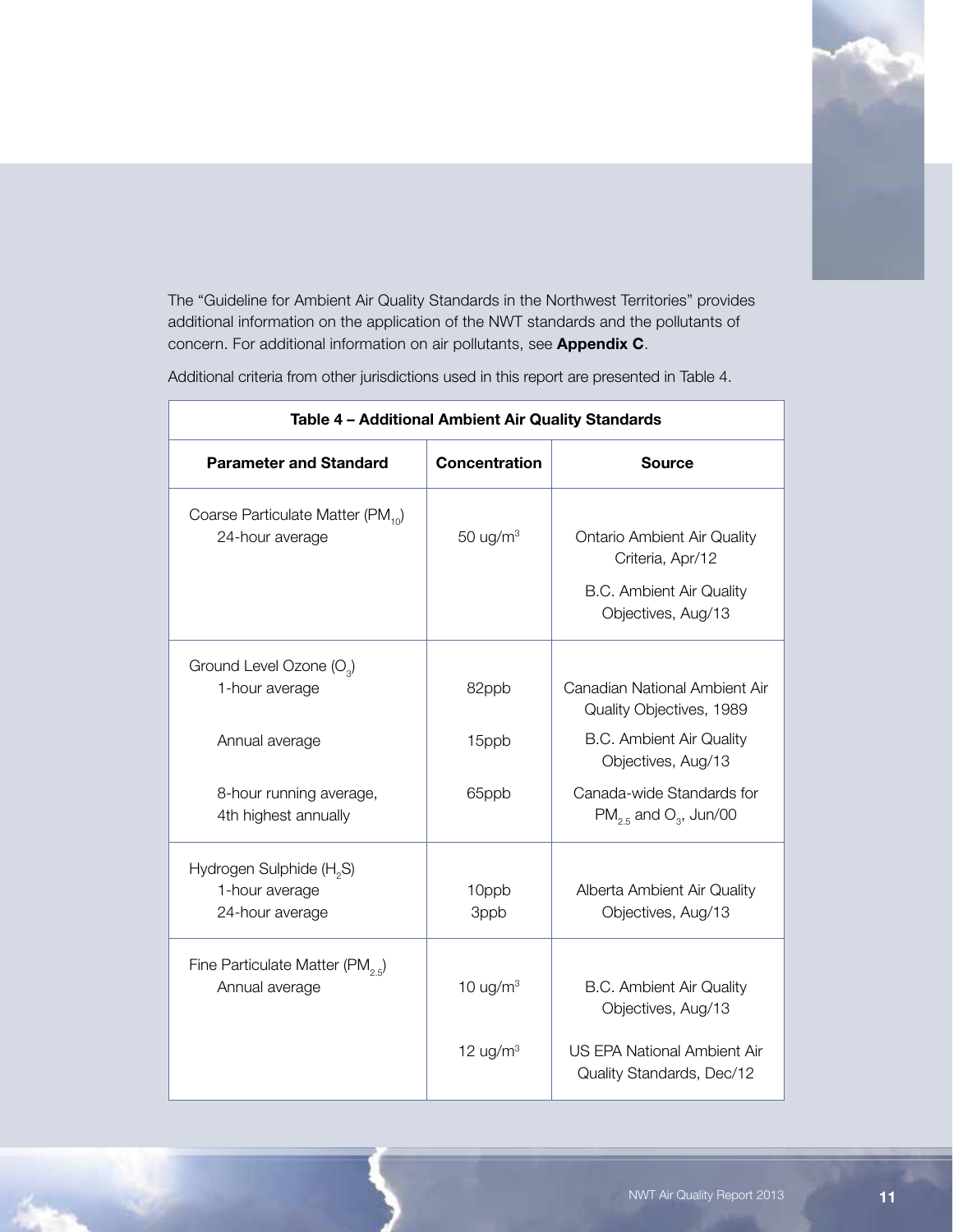# YELLOWKNIFE AIR QUALITY

ENR, in partnership with the Canadian NAPS Program, operates the air quality monitoring station in Yellowknife.

This station is located at the École Sir John Franklin High School (Sir John Franklin) and continuously monitors criteria air contaminants (CACs)  $PM_{2.5}$ ,  $PM_{10}$ , SO<sub>2</sub>, O<sub>3</sub>, NO<sub>x</sub> and CO. The station also monitors wind speed, wind direction and temperature, which assist in identifying possible sources of unusual or elevated readings.

The air quality monitoring results from the Sir John Franklin station are discussed in the following sections, and historical data is used to demonstrate trends where applicable.

#### Particulate Matter

Yellowknife's greatest source of particulate is dust from roads, especially in the spring when the snow cover disappears and exposes winter sand



Figure 2: Sir John Franklin Station

and gravel on city streets. Once the sand and gravel is exposed, wind and vehicle activity can cause the dust to become suspended in the air. Forest fires, combustion products from vehicles, and heating and electricity generation also raise particulate levels. *Please note that forest fire events are observed and documented by regional ENR staff as they occur (i.e. visible smoke and olfactory indications of smoke), and this qualitative data serves as a validation to the conclusions drawn from measured PM<sub>2.5</sub> readings.* 

ENR currently uses Beta Attenuation Mass Monitors (BAM) to sample for both the fine (PM<sub>2,5</sub>) and course (PM<sub>10</sub>) fractions of particulate matter in Yellowknife. The BAM methodology provides continuous, near real-time (hourly) analysis of particulate concentrations, in both the fine and coarse particle sizes. The BAM technology measures hourly concentrations on a mass basis.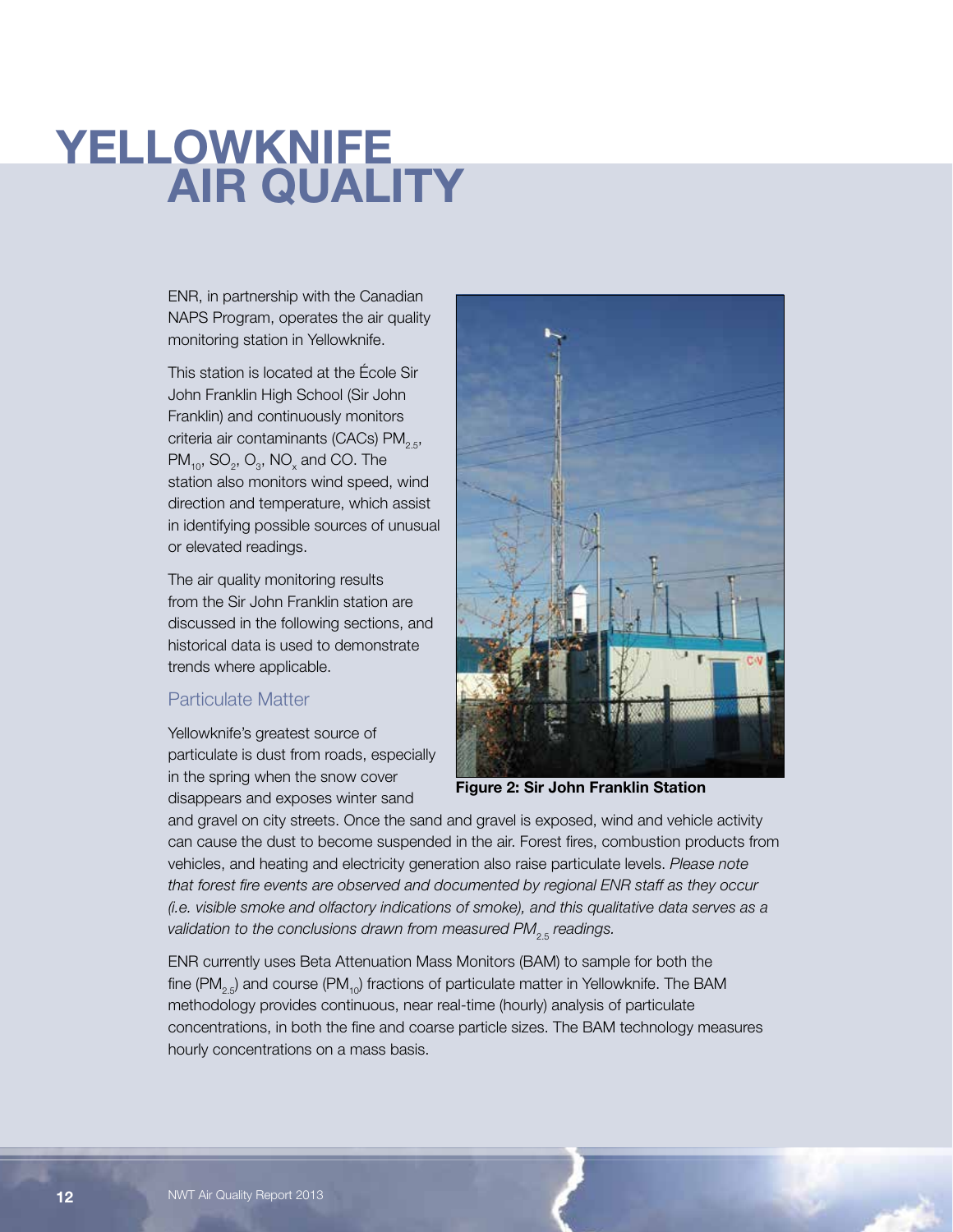

#### Fine Particulate (PM<sub>25</sub>)

The BAM operating in Yellowknife for the  $PM_{2.5}$  fraction is a Federal Equivalency Method (FEM) model.

There were seven PM<sub>2.5</sub> BAM readings at the Sir John Franklin station in 2013 that exceeded the NWT 24-hour standard  $(30\mu g/m<sup>3</sup>)$ . All of these were a result of forest fire smoke. Impacts to  $PM_{2.5}$  levels from forest fires were observed mainly during all three summer months.



#### Figure 3: 2013 Yellowknife BAM PM<sub>2.5</sub>

Figure 3 shows the monthly averages and maximum daily average per month measured at the Sir John Franklin station in 2013 on the FEM BAM PM<sub>2.5</sub>. The highest daily average concentration was 67.6μg/m<sup>3</sup> measured in August.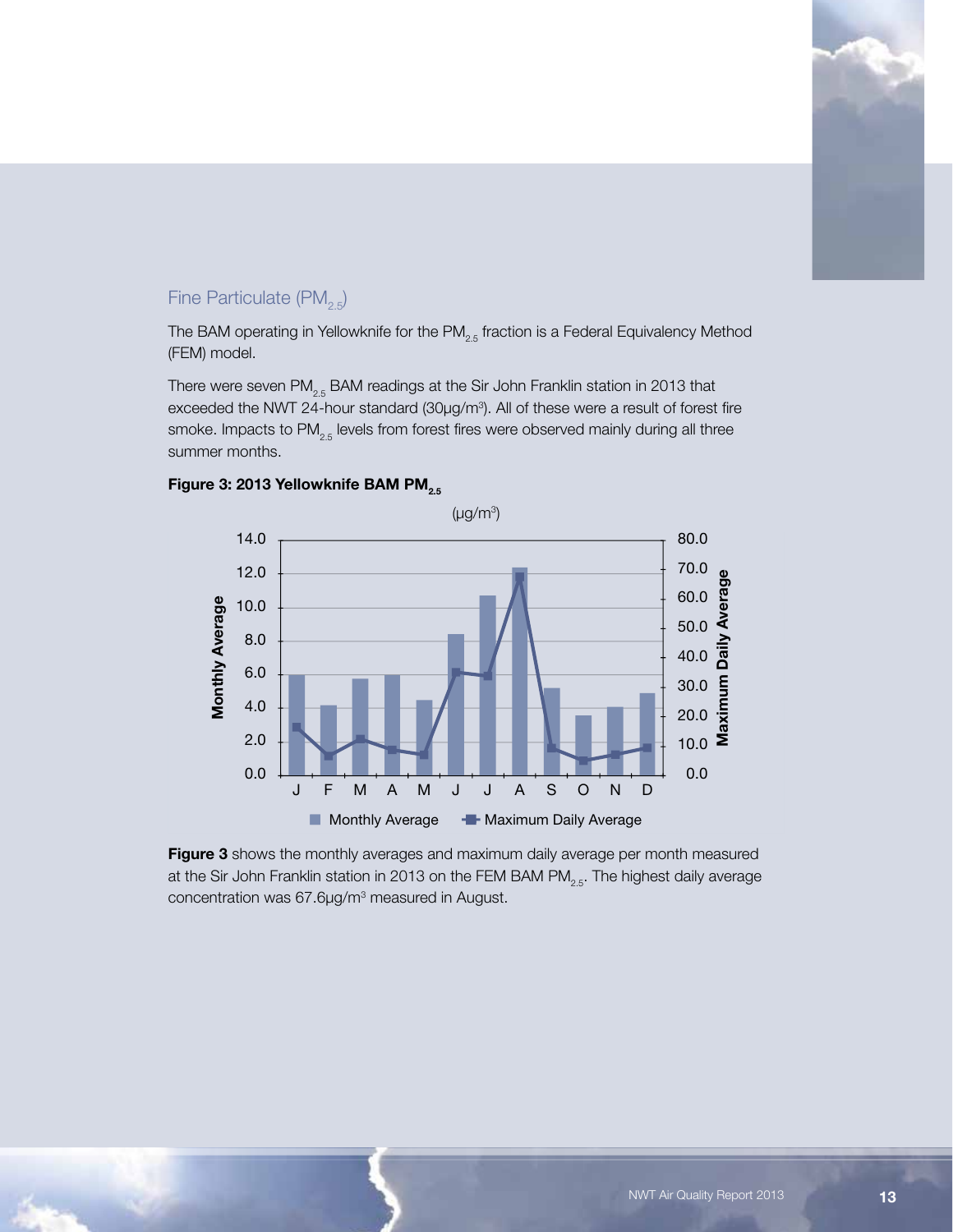

#### Figure 4: 2010 to 2013 Summary: Yellowknife Monthly PM $_{\rm 2.5}$

**Figure 4** summarizes the monthly average BAM PM $_{2.5}$  data over the last four years. The overall trends indicate that  $PM_{2.5}$  levels increase during the summer months, which is typically attributed to forest fires that occur during this time of year.

#### Coarse Particulate (PM<sub>10</sub>)

The NWT does not have a standard for  $PM_{10}$ , but instead adopts a 24-hour average criterion of 50µg/m<sup>3</sup>. This level is used in several Canadian jurisdictions, including British Columbia and Ontario.

The graph in Figure 5 presents the  $PM_{10}$  data for 2013 and clearly shows the annual spring-time "dust event", which is typical during the month of April. This is due to residual gravel on the roads following the spring snow thaw. There were six exceedances of the adopted standard of 50µg/m<sup>3</sup> in 2013. Five of these occurred in April and correlate well with the spring-time "dust event". The other exceedance occurred during the month of August and was attributed to localized smoke from forest fires.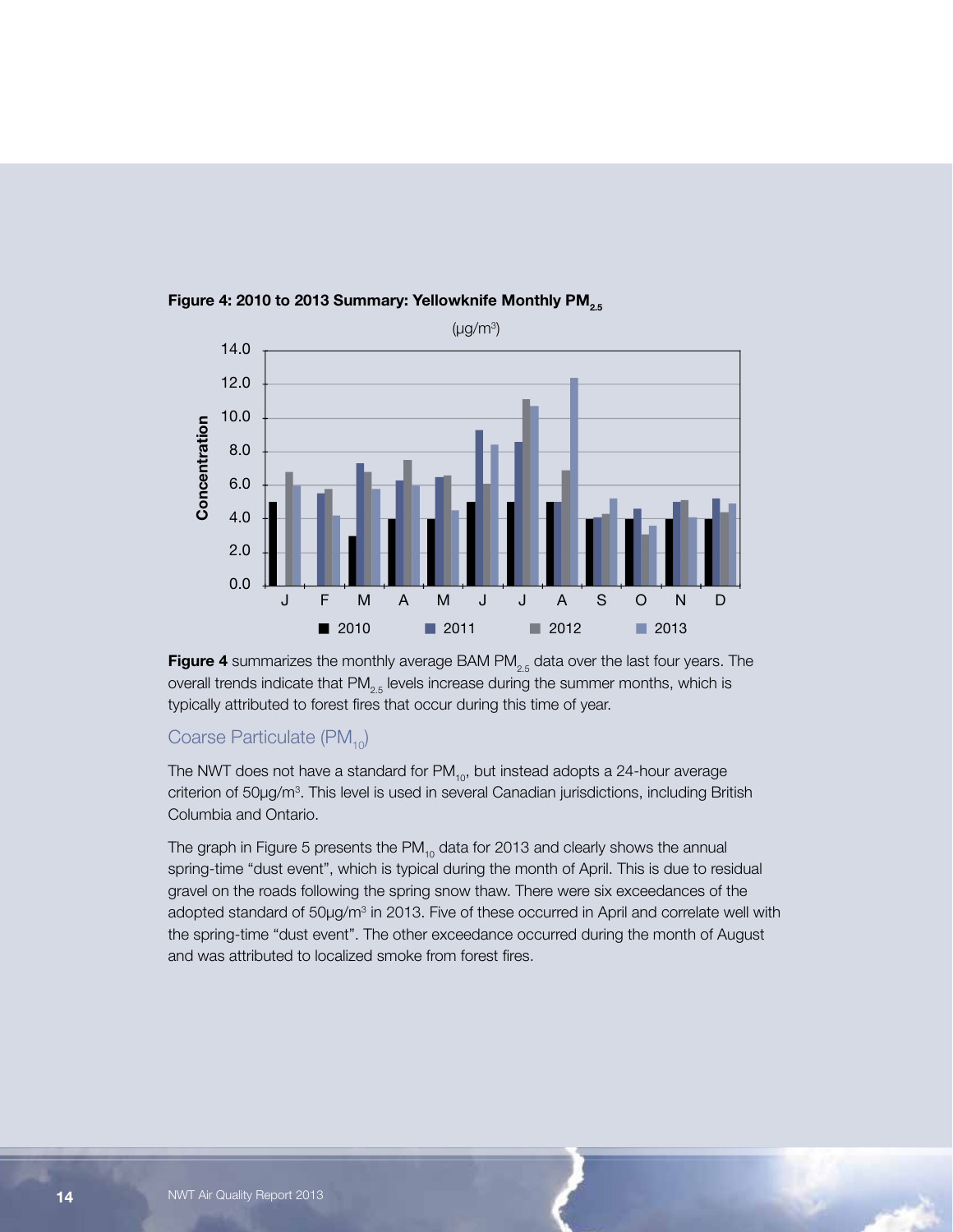

#### Figure 5: 2013 Yellowknife BAM PM $_{10}$



#### Sulphur Dioxide (SO $_{\textrm{\tiny{\it 2}}}$ )

Continuous monitoring for SO<sub>2</sub> has been conducted in Yellowknife since 1992, at a variety of locations over the years, primarily to monitor the effects from the former gold mine operations. The current SO<sub>2</sub> monitoring location at the Sir John Franklin station has been in place since 2004.

There were no exceedances of the NWT hourly (172ppb) or 24-hour (57ppb) standards in 2013 in Yellowknife. The annual average was less than 1ppb, a level that is well below the NWT (11ppb) standard.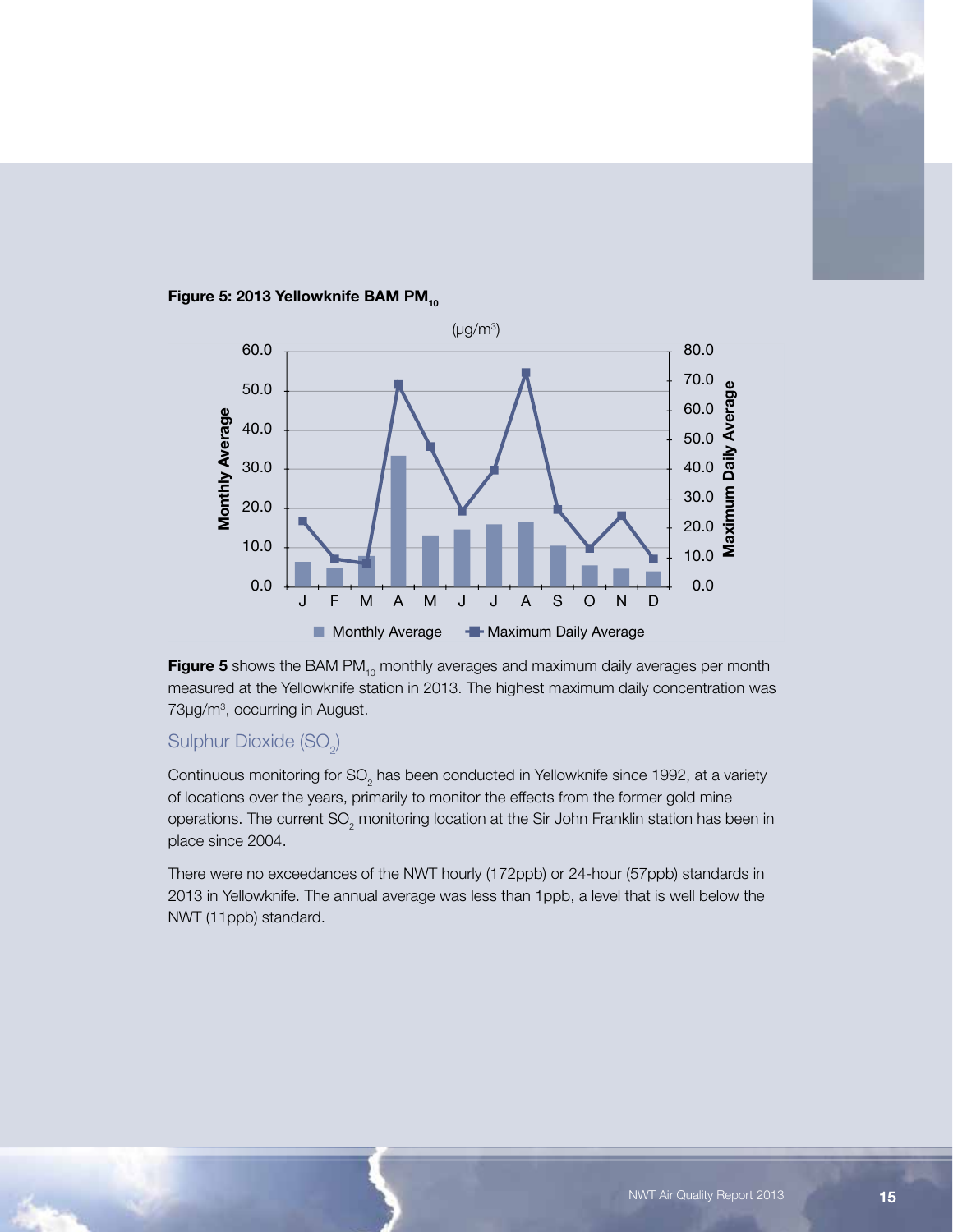The majority of the hourly concentrations recorded in 2013 were only background or slightly greater. These concentrations are similar to the years since 1999 when the last gold mine in Yellowknife closed, and reflect naturally occurring SO<sub>2</sub> and/or small amounts from the burning of fossil fuels.





**Figure 6** shows the general trends in SO<sub>2</sub> levels measured in Yellowknife air from 1997 to 2013. As illustrated, the number of exceedances has fallen to zero since the closure of Giant Mine in 1999. The 2013 data continued the trend of recent years.

#### Ground Level Ozone (O $_{3}$ )

Continuous ozone monitoring has been conducted in Yellowknife since 1998, while the current technology has been operating at the Sir John Franklin station since February of 2003.

The maximum 8-hour average in 2013 was 51.8ppb, which occurred in April, but was below the 8-hour NWT standard (65ppb). The maximum 1-hour average was 54.2ppb, which remained below the national maximum acceptable level (82ppb). The 2013 annual hourly average was 24.4ppb.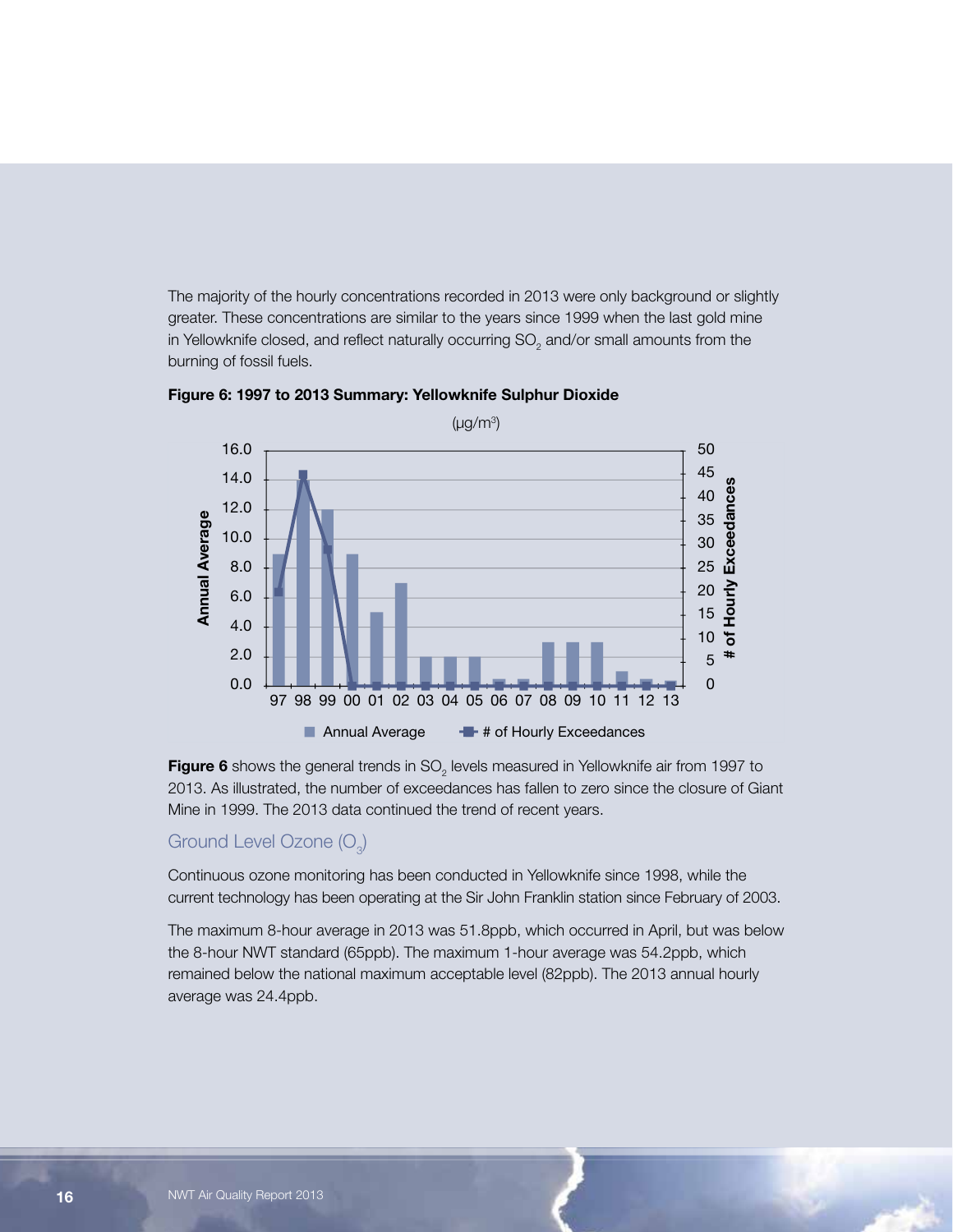Detectable concentrations of  $\mathrm{O}_{\mathrm{3}}$  exist even in remote areas due to naturally occurring sources of the precursor gases such as volatile organic compounds (VOC) emissions from trees and the introduction of stratospheric ozone to lower elevations resulting from atmospheric mixing processes. These background concentrations typically are in the range of 20 to 40ppb. In large urban areas (and areas downwind), ozone concentrations can be much higher than typical background due to the additional emissions of precursor gases from anthropogenic sources (see **Appendix C**).





Figure 7 shows the ozone maximum hourly reading and maximum 8-hour averages per month as well as the monthly averages recorded in 2013.

The Figure illustrates the typical spring maximum, which commonly occurs at remote monitoring stations located in mid to high latitudes in the northern hemisphere. The source of this spring maximum continues to be the subject of scientific debate as to how much is attributable to natural vs. anthropogenic sources. Typical monthly ozone concentrations at remote sites in Canada range between 20 and 45ppb<sup>1</sup> and Yellowknife concentrations in 2013 fell within or below this range.

<sup>1</sup> Vingarza, R. "A review of surface ozone background levels and trends". Atmospheric Environment, Vol 38, Issue 21, pp 3431-3442 (2004).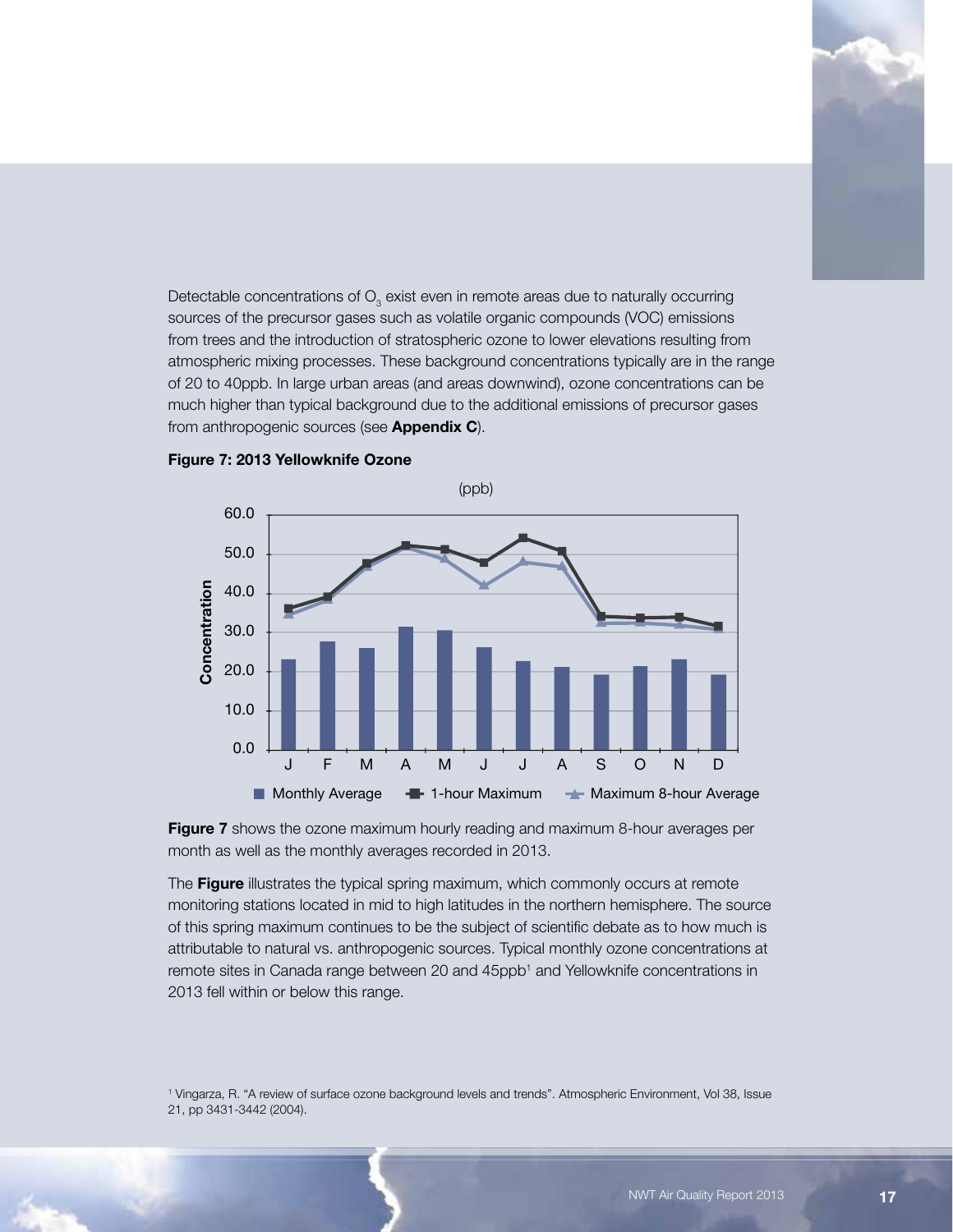#### Nitrogen Dioxide (NO<sub>2</sub>)

The NO<sub>x</sub> gas analyzer provides continuous information on NO, NO<sub>2</sub> and NO<sub>x</sub>. However, the focus is on NO<sub>2</sub> due to the greater health concerns associated with this pollutant and the availability of national air quality standards for comparison (see Appendix C).

The 2013 results indicated that there were no exceedances of the 1-hour, 24-hour or annual NWT standards for NO<sub>2</sub>, (213ppb, 106ppb, 32ppb, respectively). The maximum 1-hour average was 35.4ppb, the maximum 24-hour average was 20.3ppb, while the annual average was 3.2ppb.



#### Figure 8: 2013 Yellowknife Nitrogen Dioxide

Figure 8 shows the 2013 maximum hourly, maximum daily and monthly averages of  $\mathsf{NO}_2$  in Yellowknife. Generally, both the highest monthly averages and the highest hourly concentrations occurred during the winter months. This is likely caused by increased emissions from fuel combustion for residential and commercial heating and idling vehicles as well as short-term "rush hour" traffic influences. The October spike in the hourly oncentration was caused by work being conducted at the City Lift Station located next to the air quality station. The effects of these emissions on winter-time air quality can be increased when combined with stagnant meteorological conditions. Cold, calm days can result in an atmospheric situation where the normal decrease in air temperature with elevation is reversed and a zone of colder air is present at ground level. This zone of colder air and the lack of wind act to restrict dispersion and trap pollutants close to the ground.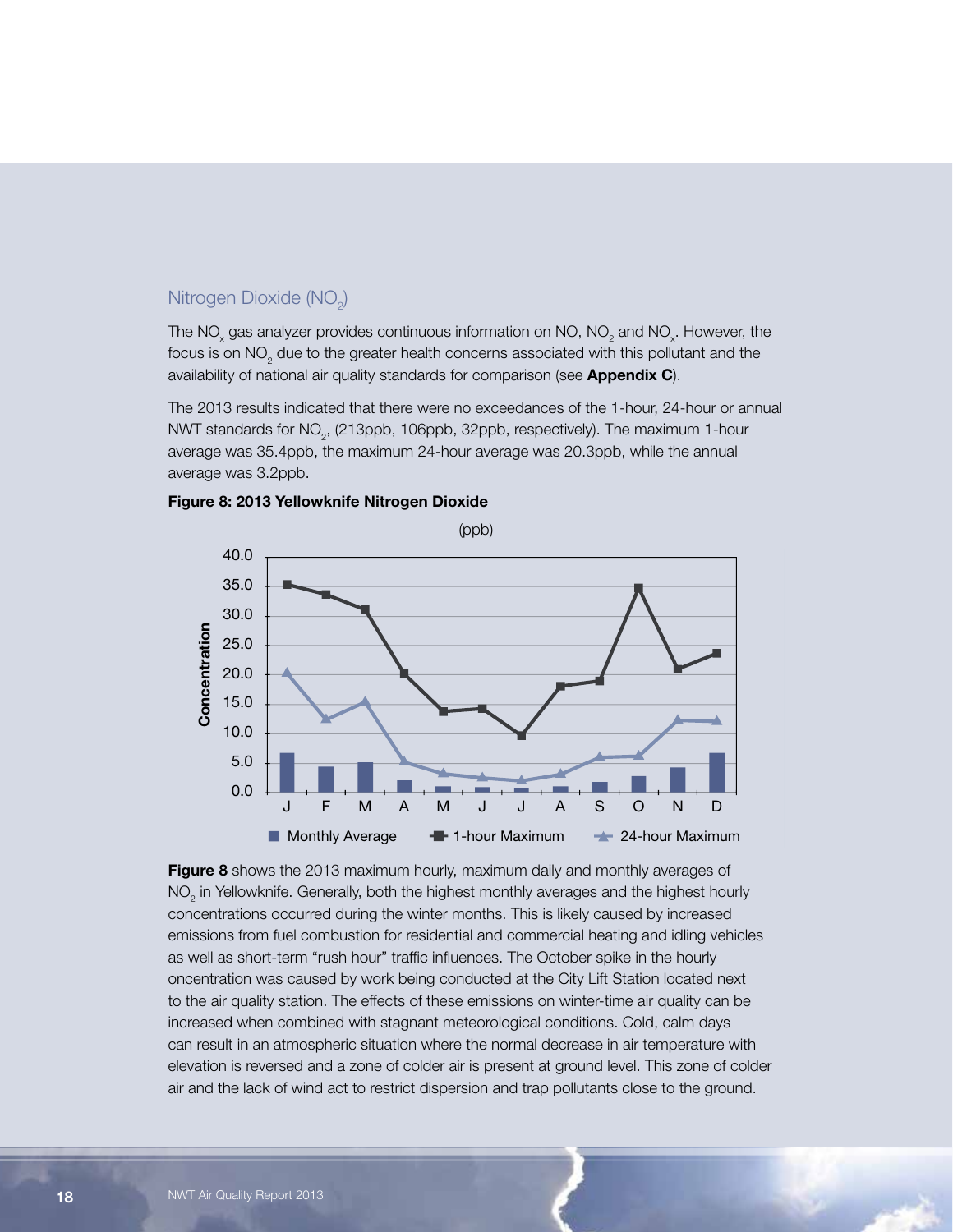

#### Carbon Monoxide (CO)

The 2013 data continued the pattern of low CO readings measured in 2012 and were well below the NWT 1-hour and 8-hour average standards (13ppm and 5ppm, respectively). In 2013, the maximum 1-hour average was 2.491ppm and the annual average was 0.392ppm. CO is often attributed to mobile sources; however, forest fire smoke also contains CO, which likely contributed to the elevated levels observed in August.



Figure 9: 2013 Yellowknife Carbon Monoxide

Figure 9 shows the 2013 monthly averages and highest hourly concentrations for CO in Yellowknife.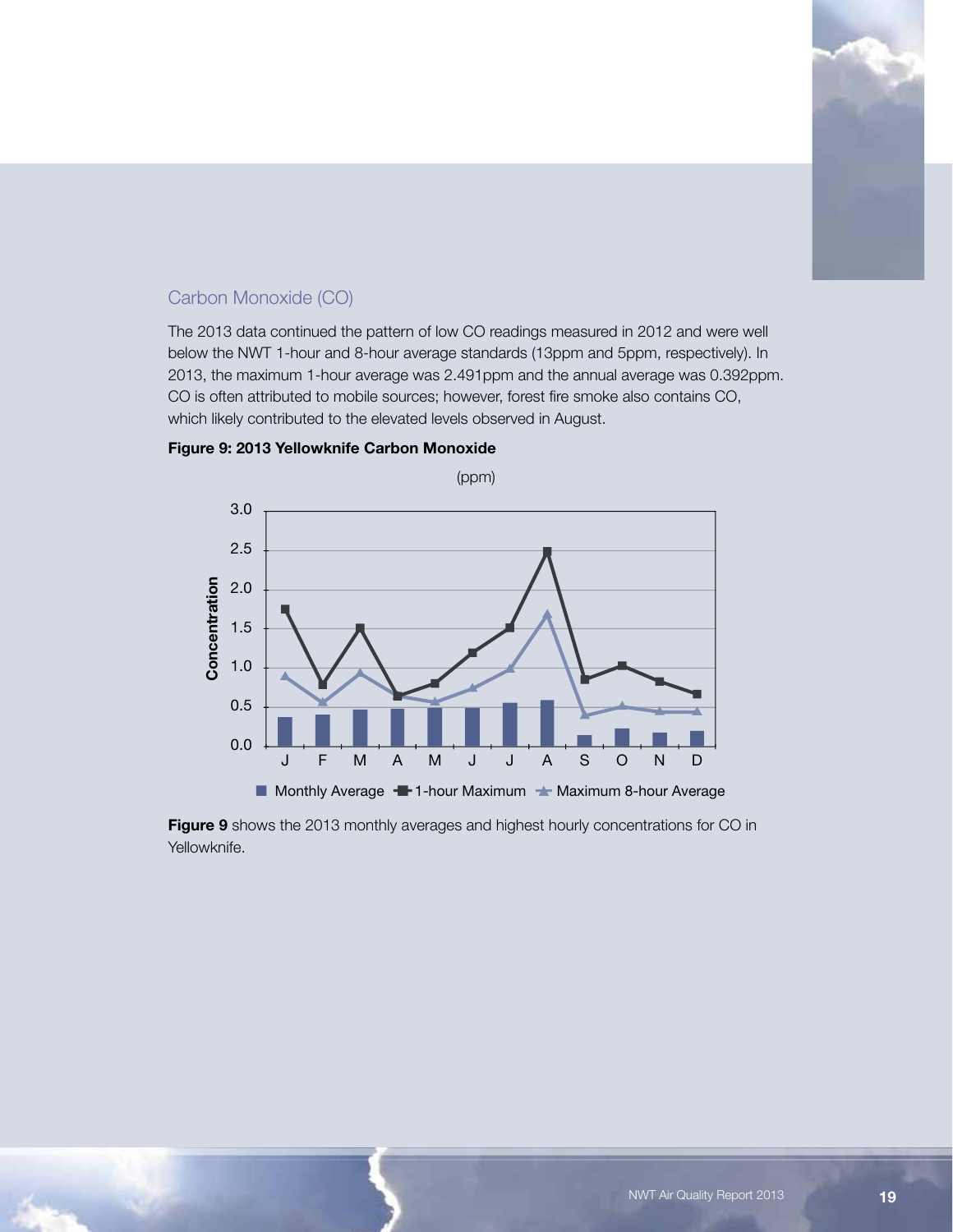# INUVIK AIR QUALITY

The focus of the monitoring station in Inuvik is to gather baseline community air quality information and to track trends and cumulative effects of pollutant sources over time. In January 2006, the station was incorporated into the National Air Pollution Surveillance (NAPS) Network to provide air quality information for comparison to other communities in Canada.

This station has been in operation since 2003, but was moved from its original location at Samuel Hearne School to its present location on Bompas Street in 2009. The following parameters are measured at the Inuvik station:  $\mathsf{PM}_{2.5}$ ,  $\mathsf{PM}_{_{10}}$ , SO<sub>2</sub>, O<sub>3</sub>,  $NO<sub>2</sub>$  and CO.



#### Fine Particulate  $(PM_{2.5})$

Figure 10: Inuvik Station

The BAM operating in Inuvik for the PM<sub>2.5</sub> fraction is a Federal Equivalency Method (FEM) model.

The 2013 BAM readings produced an annual PM $_{2.5}$  average of 3.5µg/m $^3$ . There were no exceedances of the NWT 24-hour standard (30µg/m<sup>3</sup>) for PM<sub>2.5</sub>, as the highest daily average concentration was 16.8μg/m<sup>3</sup>, measured in August. Impacts from forest fires were negligible during the summer of 2013.



#### Figure 11: 2012 Inuvik BAM PM $_{2.5}$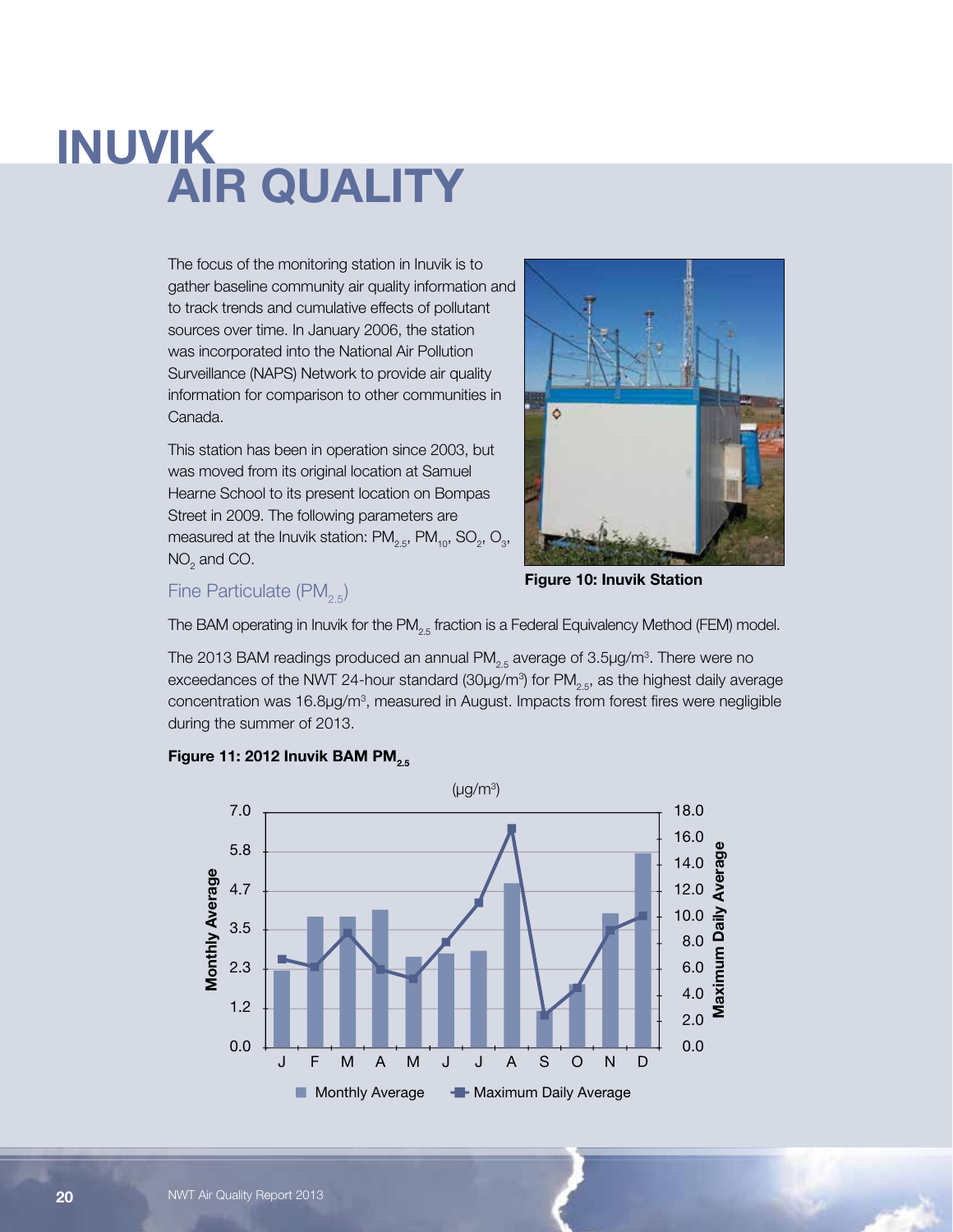

Figure 11 shows the monthly averages and maximum daily average per month measured at the Inuvik station in 2013 on the FEM BAM PM $_{2.5}$ . Although the PM $_{2.5}$  concentrations were slightly elevated in the summer, they are relatively low compared to previous years where smoke from forest fires significantly impacted the region.

#### Coarse Particulate (PM<sub>10</sub>)

The maximum daily average measured from the PM $_{10}$  BAM in Inuvik in 2013 was 74.8 $\mu$ g/m<sup>3</sup> and the highest hourly maximum was 215μg/m3, both occurring in June. There were six exceedances of the adopted 24-hour standard  $(50\mu g/m<sup>3</sup>)$ , which all occurred during the summer months. Similar to previous years, the spring-time levels were elevated and were representative of the typical spring-time "dust event" associated with residual winter gravel. Given the dirt roads in the Inuvik area in proximity to the monitoring station, the dust events persisted into the summer months as is evident in the chart.



#### Figure 12: 2013 Inuvik BAM PM $_{10}$

Figure 12 shows the monthly averages and the maximum daily average concentrations of  $PM_{10}$  from the BAM in Inuvik.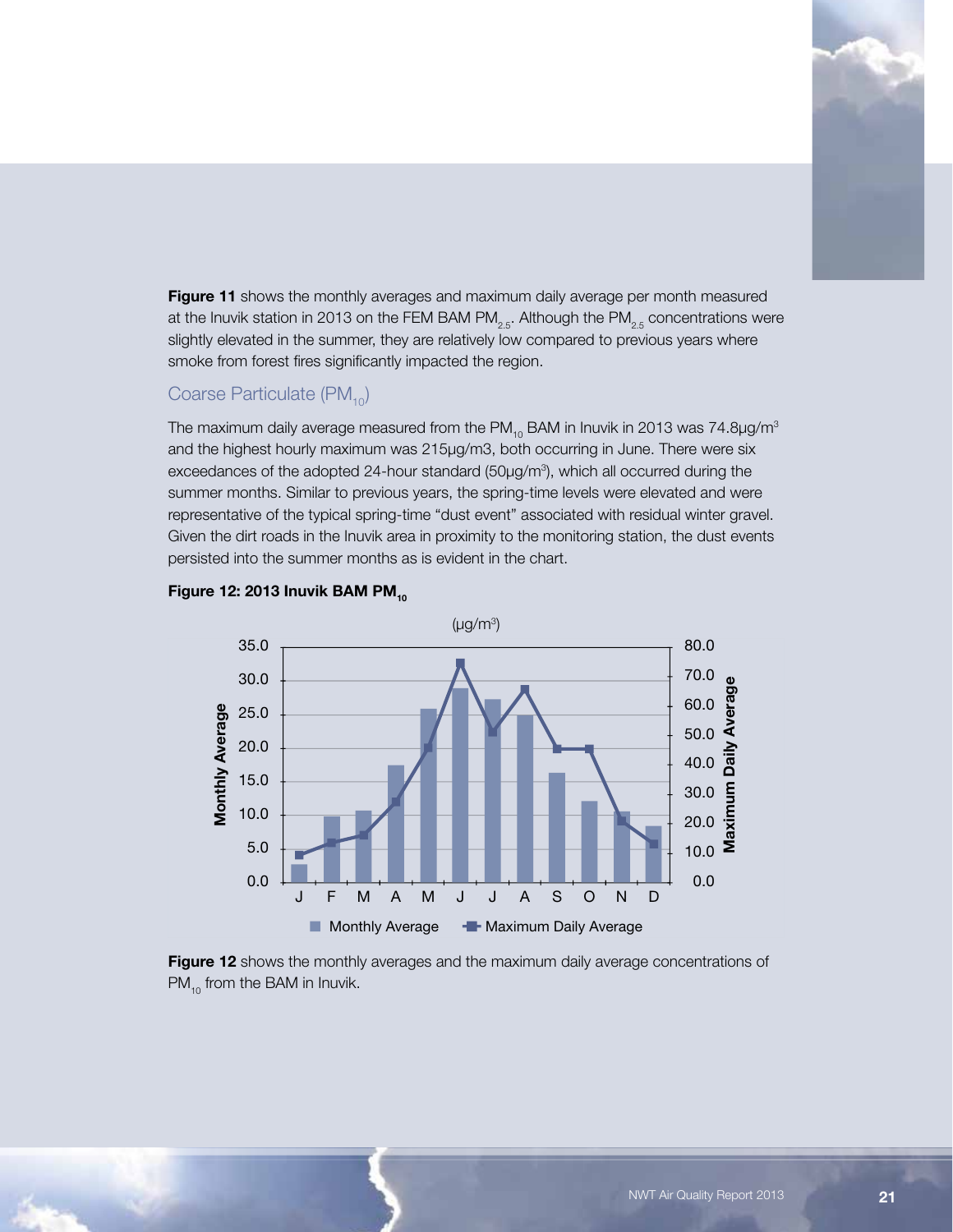#### Sulphur Dioxide (SO $_{\textrm{\tiny{\it 2}}}$ )

The annual average of SO<sub>2</sub> in Inuvik was less than 1ppb and the maximum 1-hour average was 2.4ppb. The SO $_{\tiny 2}$  concentrations measured in 2013 were very low and, similar to previous years' results, did not exceed the NWT hourly (172ppb), 24-hour (57ppb) or annual average (11ppb) standards.

#### Ground Level Ozone (O $_{3}$ )

Ozone data was available for 11 months during 2013; unfortunately, valid data could not be collected for one of the peak level spring months (May) due to analyzer technical difficulties. From the available 11 months of data, the maximum 1-hour average was 39.3ppb, while the maximum 8-hour average was 36.8ppb. Neither the 1-hour national maximum acceptable level (82ppb) nor the 8-hour NWT standard (65ppb) for ground level ozone was exceeded in 2013. The annual average was 19.6ppb, which is typical of background levels.



#### Figure 13: 2013 Inuvik Ozone

Figure 13 shows the maximum hourly and maximum 8-hour average per month as well as the monthly averages for ground level ozone recorded in 2013 in Inuvik.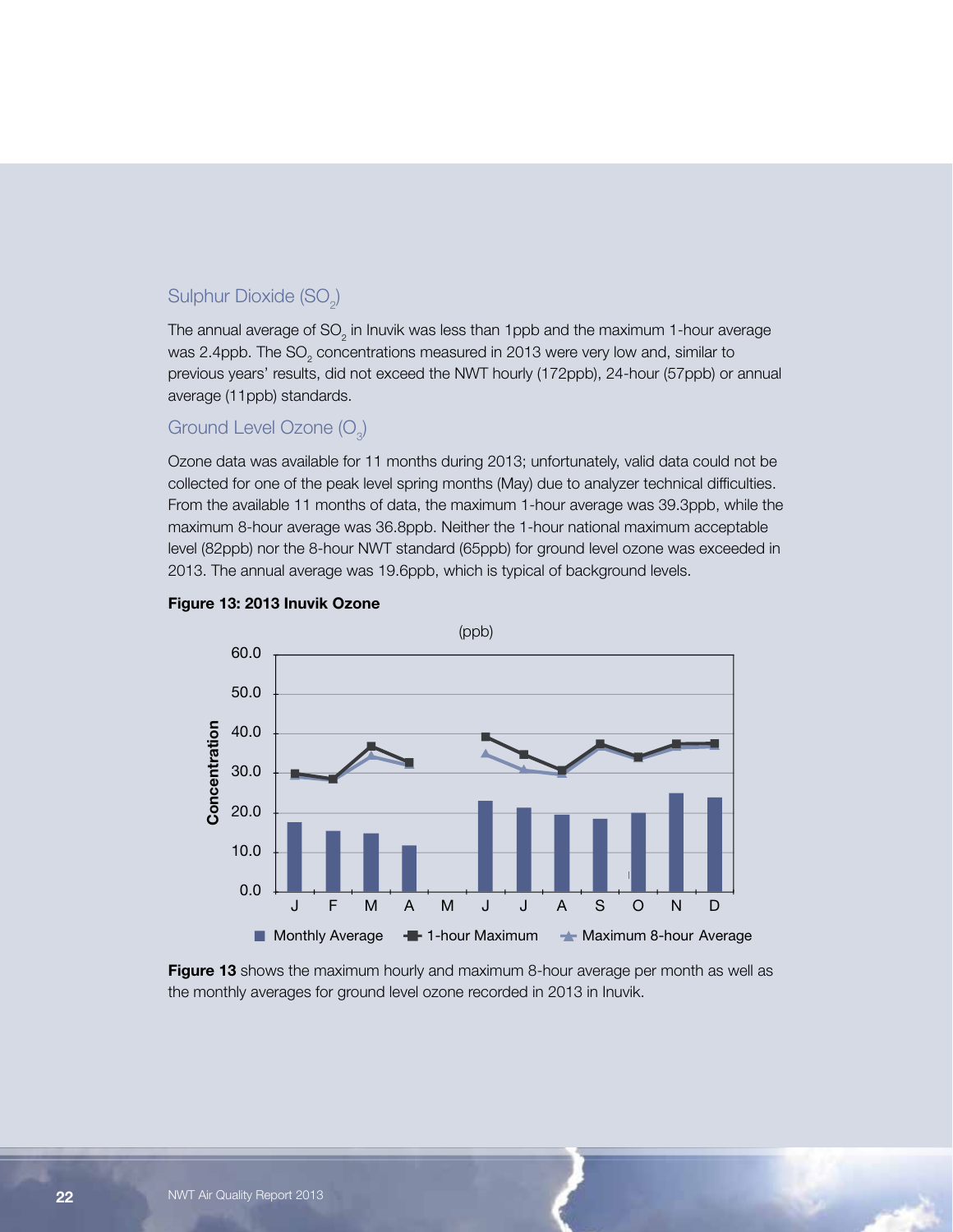

#### Nitrogen Dioxide (NO<sub>2</sub>)

The NO<sub>2</sub> results for Inuvik in 2013 show that the maximum 1-hour average was 54.7ppb, the maximum 24-hour average was 30.5ppb and the overall annual average was 2.6ppb, all of which were within the NWT standards (213ppb, 106ppb, 32ppb, respectively).



#### Figure 14: 2013 Inuvik Nitrogen Dioxide

Figure 14 shows the maximum hourly, maximum daily and monthly averages of NO<sub>2</sub> in Inuvik in 2013. Average concentrations are observed to be higher in the colder months, similar to previous years, likely as a result of idling and other combustion sources during inversions (stagnant air masses).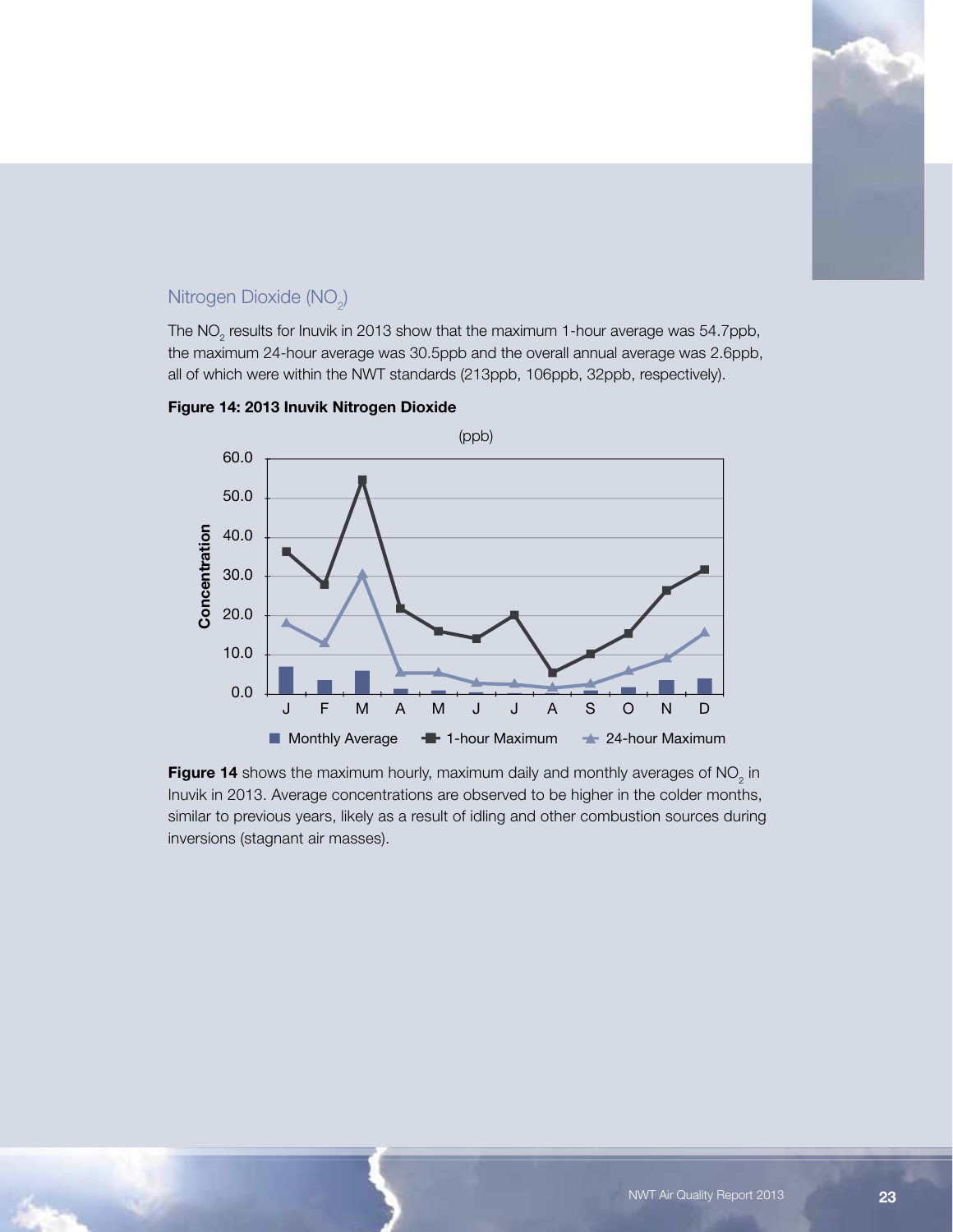#### Carbon Monoxide (CO)

A Carbon Monoxide analyzer was installed at the Inuvik station in October of 2012. The first full annual data set, with the exception of June, was collected in 2013. The levels of CO were extremely low and were well below the NWT 1-hour and 8-hour average standards (13ppm and 5ppm, respectively). In 2013, the maximum 1-hour average was 0.867ppm and the annual average was 0.088ppm. Like Yellowknife, low levels of CO were expected due to the absence of heavy traffic volumes.



#### Figure 15: 2013 Inuvik Carbon Monoxide

Figure 15 shows the 2013 monthly averages and highest hourly concentrations for CO in Inuvik.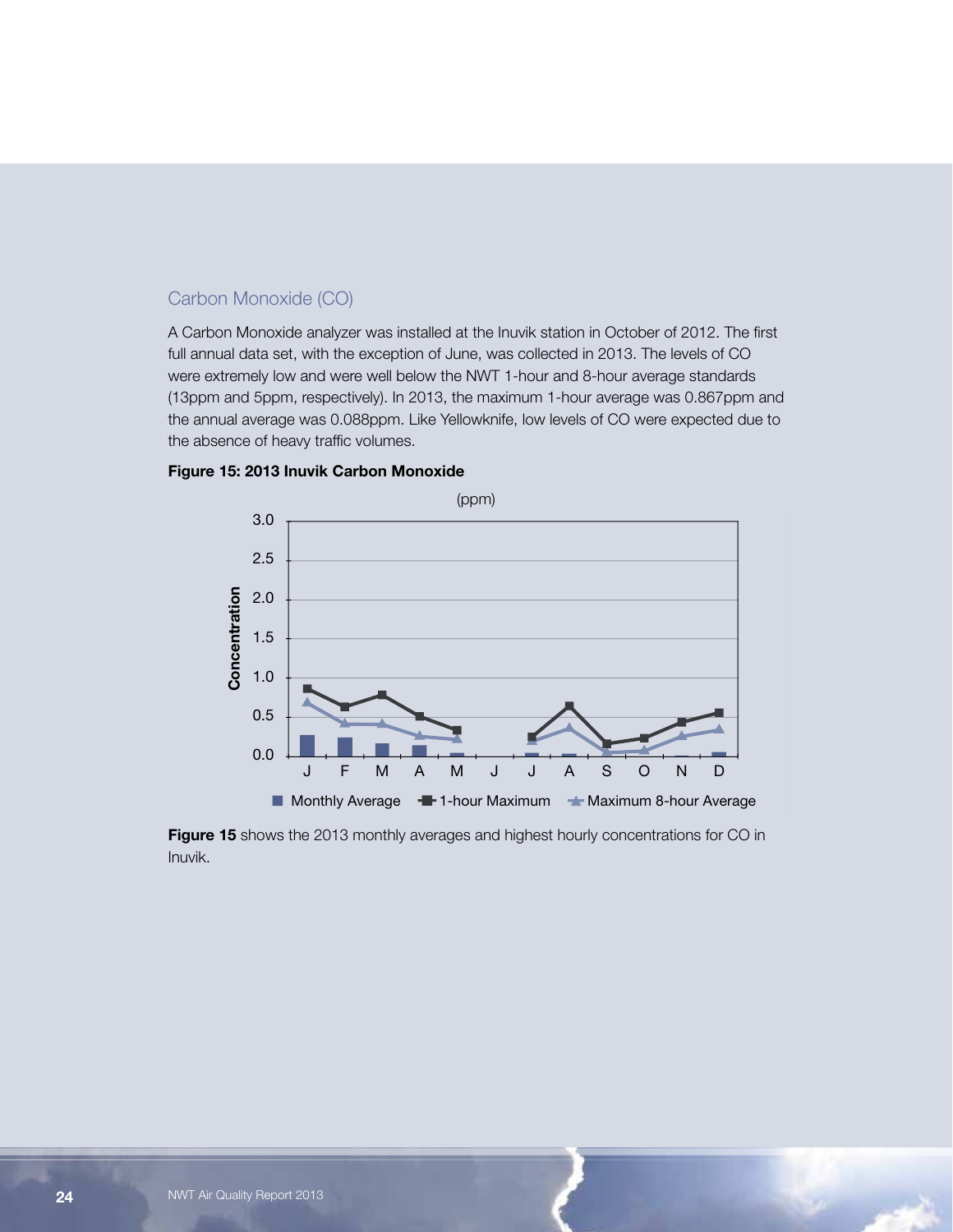# NORMAN WELLS AIR QUALITY

The focus of the monitoring station in Norman Wells is to gather baseline community air quality information and to track trends and cumulative effects of pollutant sources over time.

The station is located at the ENR compound on Forestry Drive and measures  $\textsf{PM}_{2.5}$ ,  $\textsf{PM}_{10}$ , SO<sub>2</sub>, O<sub>3</sub>,  $\mathsf{NO}_2^{}$  and  $\mathsf{H}_2\mathsf{S}.$  It has been in operation since 2003.

#### Fine Particulate  $(PM_{2.5})$

The maximum daily average concentration of  $PM_{2.5}$ in Norman Wells in 2013 was 16.8μg/m<sup>3</sup> and the annual average was  $2.7 \mu g/m<sup>3</sup>$ . Forest fire activity was minimal in 2013; however, there were some



elevated readings during the summer months from small scale fires burning in the region. There were no exceedances of the NWT 24-hour standard for PM $_{\rm 2.5}$  (30 $\mu$ g/m $^{\rm 3)}$ .



#### Figure 16: 2013 Norman Wells BAM PM<sub>2.5</sub>

Figure 16 shows the monthly averages and maximum daily averages of  $PM_{2.5}$  measured from the BAM at the Norman Wells station in 2013. The elevated readings in the summer are typical and are associated with the forest fire season.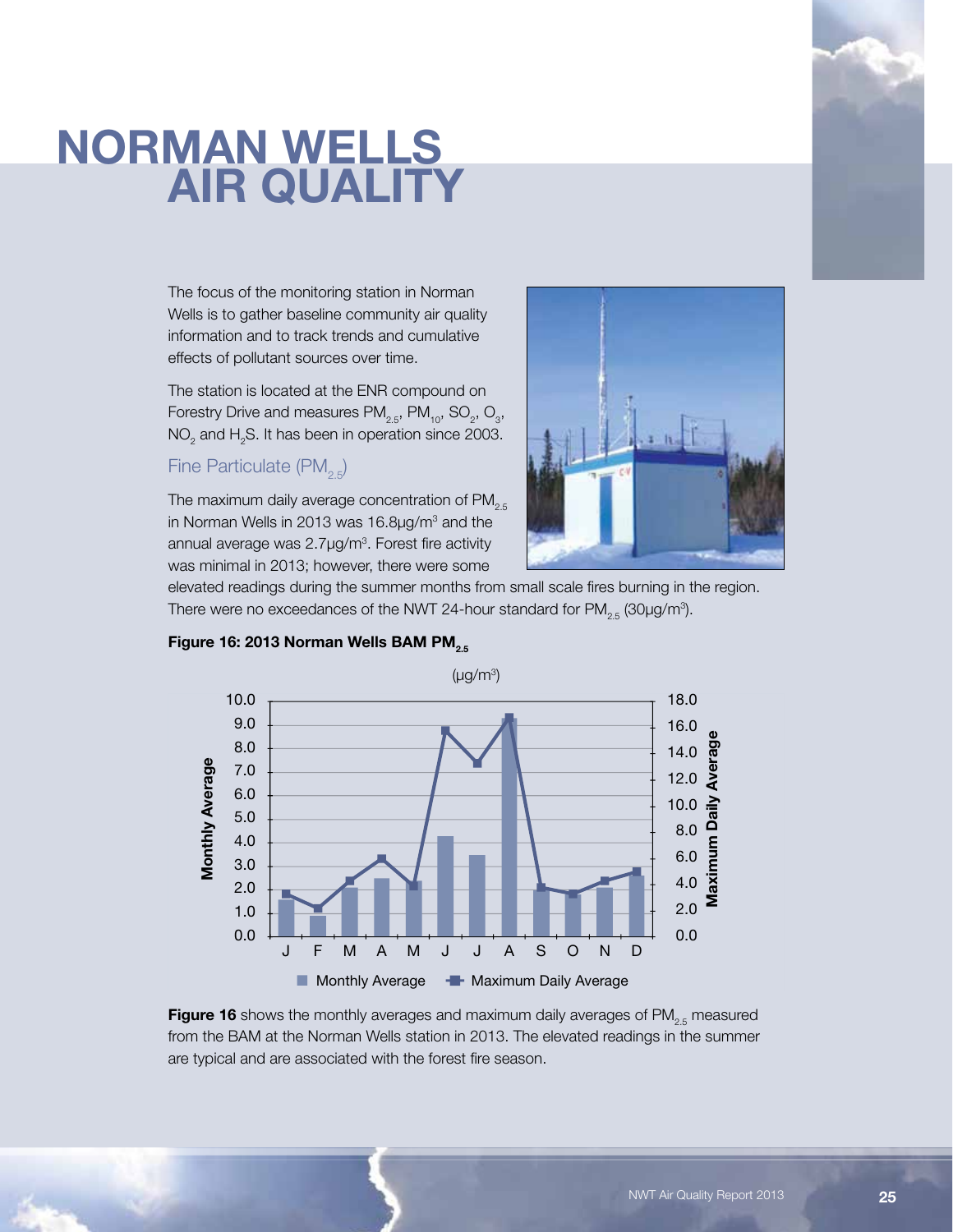#### Coarse Particulate  $(PM_{10})$

Only seven months of data were collected in 2013 as a result of instrument malfunctions. The 1-hour maximum concentration was  $217 \mu g/m<sup>3</sup>$  which occurred in August and coincided with a forest fires burning in proximity to the town of Norman Wells. The 24-hour maximum concentration was 45.9µg/m<sup>3</sup>, which occurred in June. Based on past trends, the 24-hour maximum would have likely occurred earlier in the spring had the instrument been operating when dust levels are elevated. The annual average concentration was  $10.9\mu g/m<sup>3</sup>$ . There were no exceedances of the adopted 24-hour average standard of  $50\mu g/m<sup>3</sup>$ . This is likely due to the fact that the instrument was not operating during the spring-time dust season when higher levels are expected to occur.



#### Figure 17: 2013 Norman Wells BAM PM $_{10}$

Figure 17 shows the monthly averages and the maximum daily average concentrations of  $PM_{10}$  measured from the BAM in Norman Wells in 2013.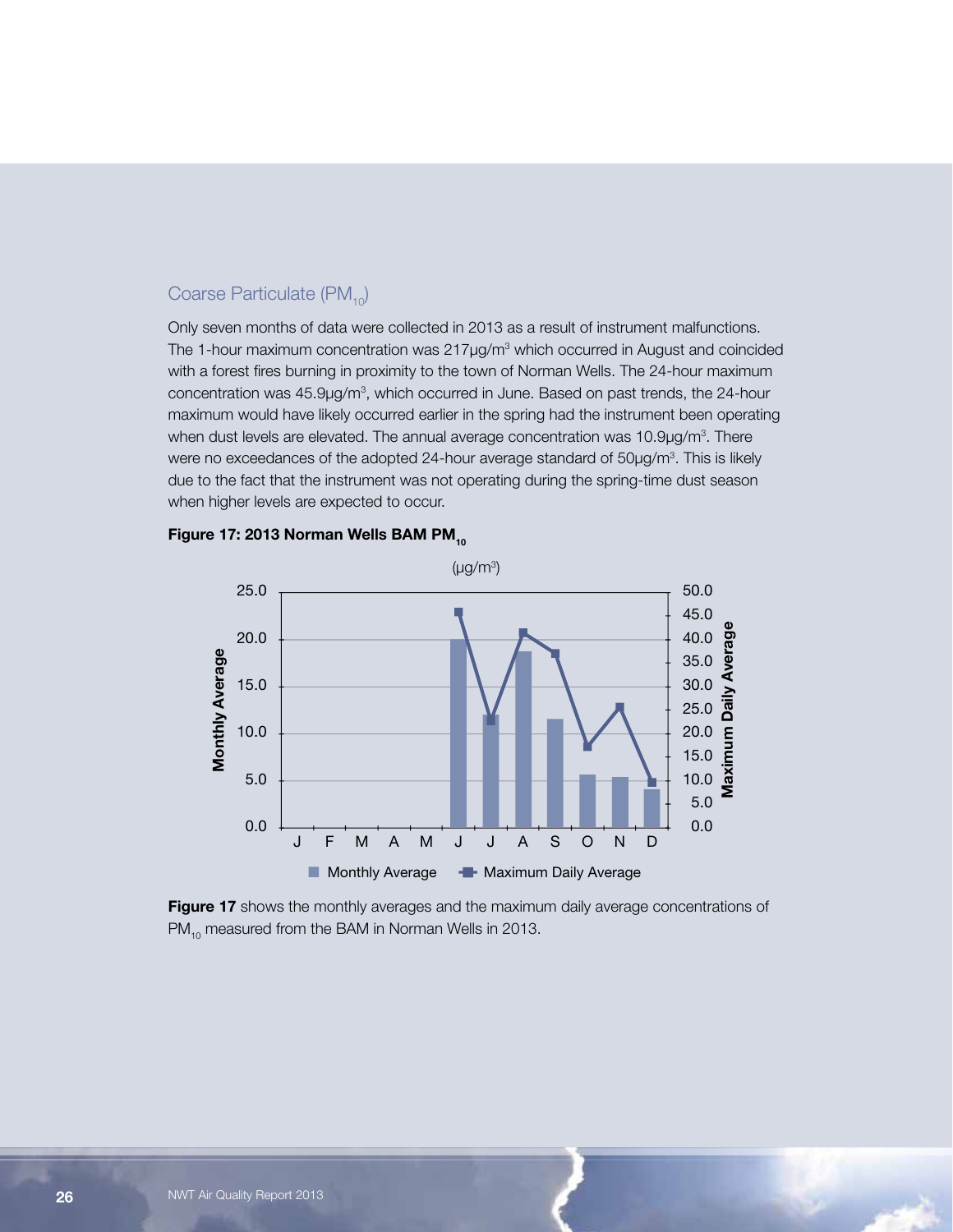

#### Sulphur Dioxide (SO $_{2}$ )

Overall,  $\mathrm{SO}_2$  concentrations in Norman Wells were generally very low. The 1-hour maximum  $\mathrm{SO}_2$  reading was 2.1ppb, the maximum 24-hour average was 1.5ppb and the annual average was less than 1ppb. No exceedances of the NWT standards occurred (1-hour average of 172ppb, 24-hour average of 57ppb and annual average of 11ppb). This is consistent with previous years.

#### Ground Level Ozone (O $_{3}$ )

In 2013, the ozone maximum 1-hour average was 55.9ppb, while the maximum 8-hour average was 54.7ppb, both of which occurred in April. Neither the 1-hour national maximum acceptable level (82ppb) nor the 8-hour NWT standard (65ppb) for ground level ozone was exceeded in 2013. The annual average was 19.6ppb, which is within the range of what is considered background levels. The typical spring-time elevated ozone readings were observed, which is consistent with historical data.



#### Figure 18: 2013 Norman Wells Ozone

**Figure 18** shows the maximum hourly and maximum 8-hour average per month as well as the monthly averages for ground level ozone recorded in Norman Wells in 2013.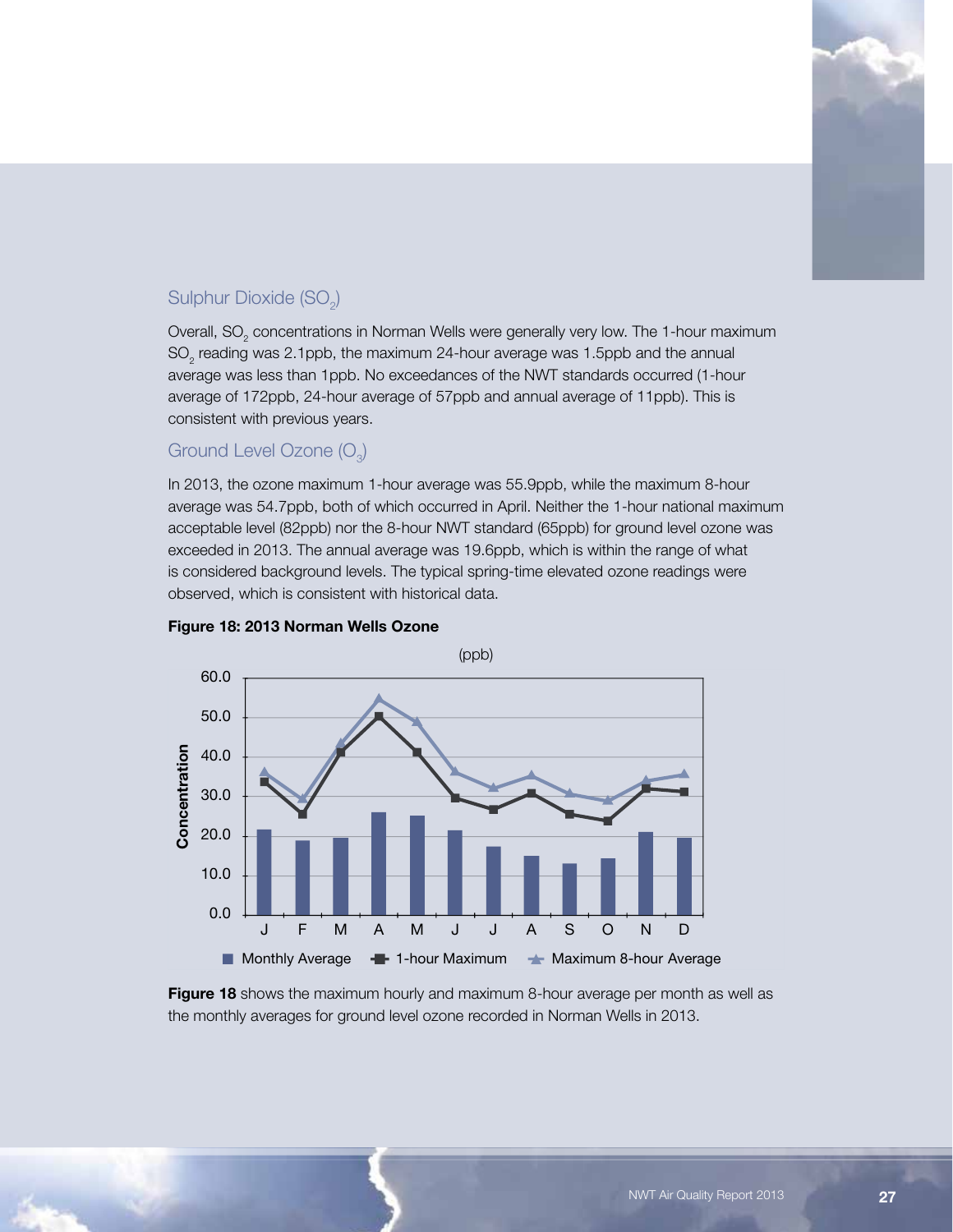#### Nitrogen Dioxide (NO<sub>2</sub>)

The 2013 NO<sub>2</sub> results for Norman Wells show that the maximum 1-hour average was 33.0ppb, the maximum 24-hour average was 12.7ppb and the overall annual average was 2.0ppb, which were well below the NWT standards (213ppb, 106ppb, 32ppb, respectively).





Figure 19 shows the 2013 monthly averages, maximum 24-hour averages and maximum 1-hour concentrations of NO<sub>2</sub> in Norman Wells. As with previous years, NO<sub>2</sub> levels increased in the winter months as a function of idling and other combustion sources during inversions (stagnant air masses).

#### Hydrogen Sulphide (H<sub>2</sub>S)

The maximum hourly  $\mathsf{H}_{\scriptscriptstyle 2} \mathsf{S}$  concentration in 2013 was 0.1ppb, with the vast majority of readings observed within the detection limits or 'noise' range of the analyzer.  ${\sf H}_{\tiny 2} {\sf S}$  in Norman Wells was within the limits of the adopted Alberta Guidelines (1-hour average of 10ppb and a 24-hour average of 3ppb). The 2013 results are consistent with previous years.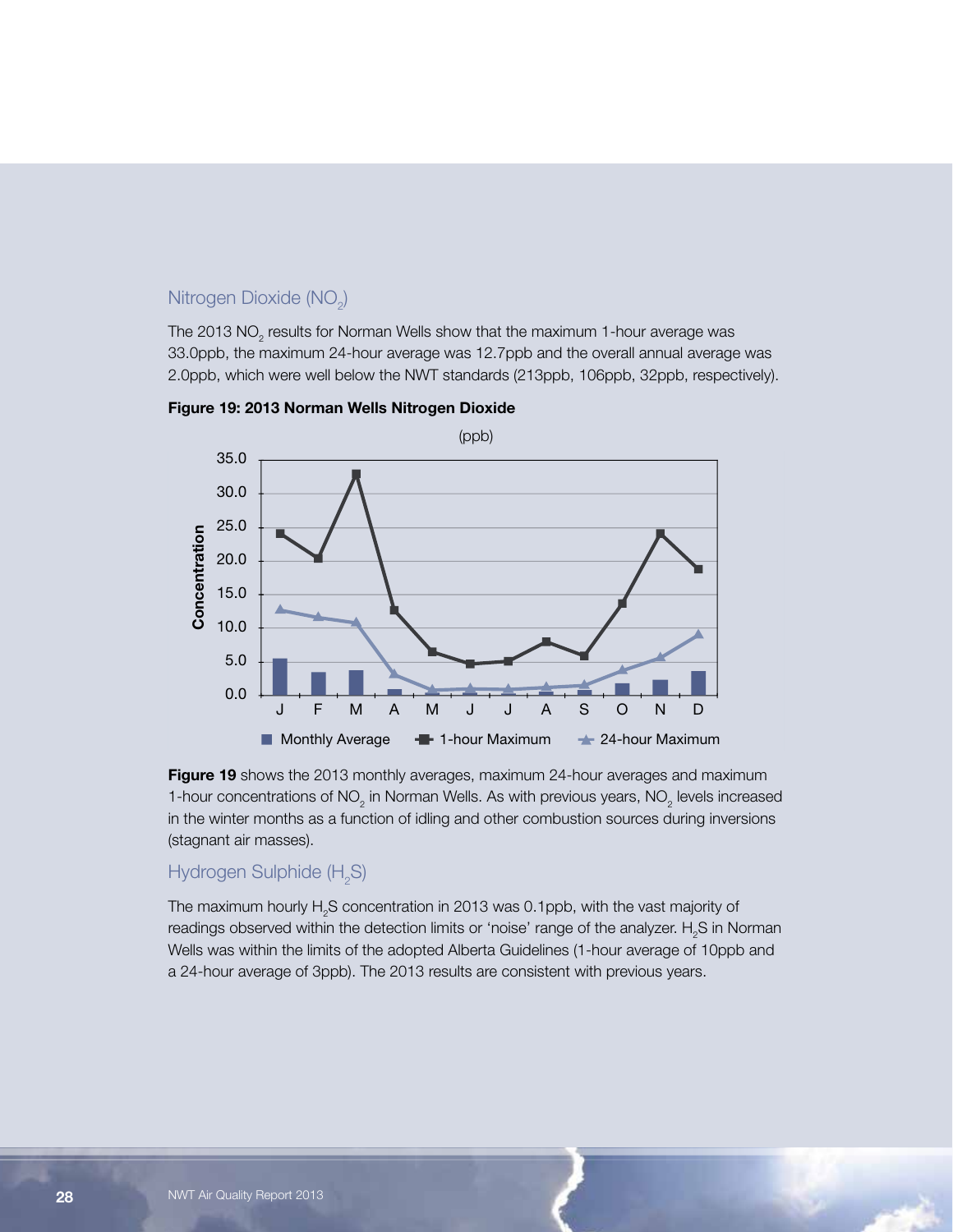## LONG-TERM TRENDS



The GNWT Ambient Air Quality Monitoring Network has been in operation for a decade and, therefore, it is appropriate timing to look back at the available data for longer term trends. Comparisons of the annual averages of select parameters are presented below. In cases where no GNWT annual air quality objective exists, another jurisdiction's has been adopted for reference.



#### Figure 20: 2005 to 2013 – Annual PM $_{\rm 2.5}$  Averages

**Figure 20** compares the annual  $PM_{2.5}$  average concentrations from each of the NWT monitoring stations from 2005 to 2013. The results demonstrate that the PM<sub>25</sub> levels in the NWT fluctuate annually, which could be due to the influence by seasonal forest fires whose effects vary annually. The instruments in use over the time period presented were consistent (BAM1020), with upgrades conducted as required. The Yellowknife and Inuvik stations were upgraded to a Federal Equivalency Method (FEM) version between 2010 and 2011.

The Yellowknife station is demonstrating a slight upward trend in  $PM_{2.5}$  levels, which could be attributed to a variety of factors, including localized sources or natural causes (e.g. forest fire). We will continue to examine if this trend continues and review potential causes accordingly.

The BC Ambient Air Quality Objective of 10ug/m<sup>3</sup> and the US EPA National Ambient Air Quality Standard for PM<sub>2.5</sub> Annual mean of 12ug/m<sup>3</sup> were used for comparison. The results demonstrate that  $PM_{2.5}$  levels at each of the NWT communities are consistently within the criteria.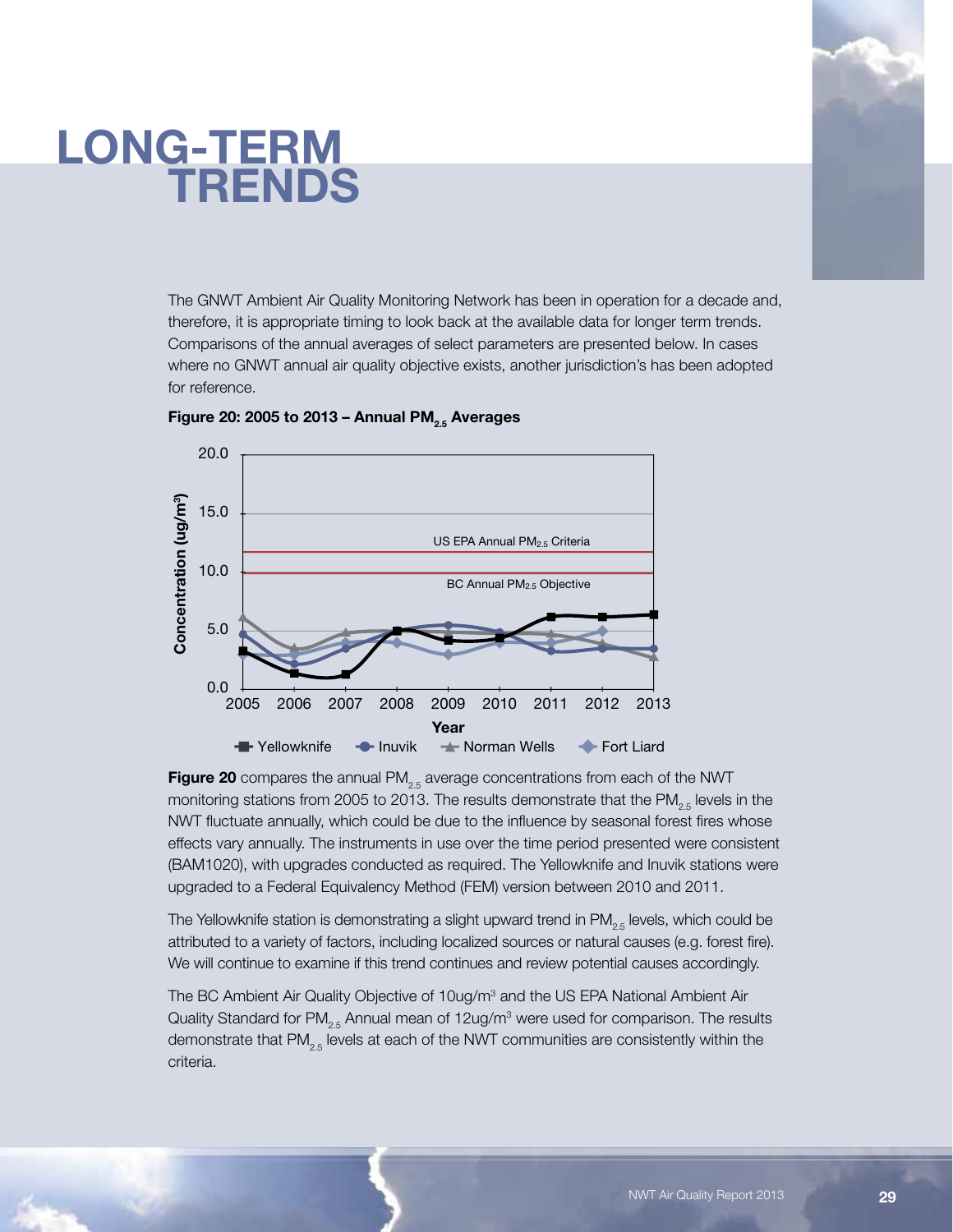

Figure 21: 2005 to 2013 – Annual NO $_2$  Averages  $\,$ 

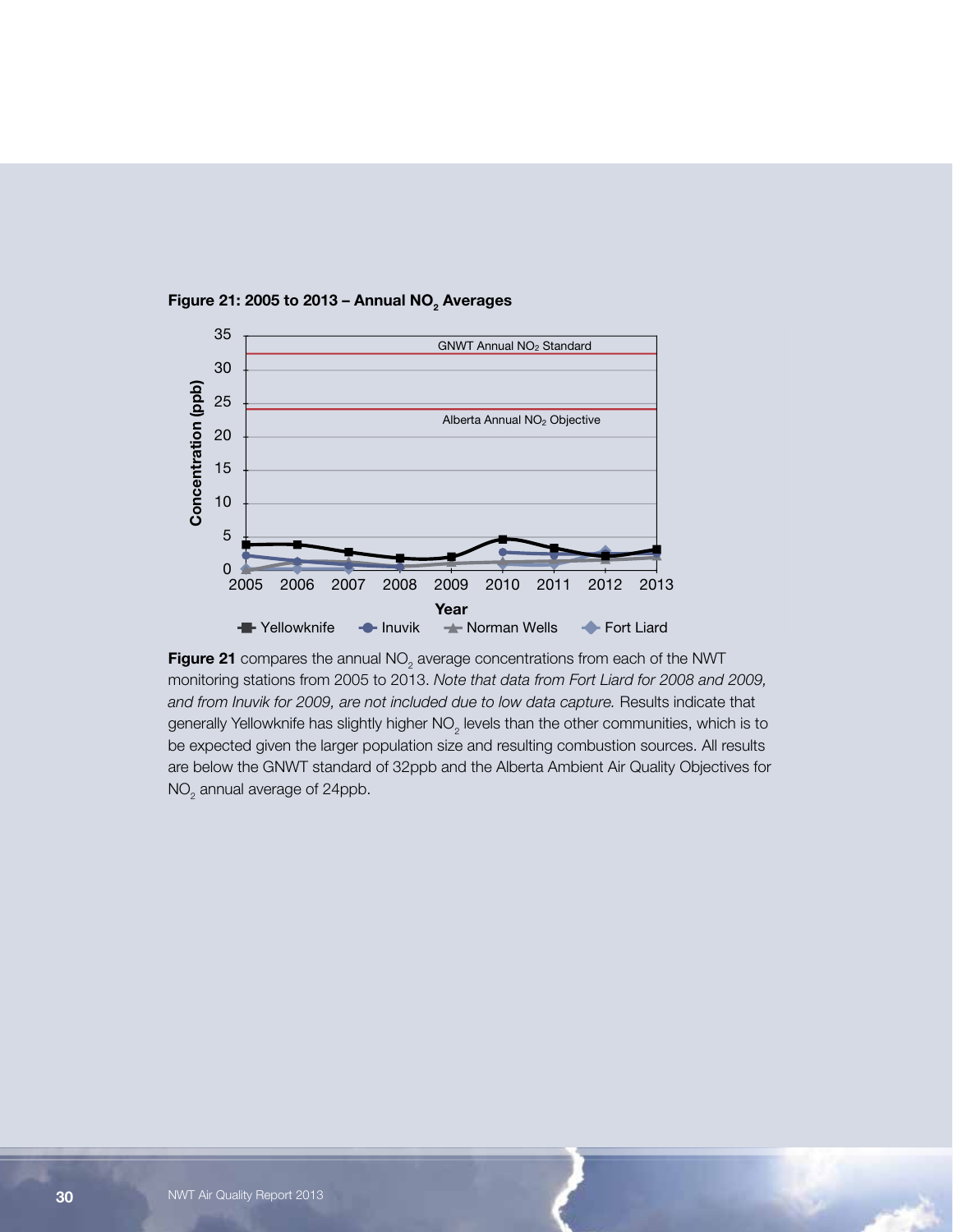



Figure 22: 2005 to 2013 – 4th Highest Daily 8-hour O $_{\tiny 3}$ 

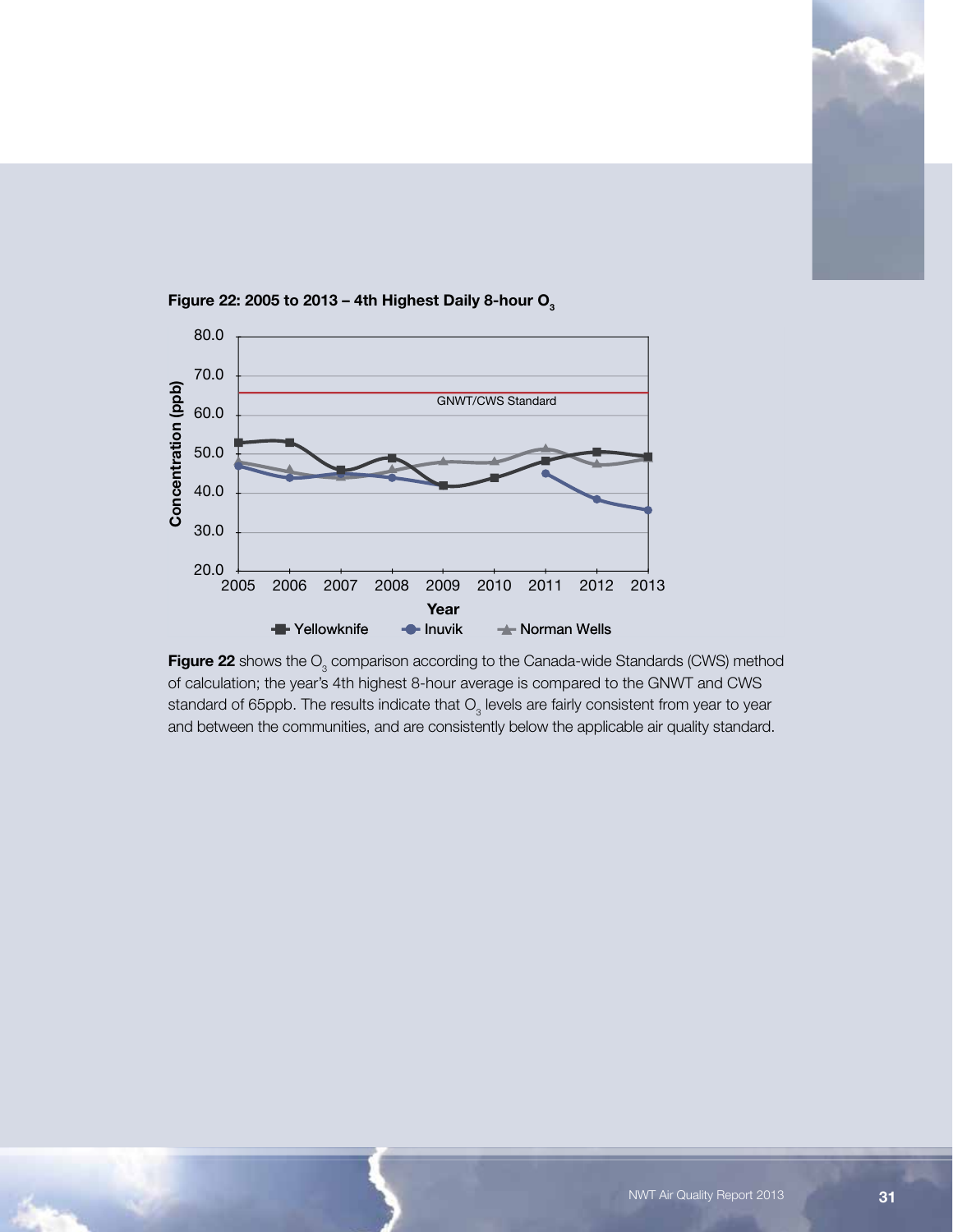# NATIONAL **COMPARISONS**

In addition to comparison of our air quality data within the NWT, this report compares NWT air quality against other parts of the country. When looking at ambient air data between different locations, it is important to note that there are many influences to local air quality, including geographic considerations, population size, local industrial sources, transboundary considerations and others. For comparison purposes, ENR has presented Yellowknife air quality against select jurisdictional capitals, followed by a comparison to cities of similar population, regardless of the types and sources of their air emissions. In cases where no GNWT annual air quality objective exists, another jurisdiction's has been adopted for reference.





**Figure 23** compares the 2013 annual average concentrations of  $\mathrm{O}_{_3}$ , NO<sub>2</sub> and PM<sub>2.5</sub> between select capital cities across Canada. The values are measured against the GNWT air quality standards for NO<sub>2</sub> and the BC Provincial Ambient Air Quality Objectives for O<sub>3</sub> and PM2.5. *(BC is one of few jurisdictions that has criteria for annual averages of these parameters.)*

The data shows that Yellowknife  $\mathsf{O}_{_{\!3}}$  levels in 2013 were higher than the comparison cities, with the exception of St. John's and Toronto. Conversely, Yellowknife NO<sub>2</sub> levels were significantly lower than all the comparison cities. The reverse ranking between Yellowknife's  $\mathsf{O}_{_3}$  and  $\mathsf{NO}_{_2}$  concentrations is generally to be expected, in part since localized  $\mathsf{NO}_{_2}$  levels contribute to ozone reduction through a chemical process known as scavenging. Therefore, higher  ${\mathsf O}_{_{\!3}}$  levels may be expected in areas with lower  ${\mathsf{NO}}_{_{\!2}}$  concentrations. All  ${\mathsf O}_{_{\!3}}$  levels exceeded the presented criteria, while  $\mathsf{NO}_2$  levels were all below the GNWT criteria.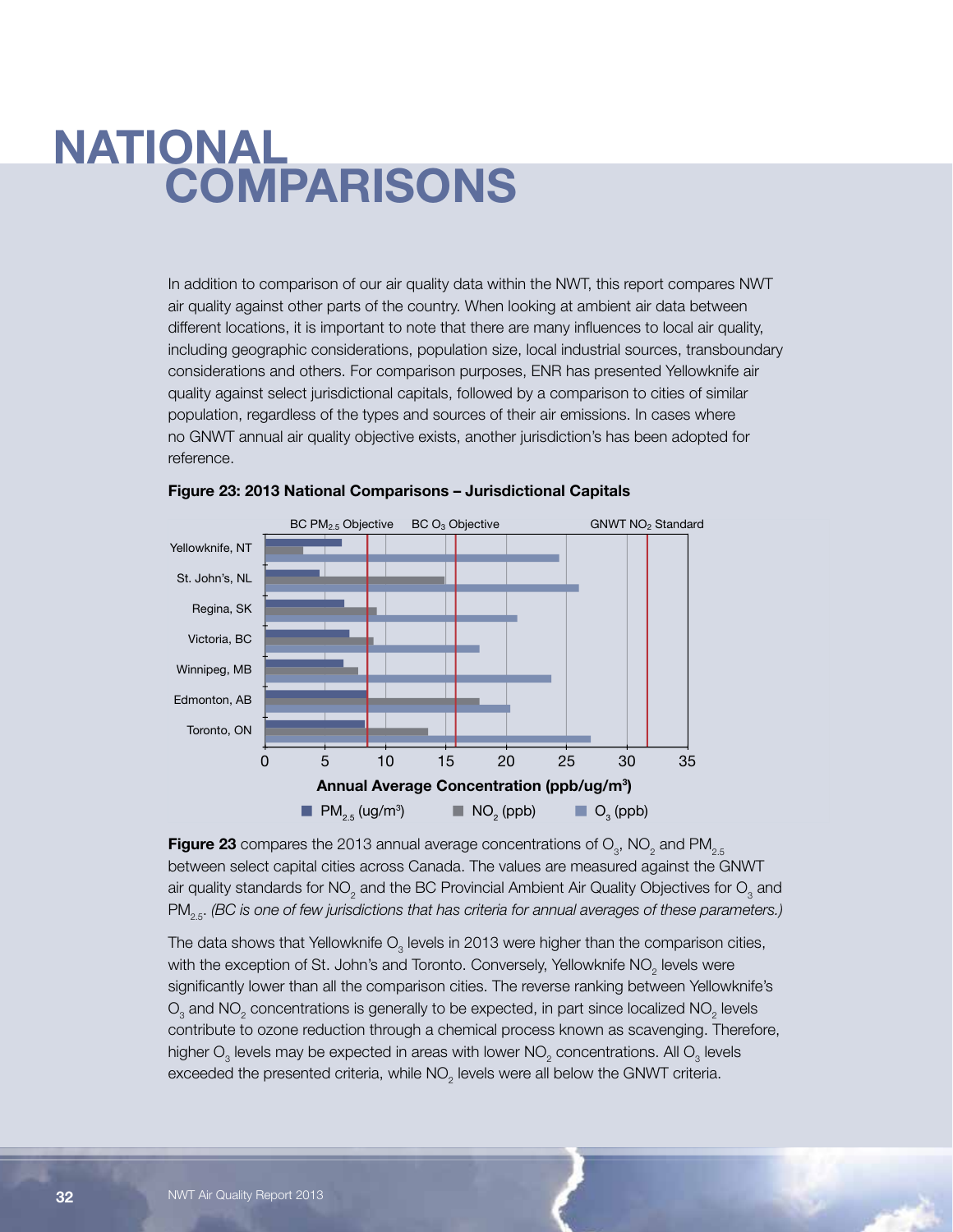

The PM<sub>2.5</sub> levels in Yellowknife were middle of the range of the comparison cities and similar to Regina, Victoria and Winnipeg. Only Toronto and Edmonton  $PM_{2.5}$  levels exceeded the presented criteria.



#### Figure 24: National Comparisons – Similar Population Size National Comparisons - Similar Population

**Figure 24** compares Yellowknife's annual average concentrations of  $\mathrm{O}_{_{3}}$ , NO<sub>2</sub> and PM<sub>2.5</sub> to select cities across Canada of a similar population size (<100,000). Yellowknife NO<sub>2</sub> levels were significantly lower than the comparison cities. This inverse relationship between  $O<sub>3</sub>$ and NO<sub>2</sub> levels is generally evident between the selected cities, likely in part as a result of O<sub>3</sub> scavenging. All  $\text{O}_3$  levels exceeded the presented criteria, while NO<sub>2</sub> levels were all below the GNWT criteria.

Yellowknife PM<sub>2.5</sub> levels in 2013 were comparable to the other cities, with the exception of Nanaimo, which had significantly lower concentrations. All  $PM_{2.5}$  results were below the presented criteria.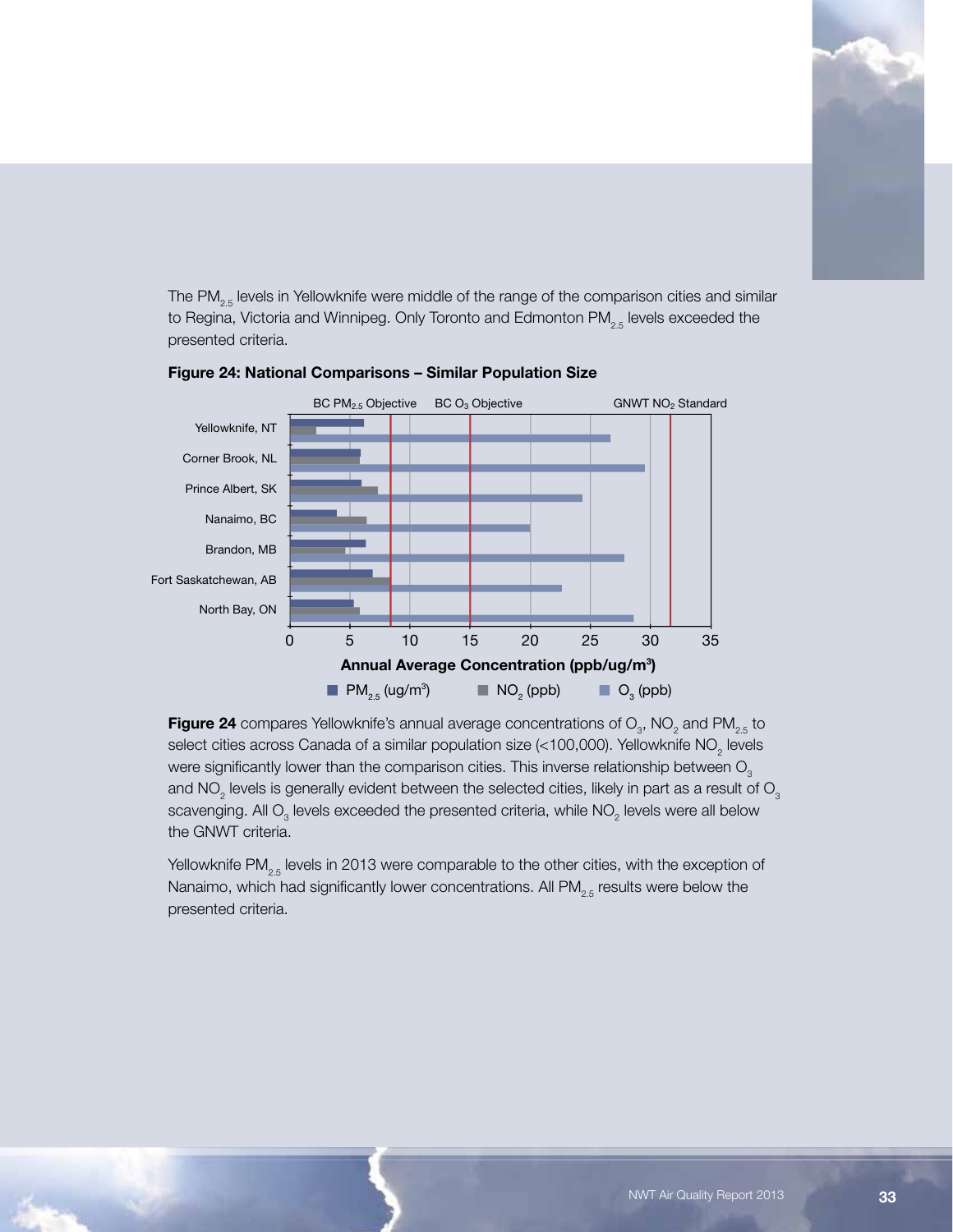### SNARE **RAPIDS**

Since 1989, ENR has operated a Canadian Air and Precipitation Monitoring (CAPMoN) station at the Northwest Territories Power Corporation's Snare Rapids hydro site. This site is located approximately 150 kilometres northwest of Yellowknife. Rain and snow samples are collected on a daily basis and sent to Environment Canada's CAPMoN laboratory in Toronto for analysis of precipitation chemistry. Select results are presented below.



Figure 25: Snare Rapids Acid Deposition

**Figure 25** shows the deposition rates for sulphate, calcium, nitrate and magnesium from 1995 to 2013.

The geology of the NWT is mostly characterized by non-carbonate bedrock resistant to weathering and/or shallow, coarse-textured soils with low cation exchange capacity, low sulphate adsorption capacity and low pH. The sulphate level of deposition that is considered to be protective of sensitive ecosystems in the NWT is 7 kg/ha/yr. In areas of eastern Canada where acid rain is a more serious environmental problem, sulphate deposition has been measured by CAPMoN in excess of 20 kg/ha/yr. Nitrate deposition at Snare Rapids is also low relative to eastern Canada.

Sulphate and nitrate deposition rates measured at Snare Rapids remain below levels that would be expected to cause a significant environmental effect in sensitive ecosystems.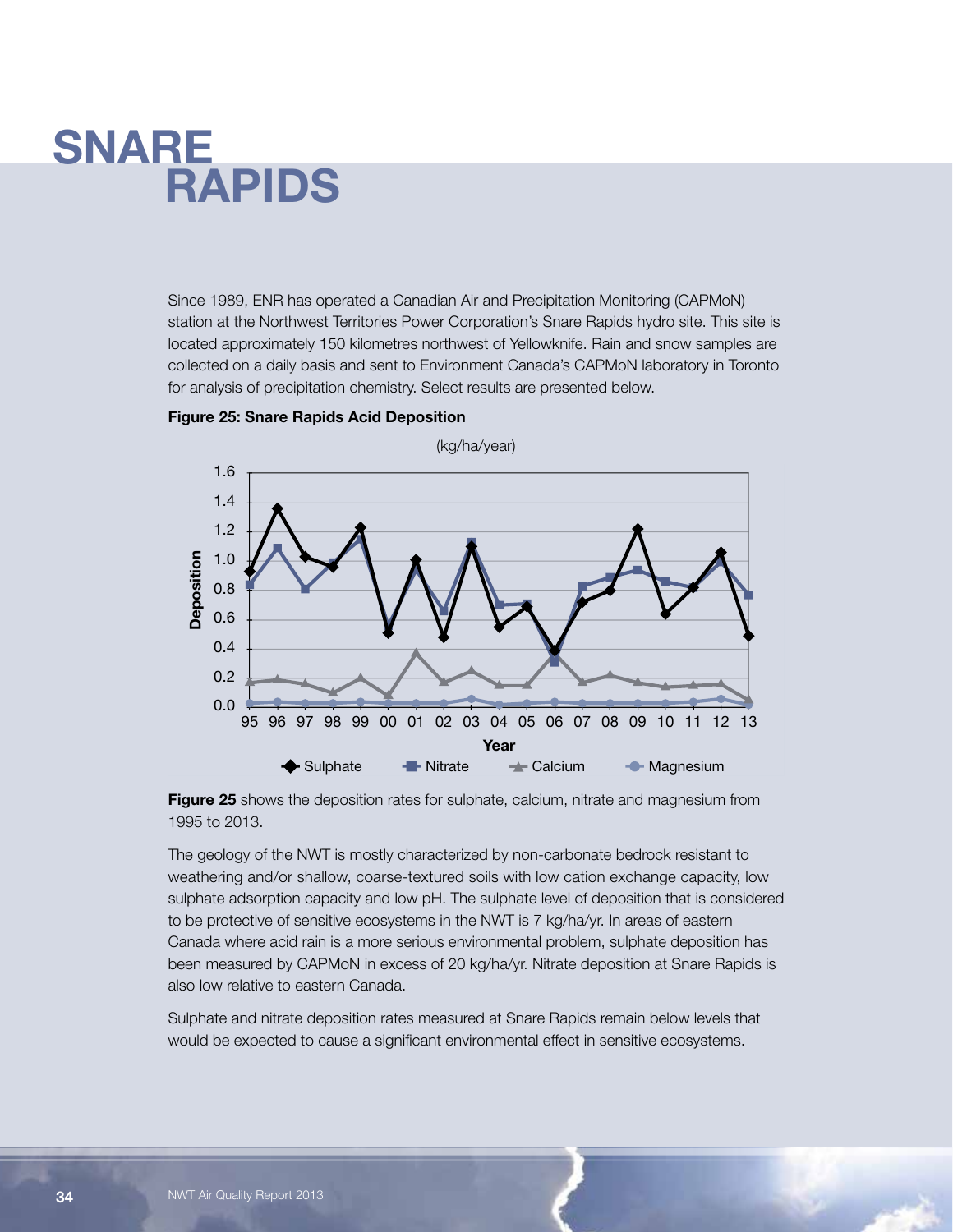# APPENDICES

**Carlos Carlos**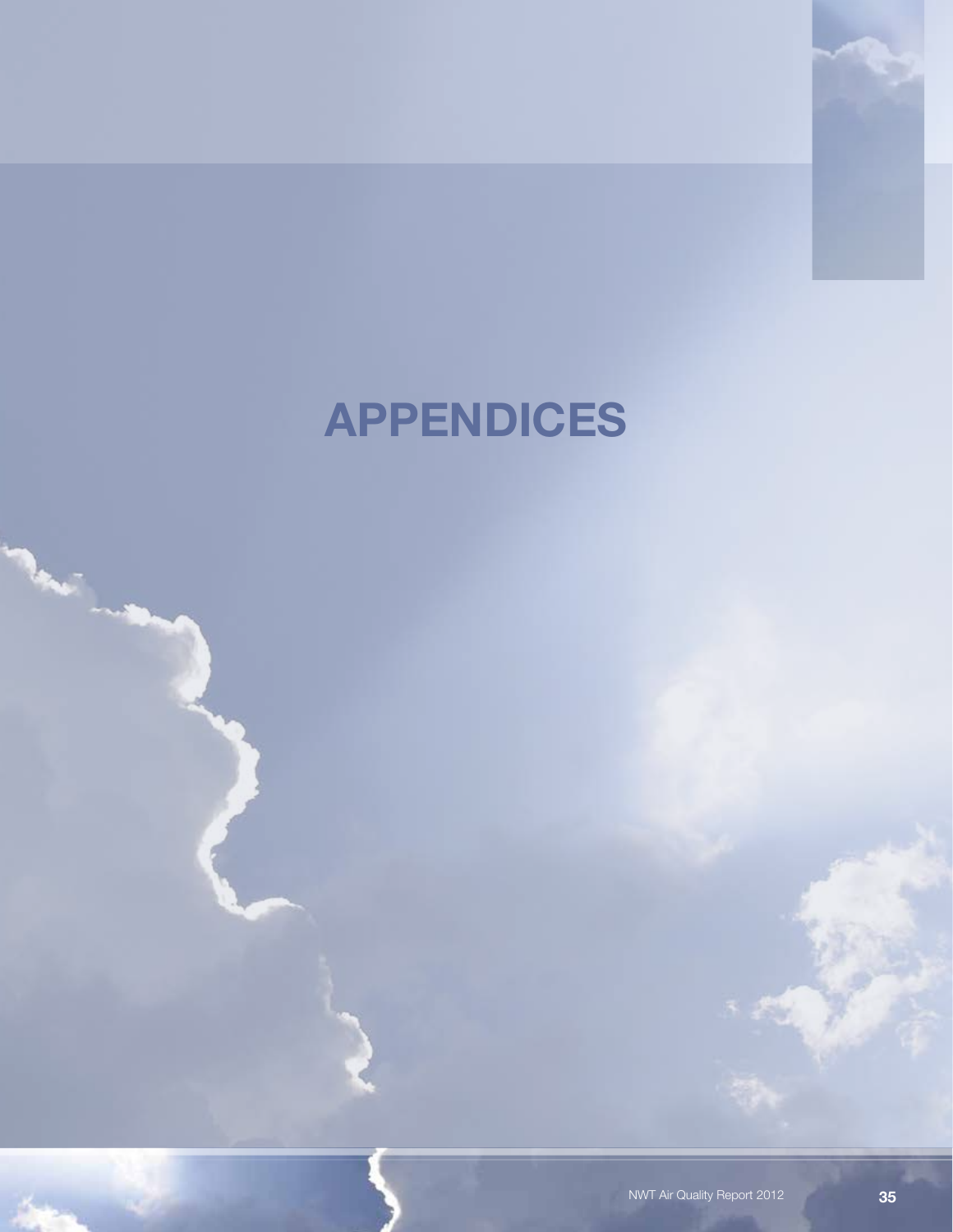## APPENDIX A: 2013 DATA CAPTURE

| $PM_{2.5}$      |              |             |              |            |             |            |                |     |     | <b>Percentile</b><br>$(24$ -hour) | $>30$ ug/m <sup>3</sup> |        |
|-----------------|--------------|-------------|--------------|------------|-------------|------------|----------------|-----|-----|-----------------------------------|-------------------------|--------|
| <b>Location</b> | <b>Valid</b> | % Valid     | <b>Valid</b> | % Valid    | <b>Mean</b> | <b>Max</b> | <b>Max</b>     | 25  | 50  | 75                                | # days                  | % days |
|                 | <b>Days</b>  | <b>Days</b> | <b>Hrs</b>   | <b>Hrs</b> |             | 1-hour     | $24 -$<br>hour |     |     |                                   |                         |        |
| Yellowknife     | 344          | 94.0        | 8336         | 95.0       | 6.4         | 221.0      | 67.6           | 3.7 | 4.6 | 6.5                               | 7                       | 1.9    |
| <b>Inuvik</b>   | 331          | 90.7        | 8012         | 91.5       | 3.5         | 41.0       | 16.8           | 1.8 | 3.0 | 4.6                               | 0                       | 0.0    |
| Norman<br>Wells | 319          | 87.4        | 7715         | 88.1       | 2.7         | 150.0      | 16.8           | 1.4 | 2.0 | 3.0                               | $\overline{0}$          | 0.0    |
| Fort Liard      | N/A          | N/A         | N/A          | N/A        | N/A         | N/A        | N/A            | N/A | N/A | N/A                               | N/A                     | N/A    |

| $PM_{10}$              |              |             |              |            |             |            |                |     |      | <b>Percentile</b><br>$(24$ -hour) | >50 ug/m3      |        |
|------------------------|--------------|-------------|--------------|------------|-------------|------------|----------------|-----|------|-----------------------------------|----------------|--------|
| <b>Location</b>        | <b>Valid</b> | % Valid     | <b>Valid</b> | % Valid    | <b>Mean</b> | <b>Max</b> | <b>Max</b>     | 25  | 50   | 75                                | # days         | % days |
|                        | <b>Days</b>  | <b>Days</b> | <b>Hrs</b>   | <b>Hrs</b> |             | 1-hour     | $24 -$<br>hour |     |      |                                   |                |        |
| Yellowknife            | 354          | 97.0        | 8505         | 97.1       | 11.5        | 376        | 73.0           | 4.2 | 7.3  | 13.4                              | 6              | 1.6    |
| Inuvik                 | 314          | 86.0        | 7605         | 86.8       | 16.5        | 215        | 74.8           | 8.3 | 12.6 | 21.3                              | 6              | 1.6    |
| Norman<br><b>Wells</b> | 164          | 44.9        | 4111         | 46.9       | 10.9        | 217        | 45.9           | 3.2 | 6.1  | 15.3                              | $\overline{0}$ | 0.0    |
| Fort Liard             | N/A          | N/A         | N/A          | N/A        | N/A         | N/A        | N/A            | N/A | N/A  | N/A                               | N/A            | N/A    |

| $\mathbf{0}_3$ |              |             |              |            |             |            |            |      |      | <b>Percentile</b><br>$(8-hour)$ | $>65$ ppb      |       |
|----------------|--------------|-------------|--------------|------------|-------------|------------|------------|------|------|---------------------------------|----------------|-------|
| Location       | <b>Valid</b> | % Valid     | <b>Valid</b> | % Valid    | <b>Mean</b> | <b>Max</b> | <b>Max</b> | 25   | 50   | 75                              | #              | $\%$  |
|                | <b>Days</b>  | <b>Days</b> | <b>Hrs</b>   | <b>Hrs</b> |             | 1-hour     | $24 -$     |      |      |                                 | 8-hrs          | 8-hrs |
|                |              |             |              |            |             |            | hour       |      |      |                                 |                |       |
| Yellowknife    | 362          | 99.2        | 8655         | 98.8       | 24.4        | 54.2       | 51.8       | 18.6 | 24.2 | 29.4                            | $\overline{O}$ | 0.0   |
| Inuvik         | 296          | 81.1        | 7007         | 80.0       | 19.6        | 39.3       | 36.8       | 15.1 | 20.1 | 25.0                            | 0              | 0.0   |
| Norman         | 356          | 97.5        | 8202         | 93.6       | 19.6        | 55.9       | 54.7       | 13.8 | 19.0 | 24.0                            | $\Omega$       | 0.0   |
| Wells          |              |             |              |            |             |            |            |      |      |                                 |                |       |
| Fort Liard     | N/A          | N/A         | N/A          | N/A        | N/A         | N/A        | N/A        | N/A  | N/A  | N/A                             | N/A            | N/A   |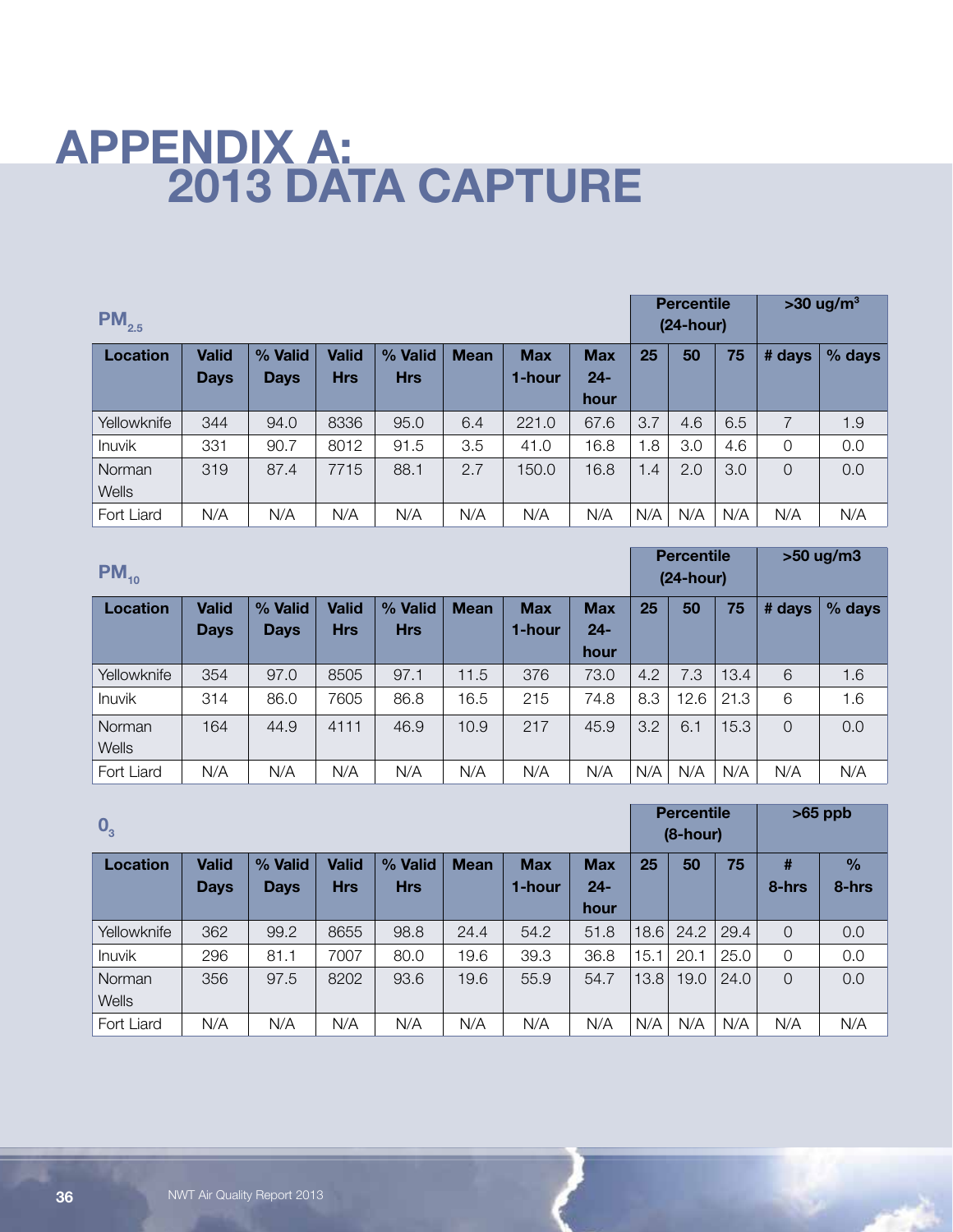| NO <sub>2</sub> |              |             |            |            |             |            |     |     | <b>Percentile</b><br>$(1-hour)$ | $>213$ ppb     |        |
|-----------------|--------------|-------------|------------|------------|-------------|------------|-----|-----|---------------------------------|----------------|--------|
| <b>Location</b> | <b>Valid</b> | % Valid     | Valid      | % Valid    | <b>Mean</b> | <b>Max</b> | 25  | 50  | 75                              | #              | $\%$   |
|                 | <b>Days</b>  | <b>Days</b> | <b>Hrs</b> | <b>Hrs</b> |             | 1-hour     |     |     |                                 | 1-hour         | 1-hour |
| Yellowknife     | 356          | 97.5        | 8546       | 97.6       | 3.2         | 35.4       | 0.5 | 1.5 | 4.2                             | 0              | 0.0    |
| Inuvik          | 341          | 93.4        | 7857       | 89.7       | 2.6         | 54.7       | 0.0 | 0.6 | 3.0                             | 0              | 0.0    |
| Norman          | 359          | 98.4        | 8225       | 93.9       | 2.0         | 33.0       | 0.1 | 0.7 | 2.4                             | $\overline{0}$ | 0.0    |
| Wells           |              |             |            |            |             |            |     |     |                                 |                |        |
| Fort Liard      | N/A          | N/A         | N/A        | N/A        | N/A         | N/A        | N/A | N/A | N/A                             | N/A            | N/A    |

| NO <sub>2</sub> |                             |     | <b>Percentile</b><br>$(24$ -hour) |     | $>106$ ppb |        |  |  |
|-----------------|-----------------------------|-----|-----------------------------------|-----|------------|--------|--|--|
| Location        | <b>Max</b><br>$24-$<br>hour | 25  | 50                                | 75  | # days     | % days |  |  |
| Yellowknife     | 20.3                        | 0.8 | 2.0                               | 4.5 | $\Omega$   | 0.0    |  |  |
| <b>Inuvik</b>   | 30.5                        | 0.3 | 1.2                               | 3.3 | 0          | 0.0    |  |  |
| Norman<br>Wells | 12.7                        | 0.4 | 1.0                               | 2.9 | $\Omega$   | 0.0    |  |  |
| Fort Liard      | N/A                         | N/A | N/A                               | N/A | N/A        | N/A    |  |  |

| SO <sub>2</sub> |              |             |            |            |             |            |      |      | <b>Percentile</b><br>$(1-hour)$ | $>172$ ppb |               |  |
|-----------------|--------------|-------------|------------|------------|-------------|------------|------|------|---------------------------------|------------|---------------|--|
| Location        | <b>Valid</b> | % Valid     | Valid      | % Valid    | <b>Mean</b> | <b>Max</b> | 25   | 50   | 75                              | #          | $\frac{0}{0}$ |  |
|                 | <b>Days</b>  | <b>Days</b> | <b>Hrs</b> | <b>Hrs</b> |             | 1-hour     |      |      |                                 | 1-hour     | 1-hour        |  |
| Yellowknife     | 349          | 95.6        | 8384       | 95.7       | 0.36        | 2.31       | 0.19 | 0.36 | 0.5                             | $\Omega$   | 0.0           |  |
| <b>Inuvik</b>   | 289          | 79.2        | 6726       | 76.8       | 0.5         | 2.4        | 0.1  | 0.4  | 0.8                             | 0          | 0.0           |  |
| Norman          | 342          | 93.7        | 7976       | 91.1       | 0.4         | 2.1        | 0.0  | 0.3  | 0.8                             | $\Omega$   | 0.0           |  |
| Wells           |              |             |            |            |             |            |      |      |                                 |            |               |  |
| Fort Liard      | N/A          | N/A         | N/A        | N/A        | N/A         | N/A        | N/A  | N/A  | N/A                             | N/A        | N/A           |  |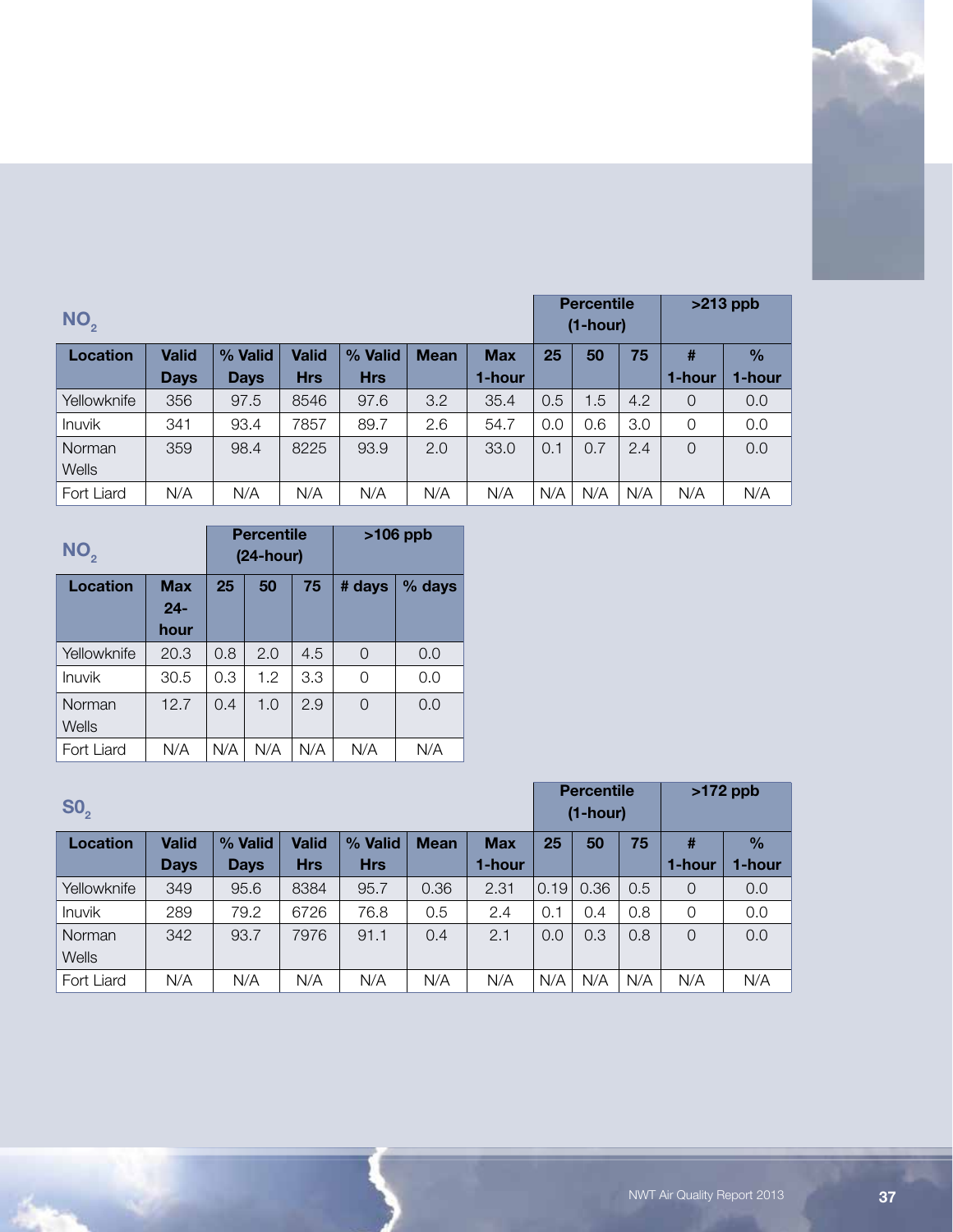| SO <sub>2</sub> |              | <b>Percentile</b><br>$(24$ -hour) |      | $>57$ ppb |          |     |
|-----------------|--------------|-----------------------------------|------|-----------|----------|-----|
| Location        | Max<br>$24-$ | 25<br>50<br>75                    |      | # days    | $%$ days |     |
|                 | hour         |                                   |      |           |          |     |
| Yellowknife     | 1.05         | 0.21                              | 0.36 | 0.49      | 0        | 0.0 |
| Inuvik          | 1.6          | 0.1                               | 0.4  | 0.8       | 0        | 0.0 |
| Norman<br>Wells | 1.5          | 0.0                               | 0.3  | 0.8       | $\Omega$ | 0.0 |
| Fort Liard      | N/A          | N/A                               | N/A  | N/A       | N/A      | N/A |

#### **CO**

| <b>CO</b>   |                             |                        |                     |                       |             |                      | $(24-hour)$                 |    |                                             |    |      |                       |
|-------------|-----------------------------|------------------------|---------------------|-----------------------|-------------|----------------------|-----------------------------|----|---------------------------------------------|----|------|-----------------------|
| Location    | <b>Valid</b><br><b>Days</b> | % Valid<br><b>Days</b> | <b>Valid</b><br>Hrs | % Valid<br><b>Hrs</b> | <b>Mean</b> | <b>Max</b><br>1-hour | <b>Max</b><br>$24-$<br>hour | 25 | 50                                          | 75 | days | $\frac{9}{6}$<br>days |
| Yellowknife | 354                         | 97.0                   | 8510                | 97.1                  | 0.392       | 2.491                | .228                        |    | $\vert 0.222 \vert 0.431 \vert 0.503 \vert$ |    |      | 0.0                   |

Percentile >13 ppm

فالمناز

| CO          |                      | <b>Percentile</b><br>$(8-hour)$ |                                    |    | $>5$ ppm |         |  |
|-------------|----------------------|---------------------------------|------------------------------------|----|----------|---------|--|
| Location    | <b>Max</b><br>8-hour | 25                              | 50                                 | 75 | # days   | ∣% days |  |
| Yellowknife | 1.682                |                                 | $0.227 \mid 0.436 \mid 0.503 \mid$ |    |          | 0.0     |  |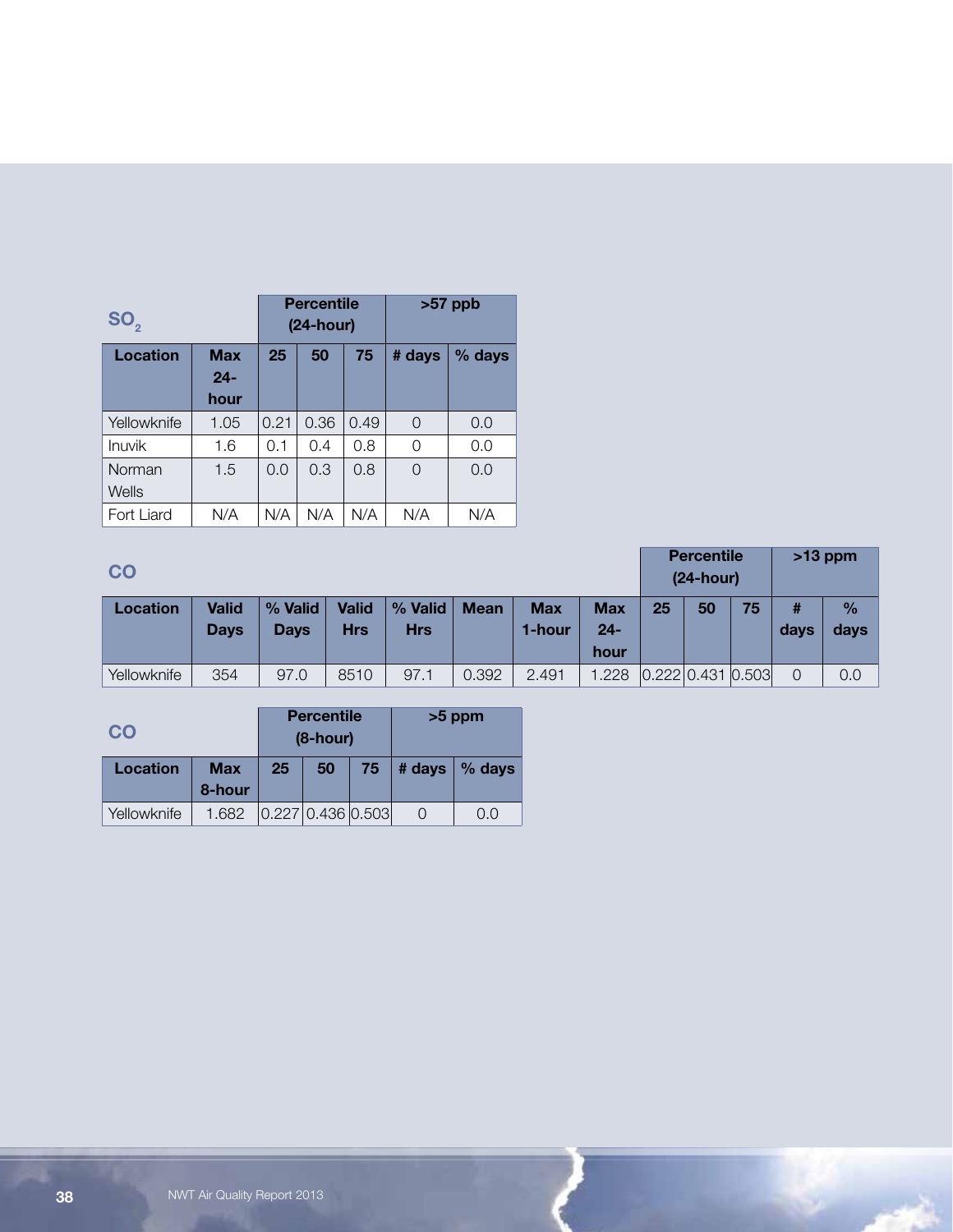# APPENDIX B: MONITORING HISTORY

|      | <b>History of Air Quality Monitoring in the Northwest Territories</b>                                                                                                                                                                                                                                                                                                                                                                                                                                                                                                                                                                                                                                                                                                                                                                                                                                                                                                                                                                                                                                                                                                                                                |
|------|----------------------------------------------------------------------------------------------------------------------------------------------------------------------------------------------------------------------------------------------------------------------------------------------------------------------------------------------------------------------------------------------------------------------------------------------------------------------------------------------------------------------------------------------------------------------------------------------------------------------------------------------------------------------------------------------------------------------------------------------------------------------------------------------------------------------------------------------------------------------------------------------------------------------------------------------------------------------------------------------------------------------------------------------------------------------------------------------------------------------------------------------------------------------------------------------------------------------|
| 1974 | Government of the NWT starts monitoring air quality in Yellowknife with the<br>$\bullet$<br>installation of a high-volume air sampler at the Post Office site.                                                                                                                                                                                                                                                                                                                                                                                                                                                                                                                                                                                                                                                                                                                                                                                                                                                                                                                                                                                                                                                       |
| 1989 | Monitoring of acid precipitation at the Snare Rapids hydro-electric site begins.<br>$\bullet$                                                                                                                                                                                                                                                                                                                                                                                                                                                                                                                                                                                                                                                                                                                                                                                                                                                                                                                                                                                                                                                                                                                        |
| 1992 | • $SO2$ analyzer installed at the City Hall site.                                                                                                                                                                                                                                                                                                                                                                                                                                                                                                                                                                                                                                                                                                                                                                                                                                                                                                                                                                                                                                                                                                                                                                    |
| 1997 | SO <sub>2</sub> monitoring in N'dilo begins and continues until 2000.<br>٠                                                                                                                                                                                                                                                                                                                                                                                                                                                                                                                                                                                                                                                                                                                                                                                                                                                                                                                                                                                                                                                                                                                                           |
| 1998 | $Oa$ analyzer added in Yellowknife to the City Hall site.<br>٠                                                                                                                                                                                                                                                                                                                                                                                                                                                                                                                                                                                                                                                                                                                                                                                                                                                                                                                                                                                                                                                                                                                                                       |
| 2000 | • A SO <sub>2</sub> analyzer was installed in the ENR building in Fort Liard in March, followed<br>by a H <sub>2</sub> S analyzer in October.                                                                                                                                                                                                                                                                                                                                                                                                                                                                                                                                                                                                                                                                                                                                                                                                                                                                                                                                                                                                                                                                        |
| 2002 | • Daring Lake summer sampling of $PM_{10}$ begins.<br>• City Hall SO <sub>2</sub> analyzer relocated to new air monitoring trailer located at École Sir<br>John Franklin High School.                                                                                                                                                                                                                                                                                                                                                                                                                                                                                                                                                                                                                                                                                                                                                                                                                                                                                                                                                                                                                                |
| 2003 | • Daring Lake summer sampling of PM <sub>25</sub> begins (the same sampler is used for<br>$PM_{10}$ and $PM_{2.5}$ monitoring).<br>Air monitoring trailers are installed in Inuvik, Norman Wells and Fort Liard.<br>CO and $NOx$ analyzers added to the Yellowknife station as well as a continuous<br>$\bullet$<br>fine particulate sampler (PM <sub>25</sub> ).<br>Norman Wells station monitors $SO_2$ and $H_2S$ .<br>$\bullet$<br>Inuvik station monitors $SO_2$ , H <sub>2</sub> S, NO <sub>x</sub> , and PM <sub>2.5</sub> .<br>$\bullet$<br>Fort Liard station monitors $SO_2$ and H <sub>2</sub> S. A PM <sub>2.5</sub> sampler is installed late in the year.<br>$\bullet$<br>The $O_3$ analyzer that was operating at the Yellowknife City Hall location is<br>$\bullet$<br>relocated to the new Sir John Franklin station.<br>ENR initiates the upgrade of the Data Acquisition System moving to a<br>specialized air monitoring system, which will allow more efficient and quality<br>controlled data collection.<br>Continuous $PM_{2.5}$ samplers are installed in Inuvik and Fort Liard.<br>$\bullet$<br>A second high-volume sampler is installed at the Sir John Franklin station in Yellowknife. |
| 2004 | • $PM_{2.5}$ sampler is installed in Norman Wells.<br>Data Acquisition System (DAS) is significantly upgraded. New components are<br>installed inside the stations and a new data management, analysis and reporting<br>system is brought on-line.                                                                                                                                                                                                                                                                                                                                                                                                                                                                                                                                                                                                                                                                                                                                                                                                                                                                                                                                                                   |
| 2005 | $NOx$ analyzer is installed in March at the Fort Liard station.<br>$\bullet$<br>$O3$ and NO <sub>x</sub> analyzers are installed at the Norman Wells station in April.<br>$O3$ analyzer purchased by Environment Canada (Yellowknife office) is installed at<br>the Inuvik station in April.<br>Due to years of significant data loss caused by extreme cold, the partisol<br>$\bullet$<br>dichotomous particulate sampler at the Yellowknife Post Office station is<br>relocated indoors at the Sir John Franklin station.<br>The Yellowknife Post Office station is officially closed after the last TSP sample<br>$\bullet$<br>ran on December 6, 2005.                                                                                                                                                                                                                                                                                                                                                                                                                                                                                                                                                           |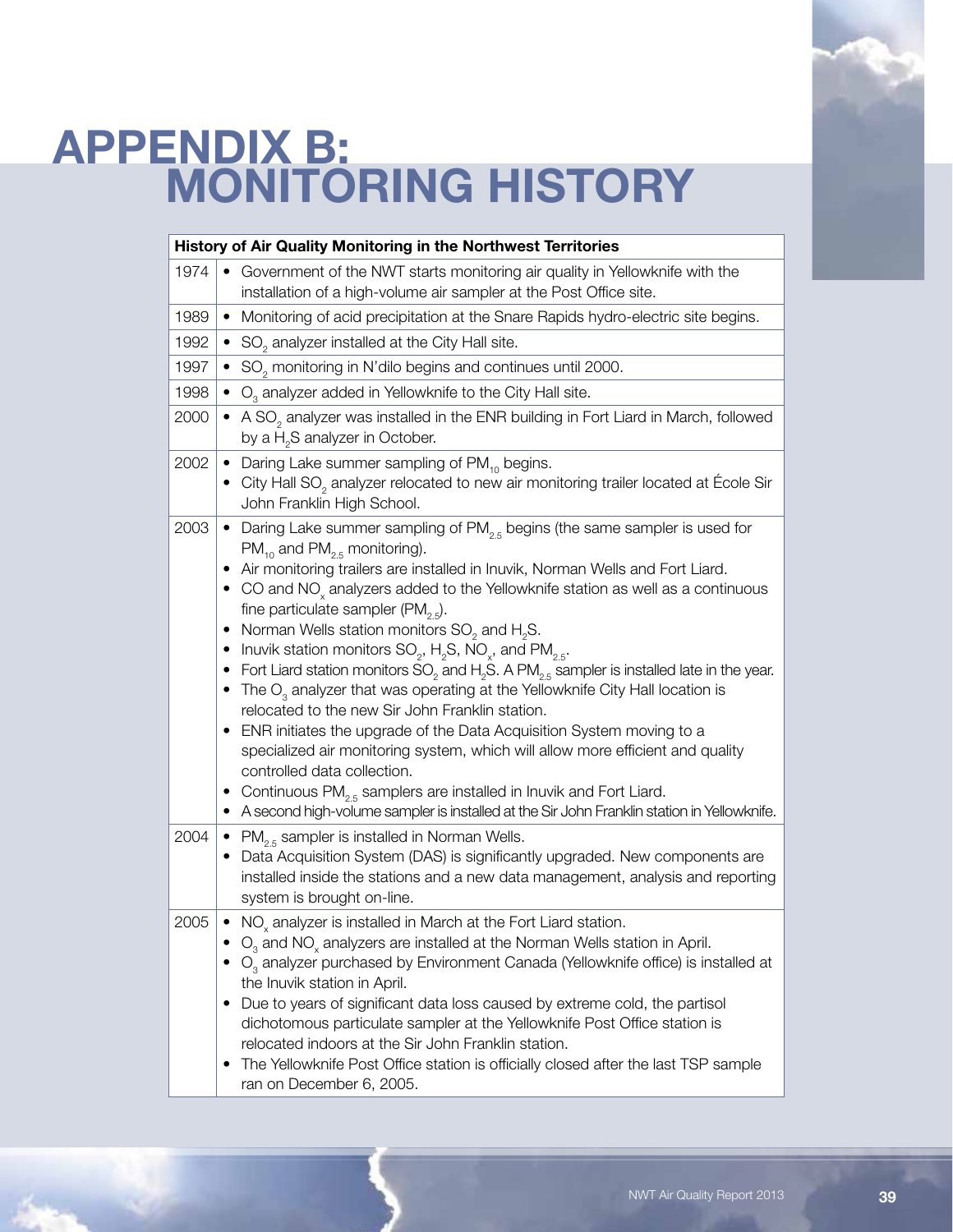|      | History of Air Quality Monitoring in the Northwest Territories (cont.)                                                                                                                                                                                                                                                                                                                                                                                                                          |
|------|-------------------------------------------------------------------------------------------------------------------------------------------------------------------------------------------------------------------------------------------------------------------------------------------------------------------------------------------------------------------------------------------------------------------------------------------------------------------------------------------------|
| 2005 | Development of an Air Quality website begins. The website will link with the data<br>management, analysis and reporting system to provide public access to air<br>quality data for each monitoring location. Access to archived data will also be<br>available by querying the database using web-based tools.                                                                                                                                                                                  |
| 2006 | Yellowknife – A BAM particulate matter $(PM_{10})$ monitor is installed and begins<br>$\bullet$<br>collecting data in April.<br>• Inuvik – A BAM particulate matter $(PM_{10})$ monitor is installed and begins<br>collecting data in October.<br>The NWT Air Quality Monitoring Network website is officially released.                                                                                                                                                                        |
| 2007 | • Fort Liard – A BAM particulate matter (PM <sub>10</sub> ) monitor and an ozone (O <sub>3</sub> ) analyzer<br>are installed and begin collecting data in late August.<br>Completed the second phase of the Air Quality Monitoring Network website,<br>which included database related modifications as well as web design<br>improvements.                                                                                                                                                     |
| 2008 | No significant changes to the network.<br>$\bullet$                                                                                                                                                                                                                                                                                                                                                                                                                                             |
| 2009 | • Norman Wells – PM <sub>10</sub> BAM installed to complete particulate sampling<br>throughout the network.<br>Yellowknife - Hi-volume sampler discontinued from all NAPS stations.<br>Daring Lake particulate monitoring temporarily discontinued due to equipment<br>malfunction.                                                                                                                                                                                                             |
| 2010 | • Norman Wells – $PM_{10}$ BAM installation completed.<br>Inuvik – Entire station is relocated to a more representative location due to<br>٠<br>ongoing construction activities in the original location.<br>• Yellowknife – PM <sub>2.5</sub> monitor upgraded to BAM FEM (Federal Equivalency Method).                                                                                                                                                                                        |
| 2011 | Inuvik – PM <sub>2.5</sub> monitor upgraded to BAM FEM (Federal Equivalency Method).<br>$\bullet$<br>Data acquisition and management system upgraded in Yellowknife, Norman<br>Wells and Inuvik, including Envista ARM software and PC-based industrial<br>data-loggers.<br>Manual partisol dichotomous sampler installed in Yellowknife.<br>$\bullet$<br>BAMs at all stations begin reporting in actual conditions instead of STP, as per<br>٠<br>federal protocol.                            |
| 2012 | Entered into partnership with Aurora Research Institute (ARI) to provide technical<br>operations of the Inuvik station.<br>Installed CO monitoring in Inuvik (end of 2012).<br>$\bullet$<br>Discontinued H <sub>2</sub> S monitoring in Inuvik (end of 2012).<br>٠<br>Switched to trace level SO <sub>2</sub> monitoring in Yellowknife.<br>٠<br>New air quality monitoring network website launched to provide current and<br>$\bullet$<br>historic data to users (http://aqm.enr.gov.nt.ca/). |
| 2013 | AQHI launched for the city of Yellowknife.<br>$\bullet$<br>Fort Liard station closed in November 2013.<br>٠<br>New air quality station installed in Fort Smith in December 2013.<br>$\bullet$<br>Yellowknife and Inuvik stations equipped with trace level CO analyzers.<br>Filter-based particulate sampler (Paritisol 2000i-D) installed at the Yellowknife station.<br>٠                                                                                                                     |

у. F.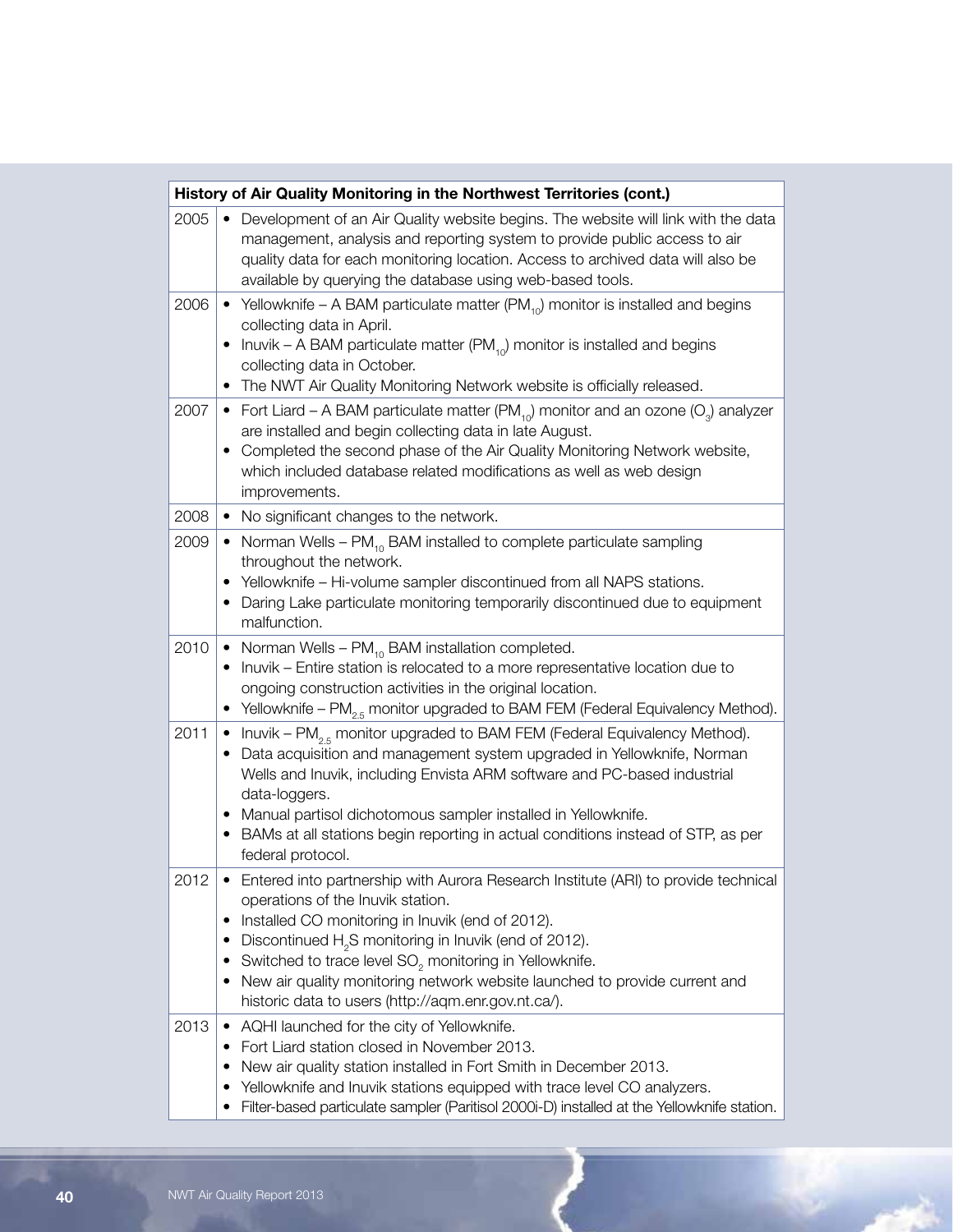# APPENDIX C: AIR POLLUTANTS

The NWT Air Quality Monitoring Network tracks a number of different air pollutants. With the exception of  $\mathsf{H}_{\scriptscriptstyle 2} \mathsf{S},$  these pollutants are known as Criteria Air Contaminants (CACs). They represent the gases and compounds most often affecting community air quality and targeted by monitoring programs.

 $\rm H_2\rm S$  is monitored at the air quality stations in Inuvik, Norman Wells and Fort Liard due to its association with oil and gas development activities. *Note that 2012 was the final year of H<sub>2</sub>S monitoring in Inuvik.*

#### Total Suspended Particulate (TSP)

Total Suspended Particulate (TSP) is a general term for dust. TSP includes a wide variety of solid and liquid particles found floating in the air, with a size range of approximately 50 micrometers (µm) in diameter and smaller (a human hair is approximately 100 µm in diameter). While TSP can have environmental and aesthetic impacts, it is the smaller particles contained within TSP that are of concern from a human health perspective (see Particulate Matter (PM<sub>25</sub>) and (PM<sub>10</sub>) later in section). Road dust, forest fires, mining activities and combustion products from vehicles, heating and electricity generation contribute to TSP levels.

The NWT Ambient Air Quality Standard for TSP is 120μg/m<sup>3</sup> over a 24-hour period. The standard for the annual average is 60µg/m<sup>3</sup> (geometric mean).

TSP monitoring has not been conducted in the NWT network since 2005, since particulate monitoring has instead been focused on  $PM_{2.5}$  and  $PM_{10}$  monitoring.

#### Particulate Matter (PM<sub>25</sub>) and (PM<sub>10</sub>)

A sub-portion of TSP, these very small particulates are named for the diameter size of the particles contained within each group –  $PM_{10}$  contains particles with a diameter of 10 microns (1 millionth of a metre) or less, while PM<sub>2.5</sub> (a sub-portion of PM<sub>10</sub>) contains particles with a diameter of 2.5 microns or less. The significance of these microscopic particles is that they can be inhaled and are associated with health effects, including aggravation of existing pulmonary and cardiovascular disease. Generally, the smaller the particle, the greater the penetration into the lung and the greater the associated health risk.

Sources of particulates that can be inhaled include road dust and wind-blown soil, which make up the majority of the PM<sub>10</sub> particles. Particles in the PM<sub>25</sub> size range primarily result from combustion of fossil fuels for industrial activities, commercial and residential heating as well as vehicle emissions, forest fire smoke and chemical reactions between other gases emitted to the air.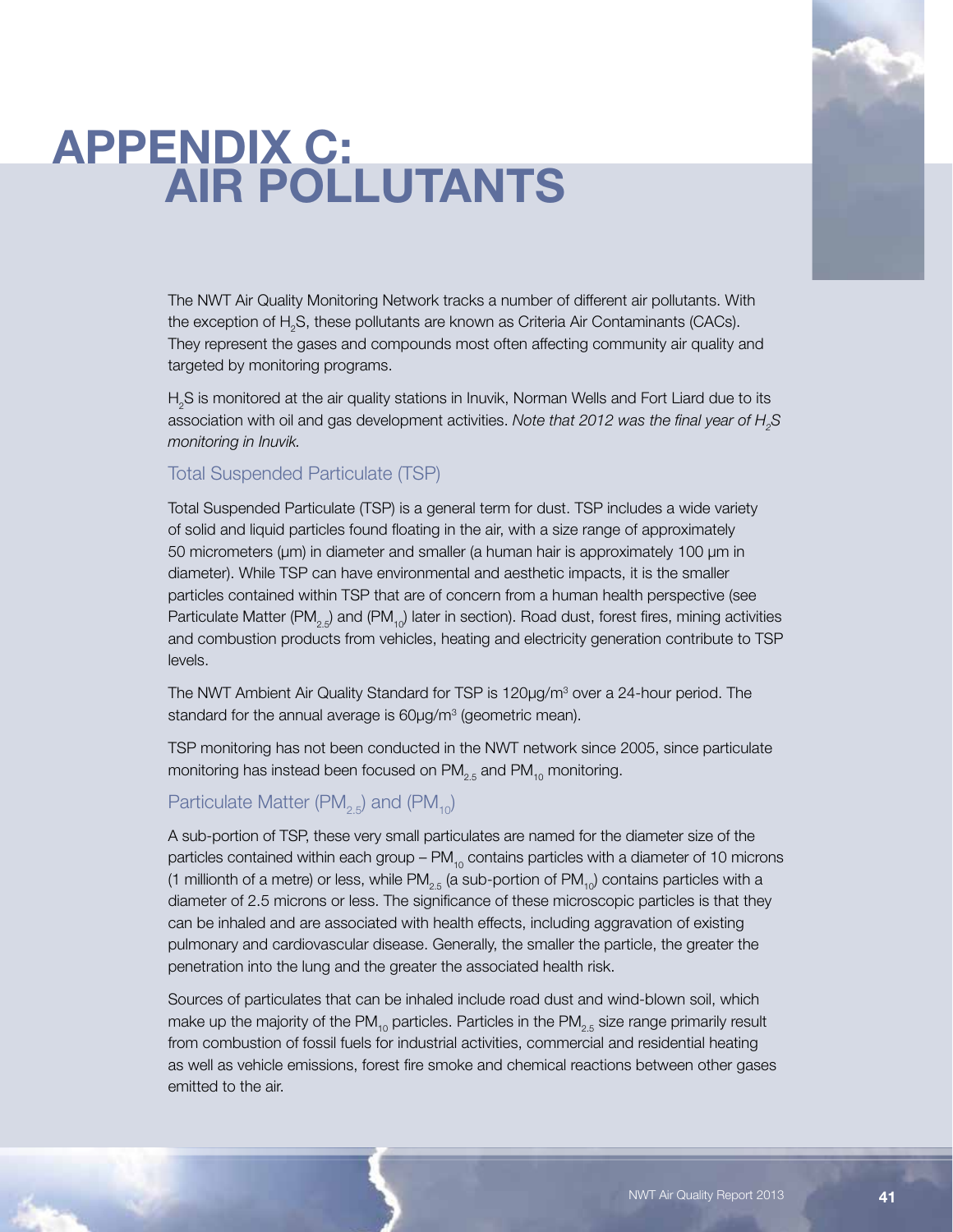The national Canada-wide Standards (CWS) process has set an acceptable limit for  $PM_{25}$ but has not yet established a limit for  $PM_{10}$ . The CWS 24-hour average acceptable limit for PM<sub>2.5</sub> is 30µg/m<sup>3</sup> and this concentration has been adopted under the NWT *Environmental Protection Act* as the NWT Ambient Air Quality Standard for PM<sub>2.5</sub>. Several Canadian jurisdictions (e.g. BC, Ontario, Newfoundland and Labrador) have adopted a  $PM_{10}$ concentration of 50µg/m<sup>3</sup> (24-hour average) as an acceptable limit.

#### Sulphur Dioxide (SO $_{2}$ )

 $\mathrm{SO}_2$  is a colourless gas, with a pungent odour at elevated concentrations, which can have negative effects on human and environmental health. Certain types of vegetation (especially lichens) are very sensitive to SO<sub>2</sub> impacts. SO<sub>2</sub> also plays a role in acid deposition and formation of secondary fine particulate through chemical reactions with other pollutants in the air.

There are some natural sources of  $\mathrm{SO}_2$  in ambient air (forest fires, volcanoes), but human activity is the major source. Emissions of SO<sub>2</sub> primarily result from the burning of fossil fuels containing sulphur. Sources include natural gas processing plants, gas plant flares and oil refineries, metal ore smelting, power generating plants and commercial or residential heating.

The NWT Ambient Air Quality Standards for SO<sub>2</sub> are 172ppb (1-hour average), 57ppb (24-hour average) and 11ppb (annual average).

#### Hydrogen Sulphide (H<sub>2</sub>S)

Hydrogen sulphide (H<sub>2</sub>S) is a colourless gas with a characteristic rotten egg odour. At high concentrations (parts per million range), it can be toxic, but typical ambient (outdoor) concentrations, even in areas impacted by industrial sources, tend to fall in the parts per billion (ppb) range. However, due to its low odour threshold, the presence of  ${\sf H}_{\tiny 2} {\sf S}$  can be offensive and it has been associated with eye irritation and triggering feelings of nausea in sensitive individuals.

Industrial sources include oil and gas extraction, petroleum refining, sewage treatment facilities, and pulp and paper mills. Natural sources include sulphur hot springs, swamps and sloughs, which release  $\mathsf{H}_{\scriptscriptstyle{2}}\mathsf{S}$  as a by-product of organic decomposition.

There are no NWT standards for  $\mathsf{H}_2\mathsf{S}.$  The Alberta Ambient Air Quality Objectives provide an hourly limit of 10ppb and a 24-hour limit of 3ppb, based on avoidance of odour.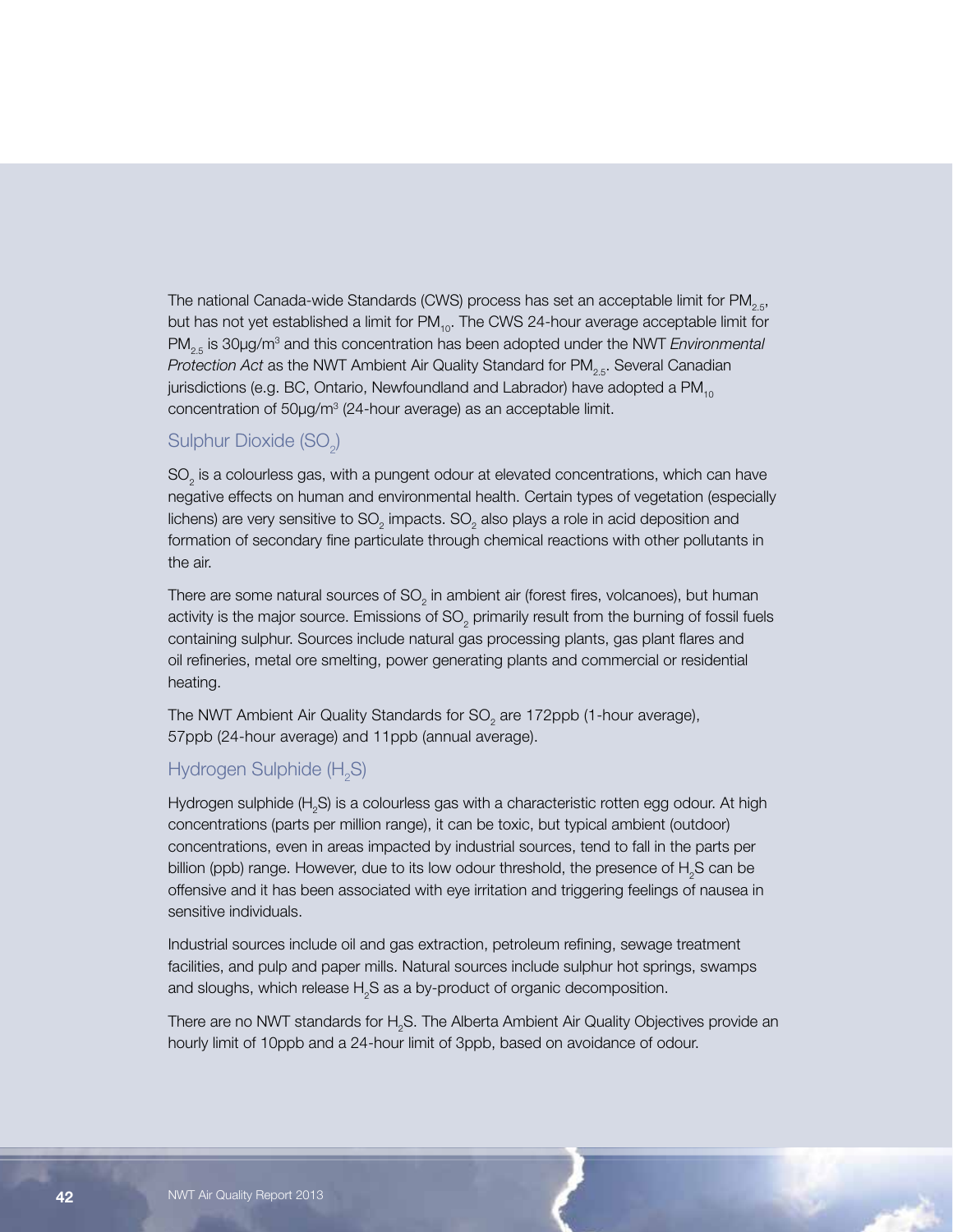

#### Nitrogen Oxides (NO<sub>v</sub>)

Nitrogen oxides (NO<sub>x</sub>) consist of a mixture of nitrogen-based gases, primarily nitric oxide (NO) and nitrogen dioxide (NO<sub>2</sub>). Emissions of both NO and NO<sub>2</sub> results from the high temperature combustion of fossil fuels. The predominant emission is NO, which then rapidly converts to NO<sub>2</sub> through chemical reaction in the atmosphere. NO is a colourless and odourless gas, whereas  $\mathsf{NO}_2$  is a reddish-brown colour with a pungent, irritating odour.  $\mathsf{NO}_2$  is considered the more toxic and irritating of the two gases and, at elevated concentrations, is associated with both acute and chronic respiratory effects. Both gases play a role in the atmospheric reactions, resulting in acid deposition and secondary pollutant formation (i.e.  $\mathrm{O}_{_{\mathrm{3}}}$  and fine particulate).

Because of the greater health effects of  $\mathsf{NO}_2^{},$  development of air quality standards has focused on this gas, rather than NO or total NO<sub>x</sub>. The NWT standards are reflective of national maximum desirable levels of 213ppb (1-hour average), 106ppb (24-hour average) and 32ppb (annual average).

#### Ground Level Ozone  $(\bigcirc_{\scriptscriptstyle 3}\!)$

Ground level ozone (O<sub>3</sub>) should not be confused with stratospheric O<sub>3</sub>, which occurs at much higher elevations and forms a shield that protects life on the planet from the sun's harmful ultraviolet radiation. The gas is the same, but at ground level  $\mathrm{O}_{_{3}}$  is regarded as undesirable due to its association with a variety of human health concerns, environmental impacts and property damage.  $\mathrm{O}_{_3}$  is a highly reactive gas and is defined as a secondary pollutant. It is not emitted in large quantities from any source, but is formed through a series of complex chemical reactions involving other pollutants called precursors (e.g.  $NO_{x}$  and volatile organic compounds or VOCs) in the presence of sunlight.

The national standards provide a maximum acceptable level of 82ppb for  $\mathrm{O}_3$  based on a 1-hour average and an annual maximum acceptable level of 15ppb. The Canada-wide Standards (CWS) process has also set an acceptable limit of 65ppb based on an 8-hour average. The CWS 8-hour limit has been adopted under the NWT *Environmental Protection*  Act as the NWT Ambient Air Quality Standard for  $\mathrm{O}_{3}$ .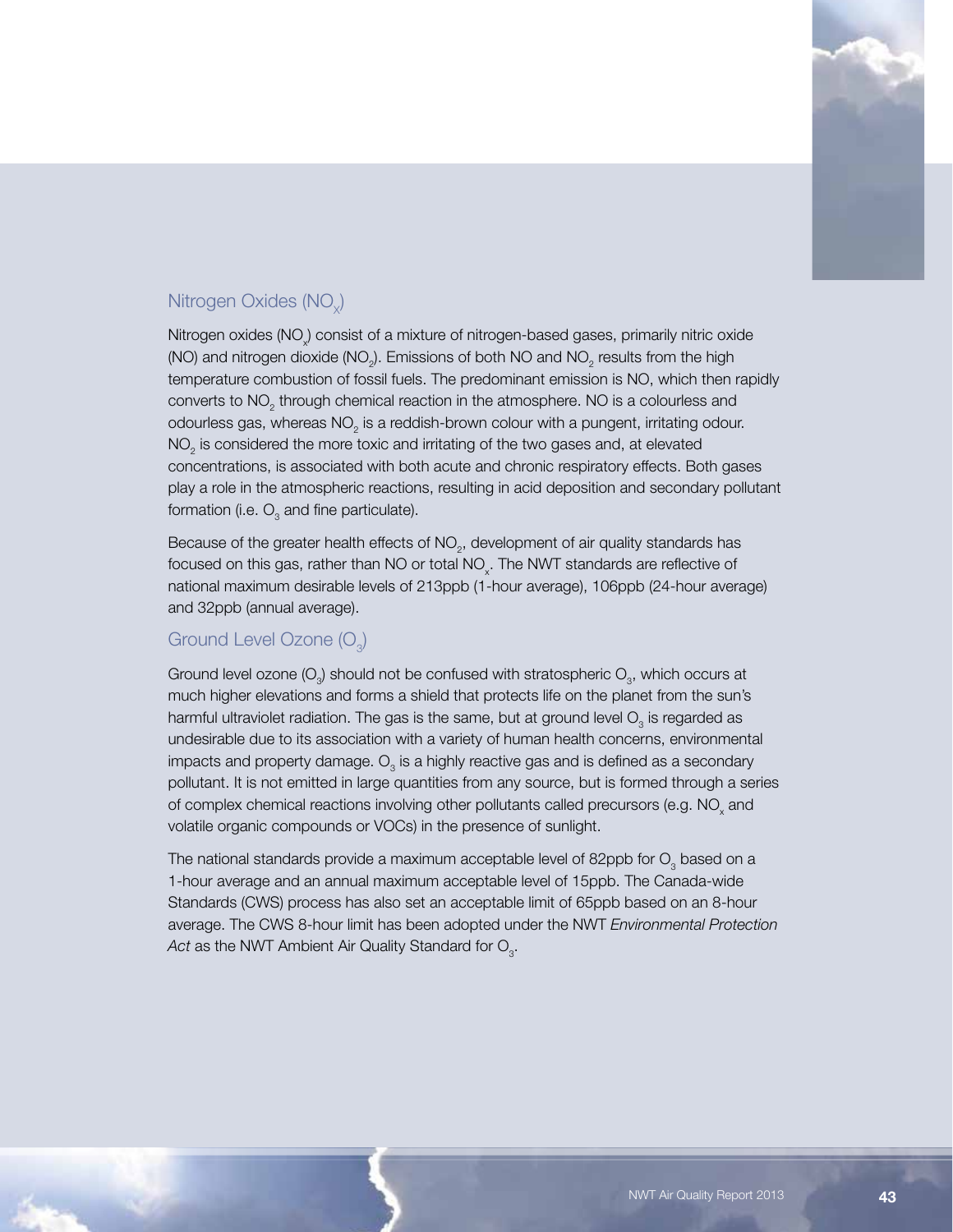#### Carbon Monoxide (CO)

Carbon monoxide (CO) is a colourless, odourless and tasteless gas produced by the incomplete combustion of fuels containing carbon. The primary source is vehicle exhaust, especially in cities with heavy traffic congestion. Other sources include industrial processes and fuel combustion for building heating. One natural source is wildfires.

CO affects humans and animals by interfering with the ability of the blood to transport oxygen around the body.

The NWT standards for CO reflect the national maximum desirable levels of 13ppm (1-hour average) and 5ppm (8-hour average). CO values are reported in ppm as opposed to other gaseous pollutants, which are reported in ppb.

#### Acid Deposition

Acidity in precipitation is measured in pH units on a scale of 0 to 14. A value of seven indicates neutral, values less than seven indicate acidic conditions and values greater than seven indicate alkaline conditions. Even clean precipitation is slightly acidic – around pH5.6 – due to the presence of naturally occurring concentrations of carbon dioxide and minor amounts of sulphate and nitrate ions. The introduction of sulphur dioxide and nitrogen oxide emissions from combustion of fossil fuels for industrial, commercial and individual activities can result in an increase in acidic compounds in the atmosphere – often in areas far removed from the original emission sources. The removal of these sulphur and nitrogen compounds through atmospheric washout is reflected in the increased acidity (lower pH values) of precipitation. Calcium and magnesium ions – mostly from natural sources – act to neutralize acidity in precipitation.

Generally, precipitation with a pH value of 5.0 or less is termed 'acidic'. However, assessment of acid precipitation is usually based on deposition to an area over a specified time period (e.g. kilograms per hectare per year, kg/ha/yr) rather than review of specific precipitation event parameters. Also, the degree of impact to a particular environment is influenced by its 'buffering' capacity or ability to tolerate the acidic inputs. Therefore, determination of acceptable limits usually requires a range of values to reflect the differing tolerances of various areas.